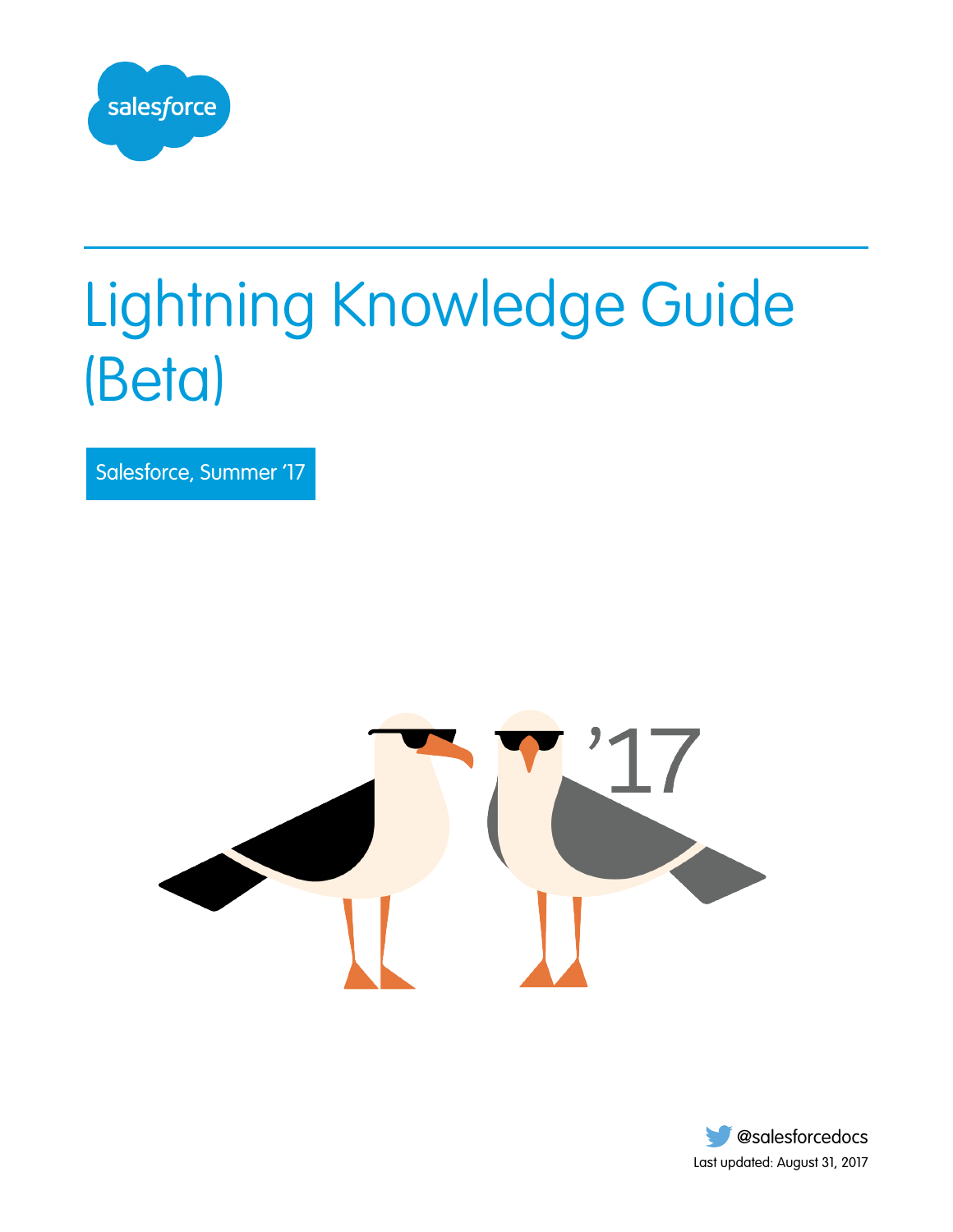© Copyright 2000–2017 salesforce.com, inc. All rights reserved. Salesforce is a registered trademark of salesforce.com, inc., as are other names and marks. Other marks appearing herein may be trademarks of their respective owners.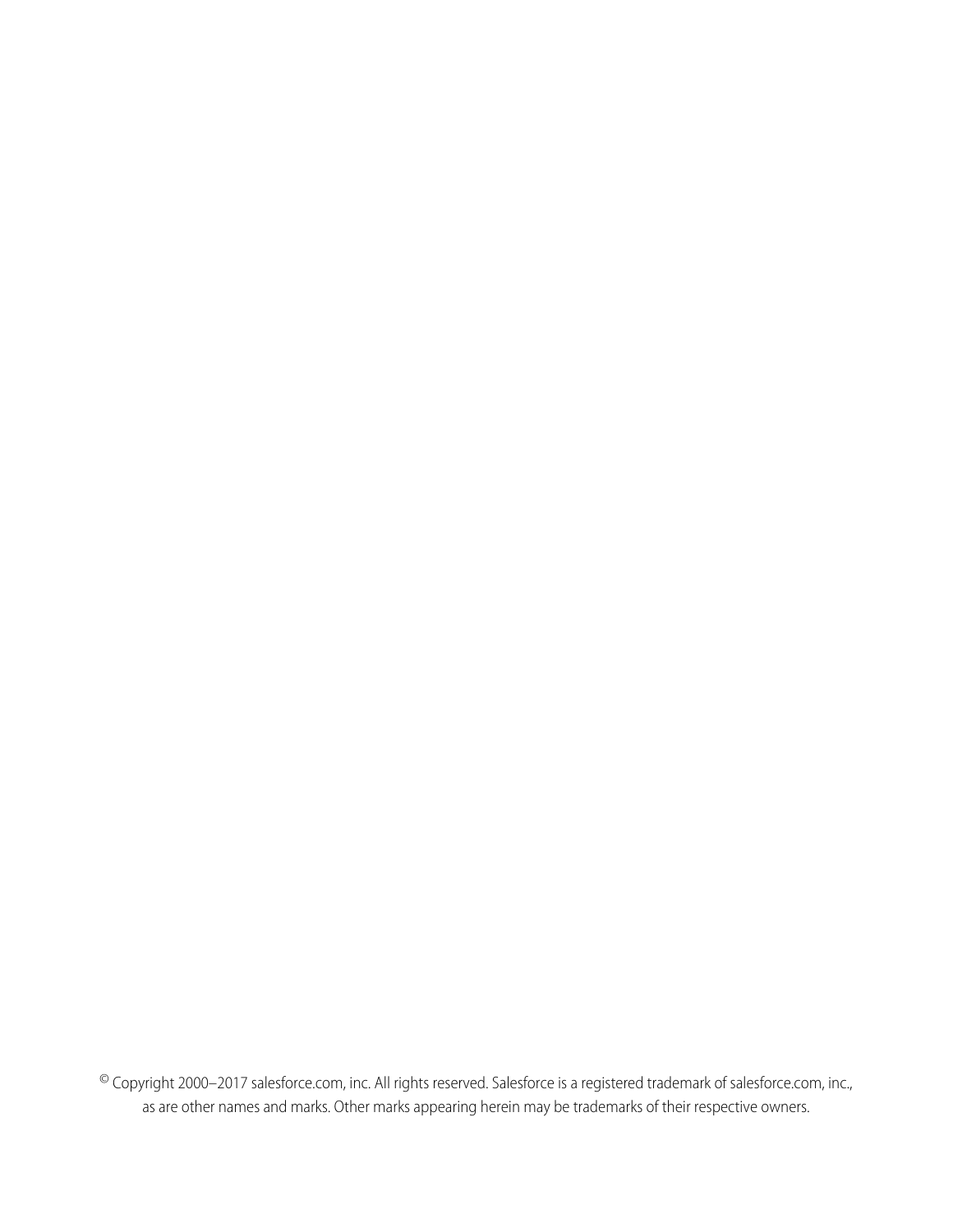# **CONTENTS**

| Compare Salesforce Knowledge in Salesforce Classic and Lightning Experience 6 |
|-------------------------------------------------------------------------------|
|                                                                               |
|                                                                               |
|                                                                               |
|                                                                               |
| Customize Your Lightning Knowledge Record Type Page Layouts 11                |
|                                                                               |
|                                                                               |
|                                                                               |
| Search Articles in the Main Search Box and the Knowledge Sidebar  19          |
|                                                                               |
|                                                                               |
|                                                                               |
|                                                                               |
|                                                                               |
|                                                                               |
|                                                                               |
|                                                                               |
|                                                                               |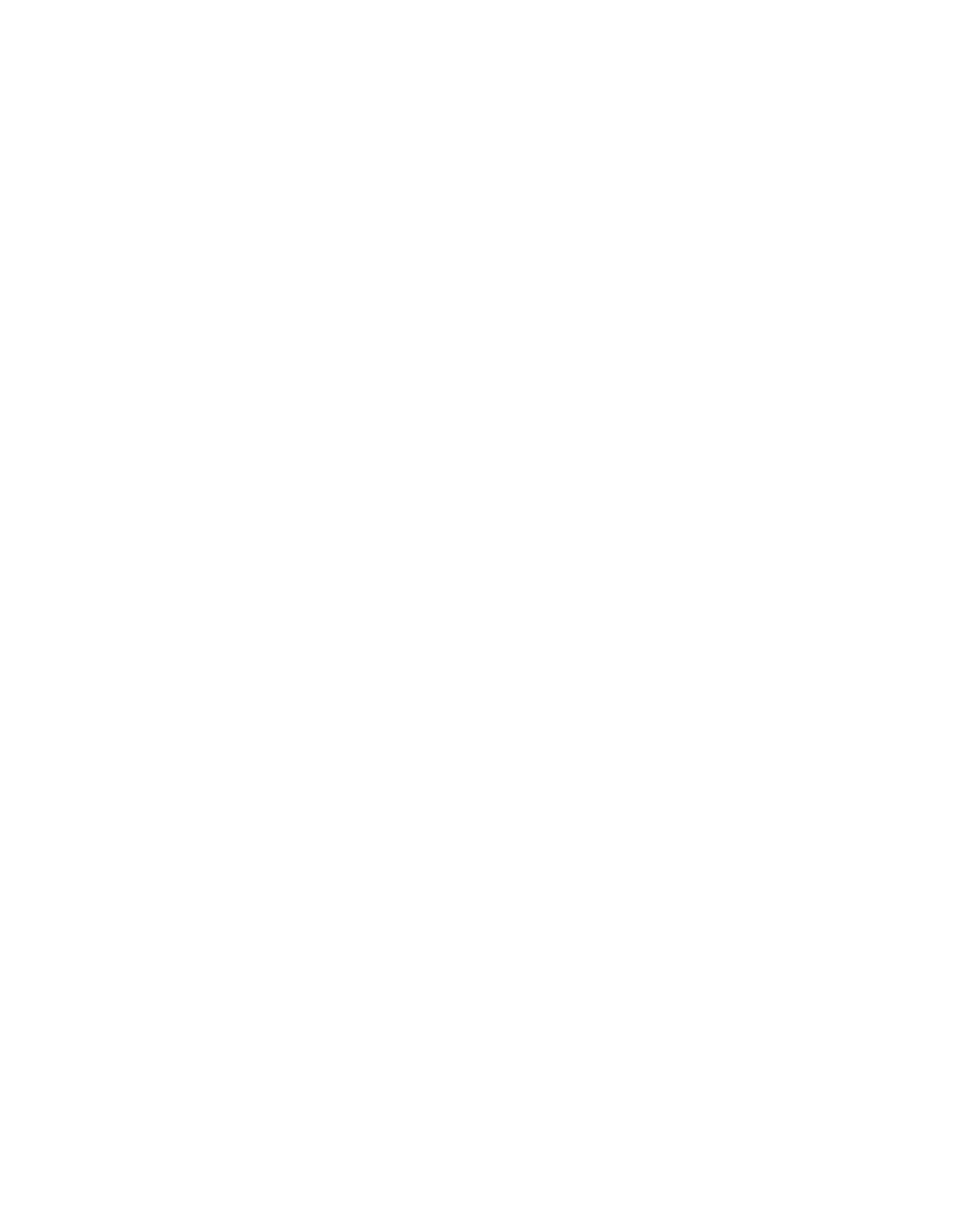# <span id="page-4-1"></span><span id="page-4-0"></span>WELCOME TO SALESFORCE KNOWLEDGE

Build your knowledge base and give your website visitors, clients, partners, and service agents the ultimate in support. Salesforce Knowledge lets you create and manage your company information and securely share it when and where it is needed.

Your Salesforce Knowledge base is built from knowledge articles, which are documents of information. Articles can include information on process, like how to reset your product to its defaults, or frequently asked questions, like how much storage your product supports.

Experienced service agents and internal writers write the articles. The articles are then published to a range of channels: Internal App, customer and partner communities, or public websites. Where and what information is published is based on the article layout profile and the field level security.

As of Spring '17, Knowledge is available in both Salesforce Classic and Lightning Experience. Lightning Knowledge, which is Generally Available, is recommended for orgs new to Knowledge, or for existing orgs that can easily consolidate to one article type, have few data categories, and use single-language mode.

 $\mathbb{Z}$ Note: Enabling Lightning Knowledge changes your Org's Data Model to use Record Types rather than Article Types. Orgs with multiple articles types require data migration to consolidate article types before enabling Lightning Knowledge. IMPORTANT: After you enable Lightning Knowledge, you can't disable it. Test in a Sandbox or Trial org before enabling in production.

### [Salesforce Knowledge Documentation Overview](#page-5-0)

Use these lists to find Salesforce Knowledge information in the Salesforce documentation set.

### [Salesforce Knowledge Limits](#page-7-0)

Limits for Salesforce Knowledge per edition.

### [Compare Salesforce Knowledge in Salesforce Classic and Lightning Experience](#page-9-0)

As of Spring '17, Knowledge is available in both Salesforce Classic and Lightning Experience. Compare Lightning Knowledge with Classic Knowledge and decide if you're ready to enable Lightning Knowledge in your org.

### [Lightning Knowledge Limitations](#page-10-0)

There are some limitations to keep in mind when making the switch to Lightning Knowledge.

### [Set up Lightning Knowledge](#page-12-0)

Enable Lightning Knowledge, create Knowledge record types, customize your record type page layouts, set access for Knowledge users, and create a Lightning Knowledge process.

### [Use Your Lightning Knowledge Base](#page-22-0)

Search articles, author and manage articles, use the Knowledge sidebar in the Lightning Service Console, and create Knowledge reports.

### **EDITIONS**

Available in: Salesforce Classic, Lightning Experience

Salesforce Knowledge is available in **Performance** and **Developer** Editions and in **Unlimited** Edition with the Service Cloud.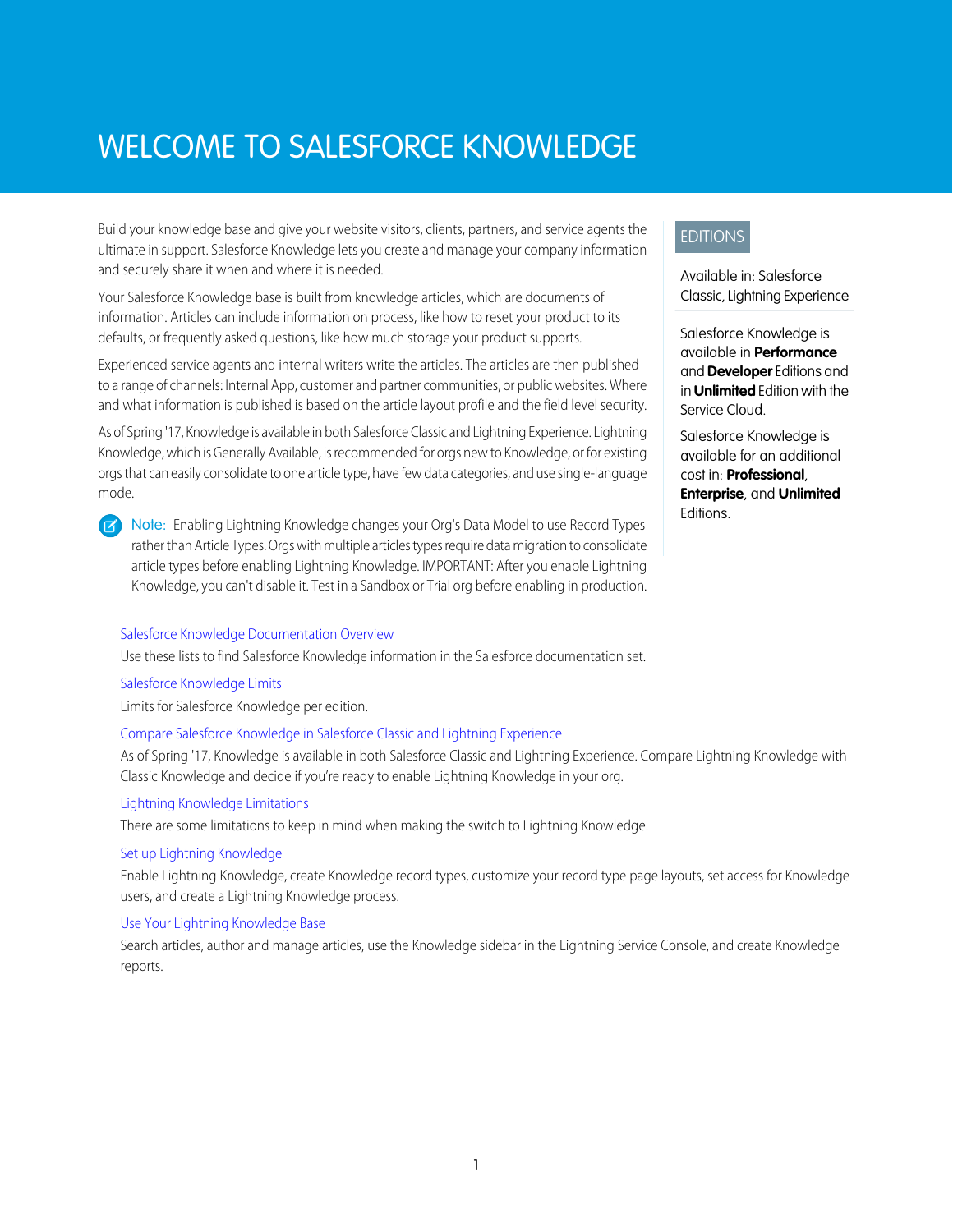### [Define Data Categories for Your Lightning Knowledge Articles](#page-37-0)

Create data categories and data category groups to help Knowledge users and customers find what they need. Some data category information doesn't apply to Lightning Knowledge.

### SEE ALSO:

[Salesforce Knowledge Documentation Overview](#page-5-0)

# <span id="page-5-0"></span>Salesforce Knowledge Documentation Overview

Use these lists to find Salesforce Knowledge information in the Salesforce documentation set.

# Overview of Salesforce Knowledge

- **•** [Welcome to Salesforce Knowledge](#page-4-0)
- **•** [Plan Your Knowledge Base](#knowledge_customizing)
- **•** [Salesforce Knowledge Limits](#page-7-0)
- **•** [Work with Articles and Translations](#knowledge_article_manage)
- **•** [Salesforce Knowledge Guide](https://resources.docs.salesforce.com/208/latest/en-us/sfdc/pdf/salesforce_knowledge_implementation_guide.pdf)

# Classic Knowledge

### **Set up Classic Knowledge**

- **•** [Build Your Knowledge Base](#knowledge_setup)
- **•** [Knowledge Article Types](#knowledge_article_types_manage)
- **•** [Import Existing Information into Salesforce Knowledge](#knowledge_article_importer)
- **•** [Knowledge Article Access](#knowledge_setup_users)
- **•** [Workflow and Approvals for Articles](#knowledge_setup_wflow_approvals)

### **Use Your Salesforce Knowledge Base in Salesforce Classic**

- **•** [Search Articles and External Sources on the Knowledge Tab](#knowledge_tab_search)
	- **–** [Find Knowledge Articles in a Salesforce Console in Salesforce Classic](#console2_find_articles)
	- **–** [How Does Search Work?](#search_how_search_works)
	- **–** [Articles or Knowledge Tab](#knowledge_articles)
	- **–** For searching and viewing Salesforce Knowledge Articles on your Android device, see [Access Salesforce Knowledge Articles](http://docs.releasenotes.salesforce.com/en-us/summer15/release-notes/rn_mobile_salesforce1_newfeat_articles_hybrid.htm) [with Salesforce1 for Android \(Beta\)](http://docs.releasenotes.salesforce.com/en-us/summer15/release-notes/rn_mobile_salesforce1_newfeat_articles_hybrid.htm) and [Salesforce1 Differences from the Full Salesforce Site](http://docs.releasenotes.salesforce.com/en-us/summer15/release-notes/rn_mobile_salesforce1_limits.htm)
- **•** [Create and Edit Articles](#knowledge_article_create)
- **•** [Publish Articles and Translations](#knowledge_article_publish)
- **•** [Report on Salesforce Knowledge Articles](#page-25-0)

### **Translate Salesforce Knowledge Articles**

- **•** [Support a Multilingual Knowledge Base](#knowledge_setup_mulitlingual)
- **•** [Translate Articles Within Salesforce Knowledge](#knowledge_article_translation)
- **•** [Export Articles for Translation](#knowledge_translation_export)

### EDITIONS

Available in: Salesforce Classic, Lightning Experience

Salesforce Knowledge is available in **Performance** and **Developer** Editions and in **Unlimited** Edition with the Service Cloud.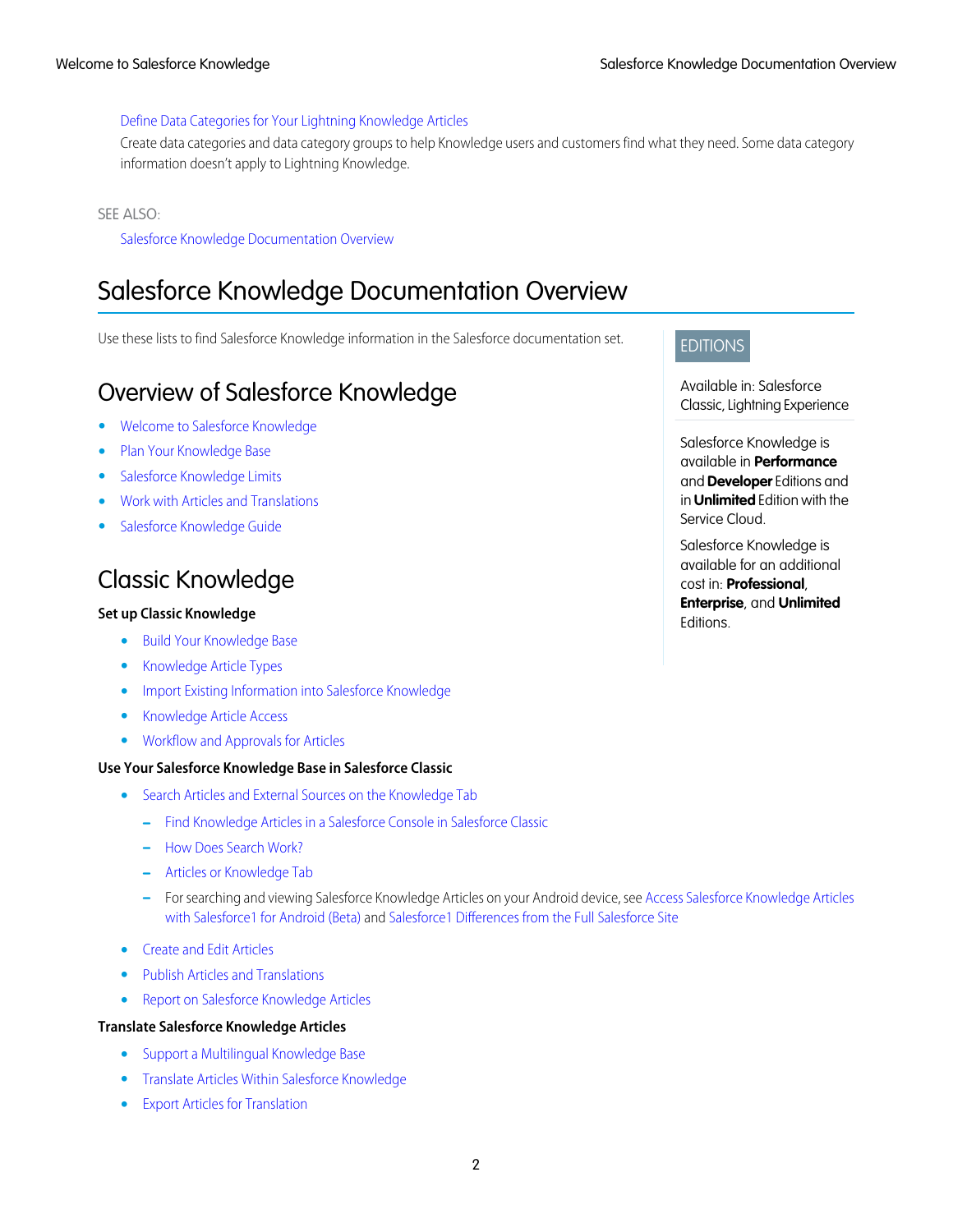**•** [Import Translated Articles](#knowledge_translation_import)

# Lightning Knowledge

### **Set up Lightning Knowledge**

- **•** [Enable Lightning Knowledge](#page-12-1)
- **•** [Set up Lightning Knowledge](#page-12-0)
- **•** [Create Lightning Knowledge Record Types](#page-13-0)
- **•** [Create Lightning Knowledge Home](#page-15-0) on page 12
- [Set Access for Lightning Knowledge](#page-16-0) on page 13

### **Use Your Salesforce Knowledge Base in Lightning Experience**

- **•** [Authoring Actions in Lightning Knowledge](#page-23-0) on page 20
- **•** [Search Articles in the Main Search Box and the Knowledge Sidebar](#page-22-1) on page 19
- **•** [Use the Knowledge Sidebar in the Lightning Service Console](#page-24-0) on page 21

# Define Data Categories for Your Salesforce Knowledge Articles

- **•** [Data Categories in Salesforce.com](#page-37-1)
- **•** [Create and Modify Category Groups](#page-42-0)
- **•** [Add Data Categories to Category Groups](#page-43-0)

# Share Your Salesforce Knowledge Base

- **•** [Find, Attach, and Email Articles with the Case Feed Articles Tool](https://help.salesforce.com/articleView?id=case_interaction_using_articles.htm&language=en_US) (Classic)
- **•** [Enable Salesforce Knowledge in Your Community \(Classic\)](https://help.salesforce.com/articleView?id=networks_knowledge_access.htm&language=en_US)
- **•** [Use Knowledge with Live Agent](https://help.salesforce.com/articleView?id=live_agent_set_up_knowledge_chat_answers.htm&language=en_US) (Classic)
- **•** If you want visitors to your public website to view Salesforce Knowledge articles, install the Public Knowledge Base app from the AppExchange. To install, configure, and customize your public knowledge base with this package, see the Public Knowledge Base AppExchange App Guide available on the [AppExchange](https://appexchange.salesforce.com/servlet/servlet.FileDownload?file=00P3000000P3UNSEA3).

# Knowledge and Salesforce1

- **•** [What's Available in Each Version of Salesforce1](https://help.salesforce.com/articleView?id=sf1_features_to_app_comparison.htm&language=en_US)
- **•** [Customer Service Features: What's Not Available in Salesforce1](https://help.salesforce.com/articleView?id=limits_mobile_sf1_service.htm&language=en_US)

# Develop with Salesforce Knowledge

- **•** The [Salesforce Knowledge Developers Guide](https://developer.salesforce.com/docs/atlas.en-us.200.0.knowledge_dev.meta/knowledge_dev/knowledge_customize_intro.htm) has Salesforce Knowledge specific development information along with tutorials and examples.
- **•** The [Force.com REST API Developer Guide](https://developer.salesforce.com/docs/atlas.en-us.208.0.api_rest.meta/api_rest/intro_what_is_rest_api.htm) has information on supporting articles with the REST API.
- **•** The [SOAP API Developer Guide](https://developer.salesforce.com/docs/atlas.en-us.208.0.api.meta/api/misc_apex.htm) has information on theSalesforce Knowledge API:
	- **–** Guidelines
	- **–** Objects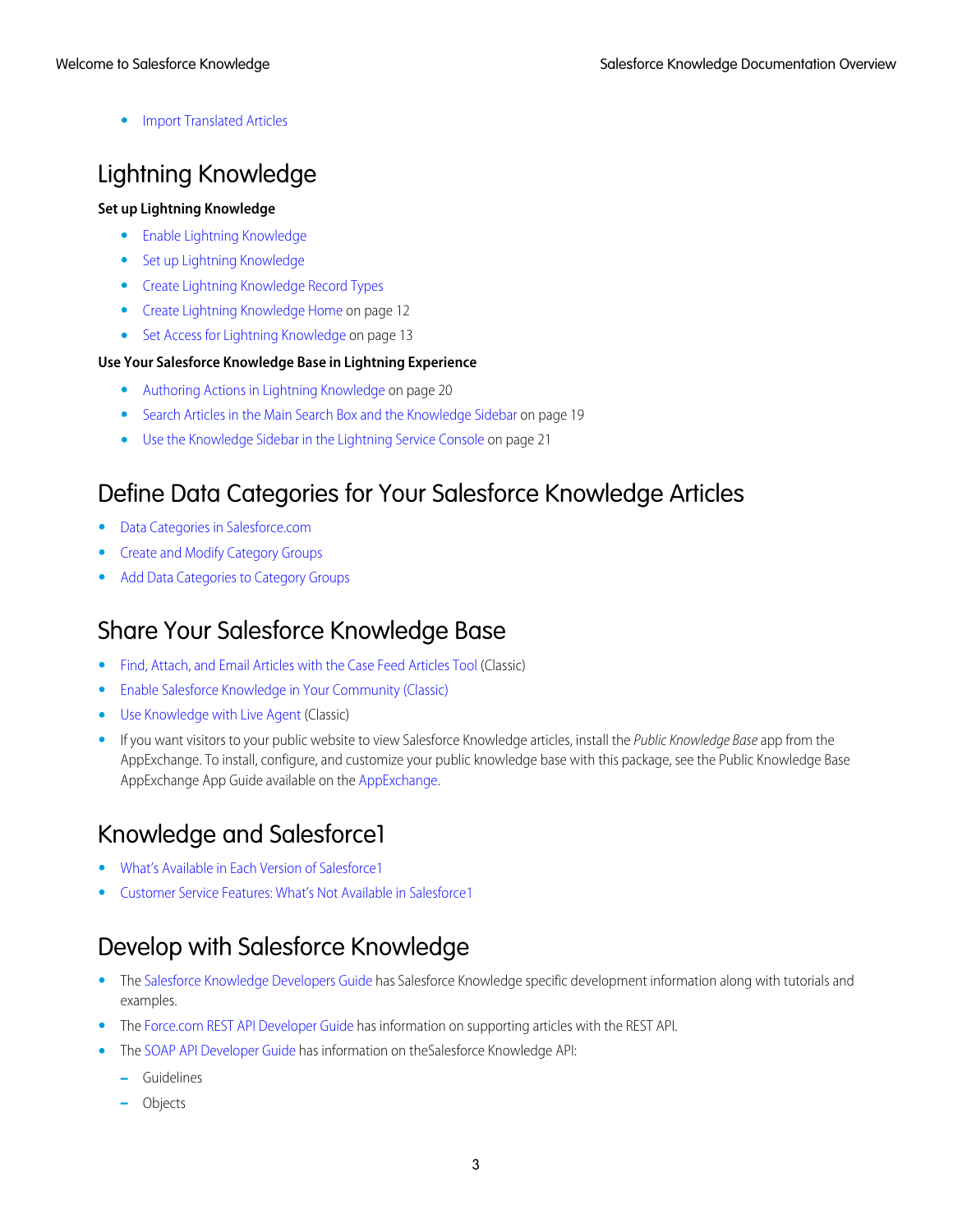- **–** Calls
- **•** The [Metadata API Developers Guide](https://developer.salesforce.com/docs/atlas.en-us.208.0.api_meta.meta/api_meta/meta_intro.htm) has information on Salesforce Knowledge Metadata API objects.
- **•** The [Visualforce Developers Guide](https://developer.salesforce.com/docs/atlas.en-us.208.0.pages.meta/pages/pages_intro.htm) has information on Salesforce Knowledge Visualforce components.
- <span id="page-7-0"></span>**•** The Force.com [Apex Code Developers Guide](https://developer.salesforce.com/docs/atlas.en-us.208.0.apexcode.meta/apexcode/apex_intro_chapter.htm) has information on the Apex KnowledgeArticleVersionStandardController Class.

# Salesforce Knowledge Limits

Limits for Salesforce Knowledge per edition.

Salesforce Knowledge is a knowledge base for creating and managing content. If Salesforce Knowledge is enabled in Communities, customers and partners can access articles.

Note: The following limits are default limits. Some limits can be expanded. Contact Salesforce to request limit increases.  $\sqrt{2}$ 

| <b>Salesforce Knowledge Limits</b>                                     | <b>Details for Classic Knowledge</b>                                                                                                | <b>Details for Lightning Knowledge</b>                                                                |
|------------------------------------------------------------------------|-------------------------------------------------------------------------------------------------------------------------------------|-------------------------------------------------------------------------------------------------------|
| Maximum number of articles                                             | 50,000 articles                                                                                                                     | 50,000 articles                                                                                       |
| Maximum number of article types                                        | 100 article types                                                                                                                   | N/A                                                                                                   |
| Maximum number of custom fields per<br>article type                    | Enterprise, Developer, and Unlimited<br>editions: 500 custom fields per article type<br>Performance editions: 800 custom fields per | N/A                                                                                                   |
|                                                                        | article type                                                                                                                        |                                                                                                       |
| Maximum file fields                                                    | 5 file fields                                                                                                                       | N/A                                                                                                   |
| Maximum file size                                                      | File fields are counted as attachments and<br>can be up to 25 MB.                                                                   | Files can be up to 25 MB.                                                                             |
| Maximum rich text area size                                            | 131072 characters                                                                                                                   | 131072 characters                                                                                     |
| Maximum size of all rich text area fields on<br>an article             | 1638400 characters                                                                                                                  | 1638400 characters                                                                                    |
| Maximum unique article references (links)<br>in a rich text area field | You can have up to 100 links to different<br>Salesforce Knowledge articles in one rich<br>text field.                               | You can have up to 100 links to different<br>Salesforce Knowledge articles in one rich<br>text field. |
| Article history tracking                                               | Article events are tracked for up to 18<br>months.                                                                                  | Article events are tracked up to 18 months.                                                           |
| Maximum number of supported languages 16 supported languages           |                                                                                                                                     | N/A                                                                                                   |
| Article import                                                         | The import .zip file must meet the following<br>requirements:                                                                       | N/A                                                                                                   |
|                                                                        | There can only be one .csv file and one<br>.properties file.                                                                        |                                                                                                       |
|                                                                        | The .csv file and the .properties file must<br>be in the root directory.                                                            |                                                                                                       |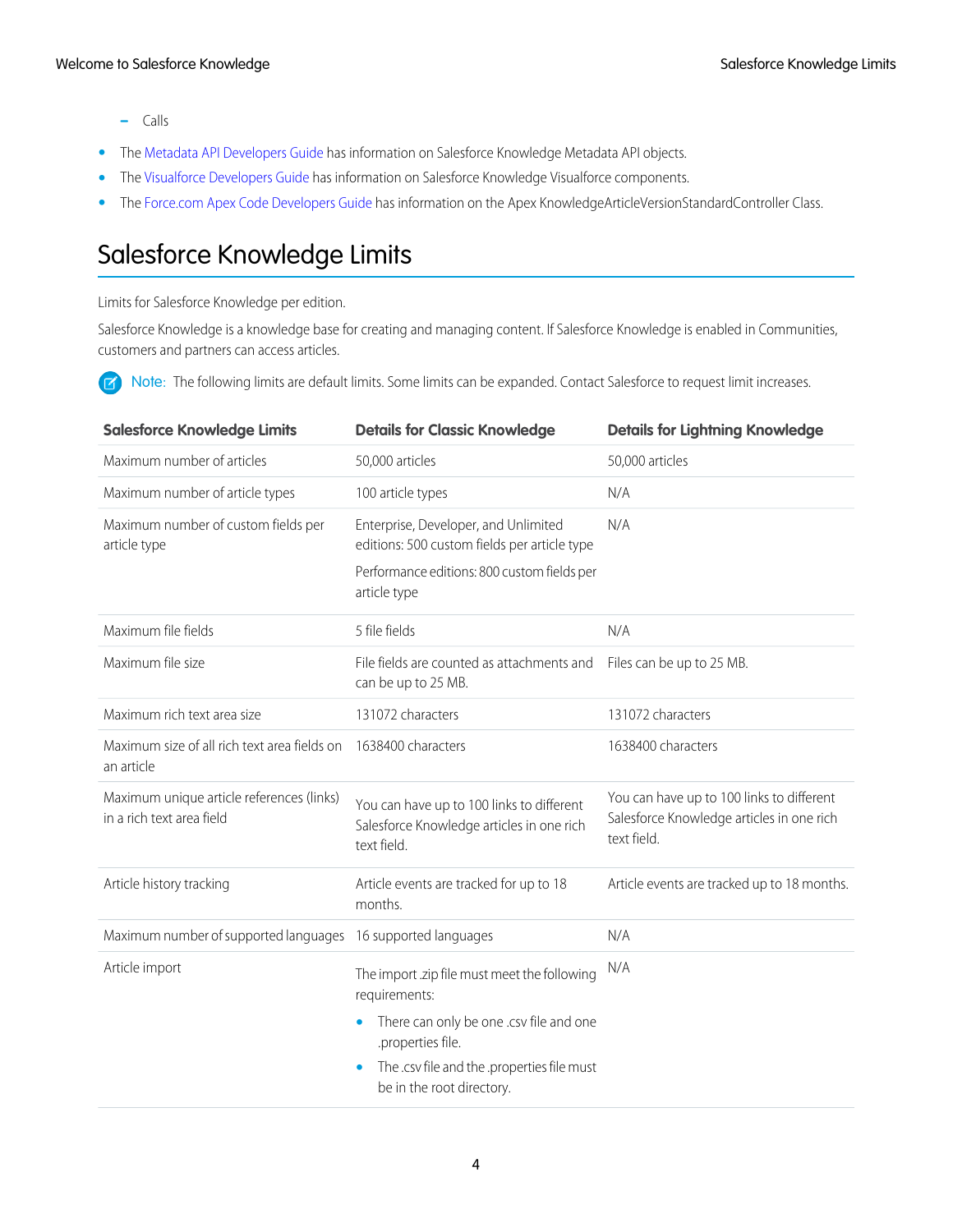| <b>Salesforce Knowledge Limits</b>                                                                                                                         | <b>Details for Classic Knowledge</b>                                                                                                                               | <b>Details for Lightning Knowledge</b>                                                                                               |
|------------------------------------------------------------------------------------------------------------------------------------------------------------|--------------------------------------------------------------------------------------------------------------------------------------------------------------------|--------------------------------------------------------------------------------------------------------------------------------------|
|                                                                                                                                                            | The compression process must preserve<br>the folder and subfolder structure.                                                                                       |                                                                                                                                      |
|                                                                                                                                                            | The .zip file name can't contain special<br>$\bullet$<br>characters.                                                                                               |                                                                                                                                      |
|                                                                                                                                                            | The .zip file can't exceed 20 MB and the<br>individual, uncompressed, files within<br>the zip file can't exceed 10 MB.                                             |                                                                                                                                      |
|                                                                                                                                                            | .csv files can't have more than 10,000<br>$\bullet$<br>rows, including the header row.<br>Therefore, you can have a maximum of<br>9,999 articles and translations. |                                                                                                                                      |
|                                                                                                                                                            | .csv file rows can't exceed 400,000<br>characters.                                                                                                                 |                                                                                                                                      |
|                                                                                                                                                            | .csv file cells can't exceed 32 KB.                                                                                                                                |                                                                                                                                      |
|                                                                                                                                                            | Each article in the .csv file can't have<br>more than 49 translations.                                                                                             |                                                                                                                                      |
| and active data category groups                                                                                                                            | Maximum number of data category groups 5 category groups, with 3 groups active at<br>a time                                                                        | 5 category groups, with 3 groups active at<br>a time                                                                                 |
| Maximum number of categories per data<br>category group                                                                                                    | 100 categories in a data category group                                                                                                                            | 100 categories in a data category group                                                                                              |
| group hierarchy                                                                                                                                            | Maximum number of levels in data category 5 levels in a data category group hierarchy                                                                              | 5 levels in a data category group hierarchy                                                                                          |
| Maximum number of data categories from 8 data categories from a data category<br>a data category group assigned to an article group assigned to an article |                                                                                                                                                                    | 8 data categories from a data category<br>group assigned to an article                                                               |
| Maximum number of promoted search<br>terms                                                                                                                 | Your organization can create a maximum<br>of 2,000 promoted terms.                                                                                                 | N/A                                                                                                                                  |
| Maximum number of characters for                                                                                                                           | 100 characters                                                                                                                                                     | 100 characters                                                                                                                       |
| Knowledge article searches                                                                                                                                 | If a user searches for more than 100<br>characters, results are returned, but the<br>results only consider the first 100 characters.                               | If a user searches for more than 100<br>characters, results are returned, but the<br>results only consider the first 100 characters. |
| Maximum number of characters from a<br>supported object record used to suggest<br>Knowledge articles                                                       | 255 characters<br>Admins choose which fields are used to<br>suggest articles.                                                                                      | 255 characters<br>Admins choose which fields are used to<br>suggest articles.                                                        |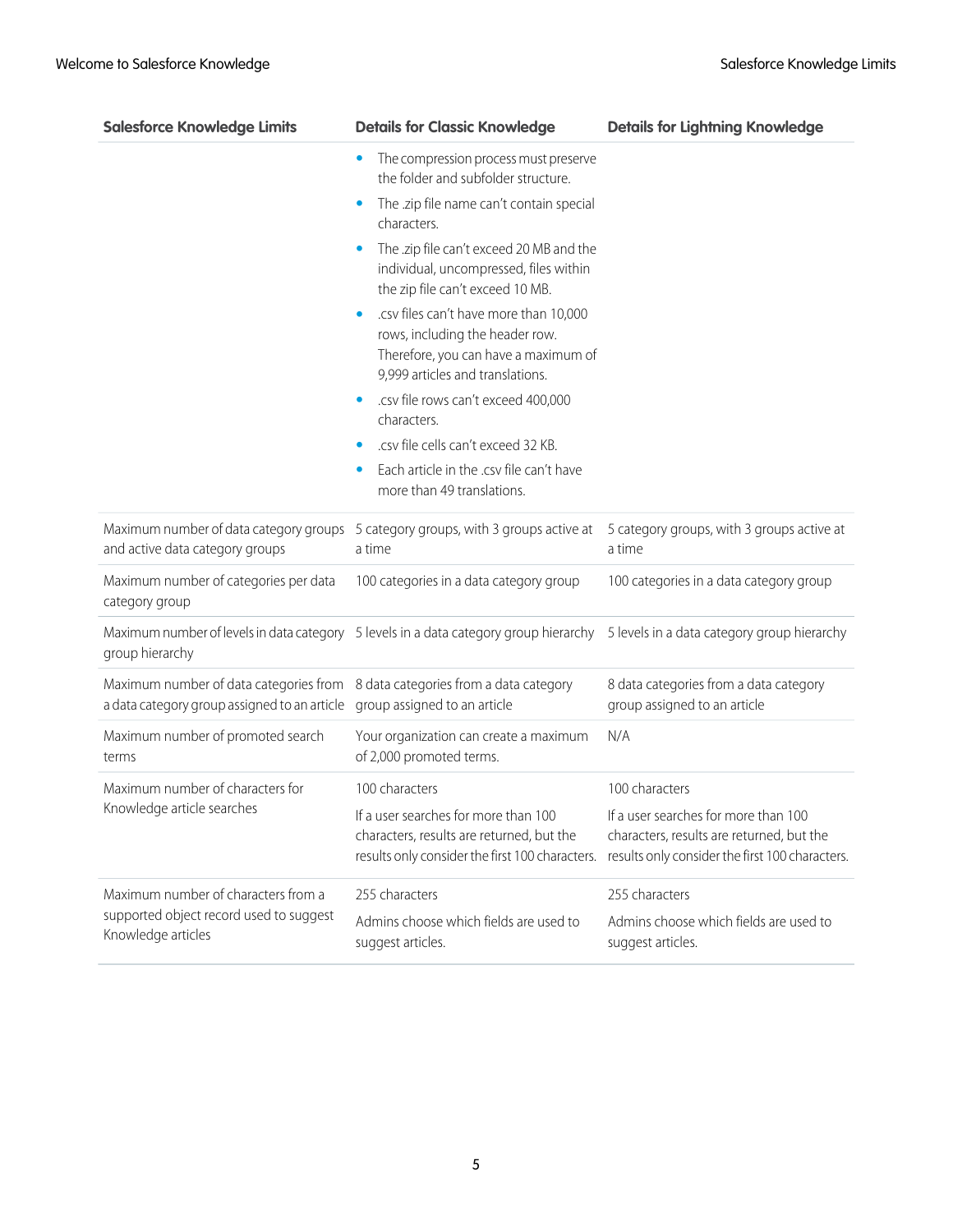# <span id="page-9-0"></span>Compare Salesforce Knowledge in Salesforce Classic and Lightning Experience

As of Spring '17, Knowledge is available in both Salesforce Classic and Lightning Experience. Compare Lightning Knowledge with Classic Knowledge and decide if you're ready to enable Lightning Knowledge in your org.

Lightning Knowledge has changed the way Knowledge works in Salesforce. For example, standard record types replace article types, and the Knowledge sidebar for Lightning Service Console replaces Knowledge One for the Service Console in Salesforce Classic.

Lightning Knowledge works differently than Classic Knowledge, but currently has limitations. Let's compare Knowledge in Salesforce Classic and Lightning Experience.

| <b>Feature</b>               | <b>Classic Knowledge</b>                                                                   | <b>Lightning Knowledge</b>                                                                                                         |
|------------------------------|--------------------------------------------------------------------------------------------|------------------------------------------------------------------------------------------------------------------------------------|
| Setup                        | Salesforce Classic Setup                                                                   | Lightning Knowledge Setup                                                                                                          |
| Types of articles            | Article Types                                                                              | <b>Standard Record Types</b>                                                                                                       |
| Languages                    | Multiple Languages mode and<br>translation available                                       | Single Language mode only                                                                                                          |
| Use Knowledge in the console | Add Knowledge One to the<br>Service Console                                                | Add the Knowledge Sidebar<br>Component to the Lightning<br>Service Console via the App<br>Builder (can be used with cases<br>only) |
| Page layouts                 | Fields only, per article type and<br>user profile                                          | Fields, actions, and related lists,<br>per record type and user profile                                                            |
| Record home (articles)       | Custom record home                                                                         | Standard Record Home that is<br>configurable via App Builder                                                                       |
| Object home                  | Knowledge One and Article<br>Management tab                                                | Knowledge home page with<br>list views                                                                                             |
| Access and permissions       | CRUD, profile permissions, page<br>layouts, and custom article<br>actions per public group | CRUD, profile permissions, and<br>page layouts                                                                                     |

### EDITIONS

Available in: Salesforce Classic, Lightning Experience

Salesforce Knowledge is available in **Performance** and **Developer** Editions and in **Unlimited** Edition with the Service Cloud.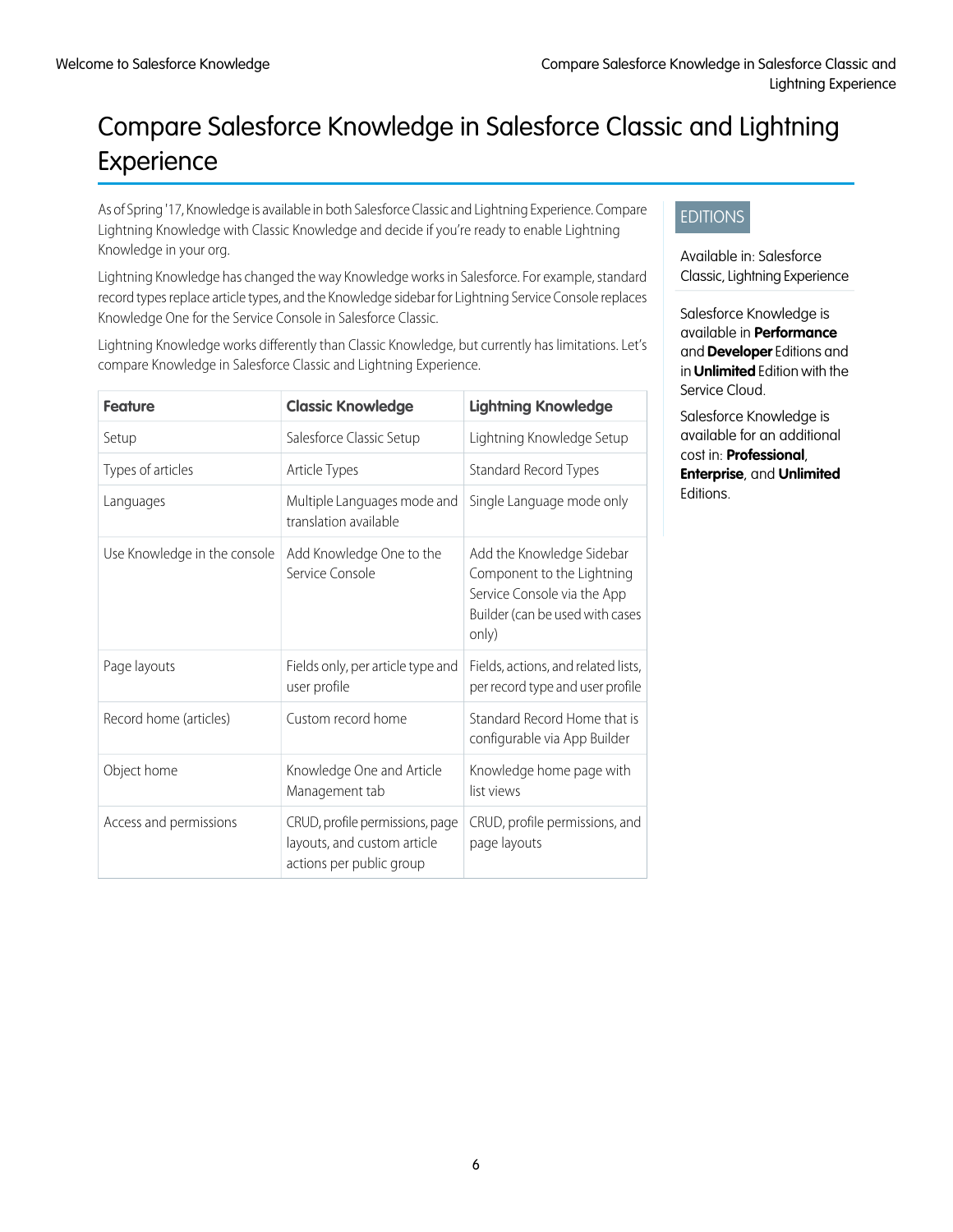# <span id="page-10-0"></span>Lightning Knowledge Limitations

There are some limitations to keep in mind when making the switch to Lightning Knowledge.

Note: Enabling Lightning Knowledge changes your Org's Data Model to use Record Types rather than Article Types. Orgs with multiple articles types require data migration to consolidate article types before enabling Lightning Knowledge. IMPORTANT: After you enable Lightning Knowledge, you can't disable it. Test in a Sandbox or Trial org before enabling in production.

Consider the following when using Lightning Knowledge.

### **Important considerations before enabling Lightning Knowledge**

- **•** You can have only one article type when enabling Lightning Knowledge. Currently, there are no migration tools to assist in merging your article types. To enable Lightning Knowledge, migrate your articles to one article type and disable or delete your other article types, or wait until migration tools are available to enable Lightning Knowledge.
- **•** Lightning Knowledge currently doesn't support multiple language mode or translation.
- **•** We recommend using Lightning Knowledge only if you have fewer than 300 data categories. If you have more than 300 data categories, you may experience slower performance.
- For articles with more than 30 versions, the versions above 30 will show in Salesforce Classic, but not in Lightning Experience.
- **•** After you enable Lightning Knowledge, the 'ArticleType' field is no longer accessible via SOQL (or the API). This can impact custom code that queries for the 'ArticleType' field.
- **•** If your org currently has a Visualforce tab named "Knowledge," you get an "Insufficient Privileges" error when trying to access the Knowledge tab in Lightning Knowledge. To avoid this error you can rename or delete your existing Visualforce tab, or rename your Knowledge Base from "Knowledge" to something else.

### **General usage limitations for Lightning Knowledge**

- **•** You can't currently assign articles or delete archived articles in Lightning Knowledge.
- **•** You can't use article actions with public groups when Lightning Knowledge is enabled. This is replaced by new user profile permissions.
- **•** You currently can't remove a published article while editing it. Instead, the article remains published while you edit the new version as a draft. You can still do this in Classic when Lightning Knowledge is enabled.
- **•** You can't save as the same version when publishing an article in Lightning Knowledge. Publishing will always create a new version. You can still do this in Classic when Lightning Knowledge is enabled.
- **•** You can't restore a past version of an article in Lightning. You can still do this in Classic when Lightning Knowledge is enabled.
- **•** You can't use mass actions (such as mass archiving and mass publishing) with Lightning Knowledge.
- **•** For list views, you must specify one language and one publishing status on all Knowledge list views. If one language and one publishing status are not specified in Listviews, we will default to "Published" for Publishing Status and the default user language for language.
- **•** We don't support multiple-selection on PublishStatus or Language, or the "IN" and "OR" operators in list view filters.
- **•** Data categories can't be shown in Knowledge list views.
- **•** We don't support external data sources in Knowledge search in Lightning Knowledge.
- **•** You can't see vote information in the new ratings component unless there's a Published (also known as online) version of the article. This affects article drafts and archived articles, because all online versions are removed when an article is archived.
- **•** Most Knowledge actions aren't available in the Lightning Process Builder.

EDITIONS

Available in: Salesforce Classic, Lightning Experience

Salesforce Knowledge is available in **Performance** and **Developer** Editions and in **Unlimited** Edition with the Service Cloud.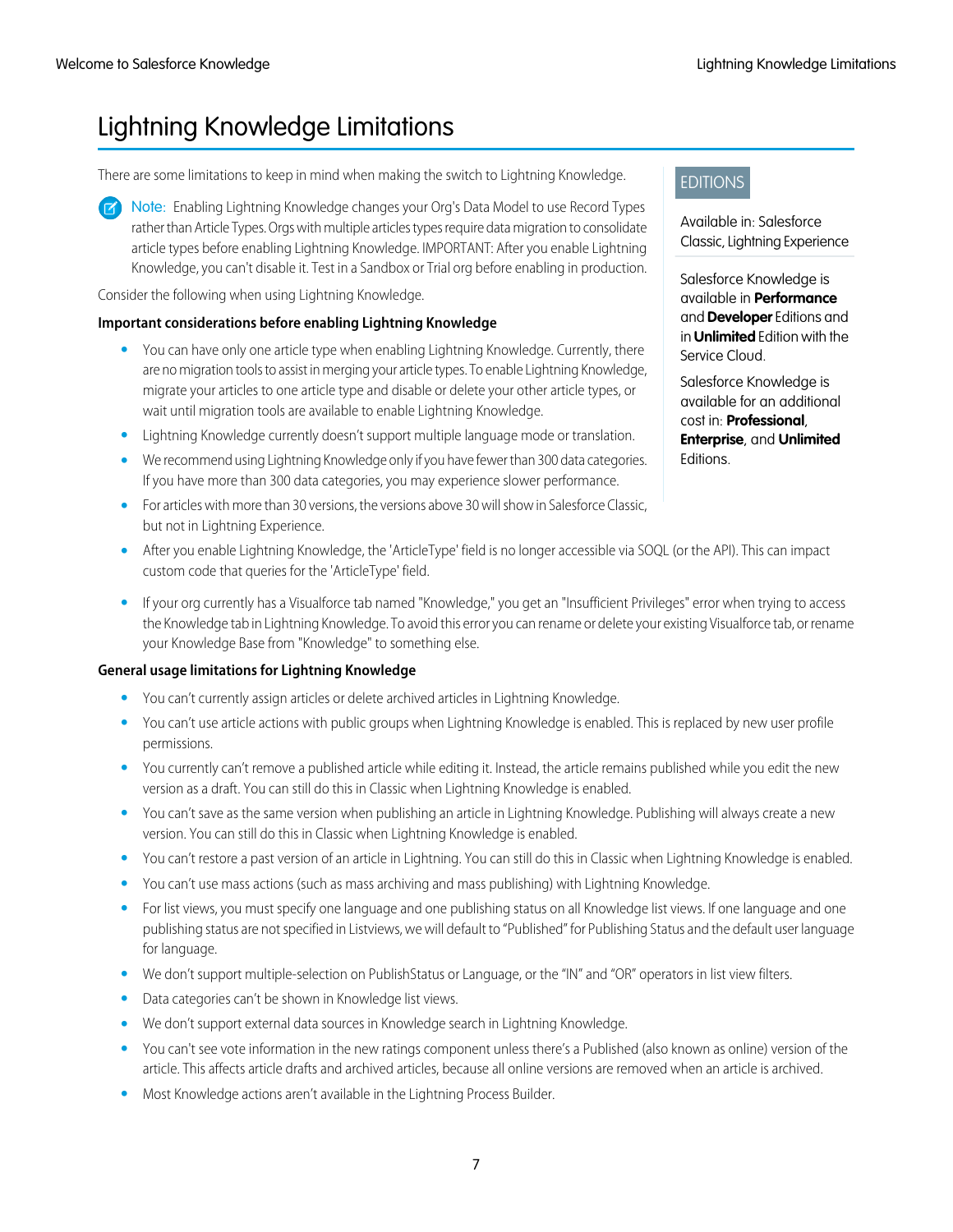**•** In a Lightning Knowledge enabled org, the ModifyAll permission is necessary to delete archived articles

### **Console limitations for Lightning Knowledge**

- **•** The Knowledge footer is not in the Lightning Service Console.
- **•** The following actions aren't available in the Knowledge Sidebar for the Lightning Service Console: attach as a PDF, attach as a PDF to case email, insert article contents to case email, insert Article Community URL, and insert article URL to case publishers.

### **Limitations in Salesforce Classic after enabling Lightning Knowledge**

- **•** Multiple Languages mode can't be enabled after Lightning Knowledge is enabled.
- **•** Page Layouts selections for Actions and Related lists don't reflect in Salesforce Classic.
- **•** Page Layouts don't display in two columns in Salesforce Classic.
- **•** Some actions, such as Change Record Type, aren't available in Salesforce Classic.
- **•** Knowledge list views aren't available in Salesforce Classic.
- **•** You can't filter a search by Knowledge Record Type in Salesforce Classic.
- **•** You can't filter a search by archived articles in Salesforce Classic, except in Article Management.
- **•** Files in the Files Related list inLightning Experience don't display in Salesforce Classic, and files in the Article File Fields Salesforce Classic don't display in Lightning Experience.

### **Limitations for using Lightning Knowledge with other Salesforce products**

- **•** File attachments in your Classic Knowledge implementation don't transfer to Lightning Knowledge. After migrating your articles to Lightning Knowledge, add the Files related list to your page layout and use the Files related list on each article to add files to your articles.
- **•** You can't detach or remove a file from the Files component after it has been associated with an Article. When the file is shared with a record via the record feed, the workaround is to delete the feed post. Read [Delete Files and Links from Feeds](#collab_attachments_del) to learn more about removing files.
- **•** Currently, the only way to remove an attached file from an article is to delete the file from File home.
- **•** Reporting with record types is not currently supported in Lightning Knowledge.
- **•** The rich text editor is limited for Lightning Knowledge. The following rich text editor features aren't currently supported in Lightning Knowledge: smart links, anchors, and videos.
- **•** If you are using the Salesforce1 for Android and IOS downloadable apps recent articles are not displayed on object home.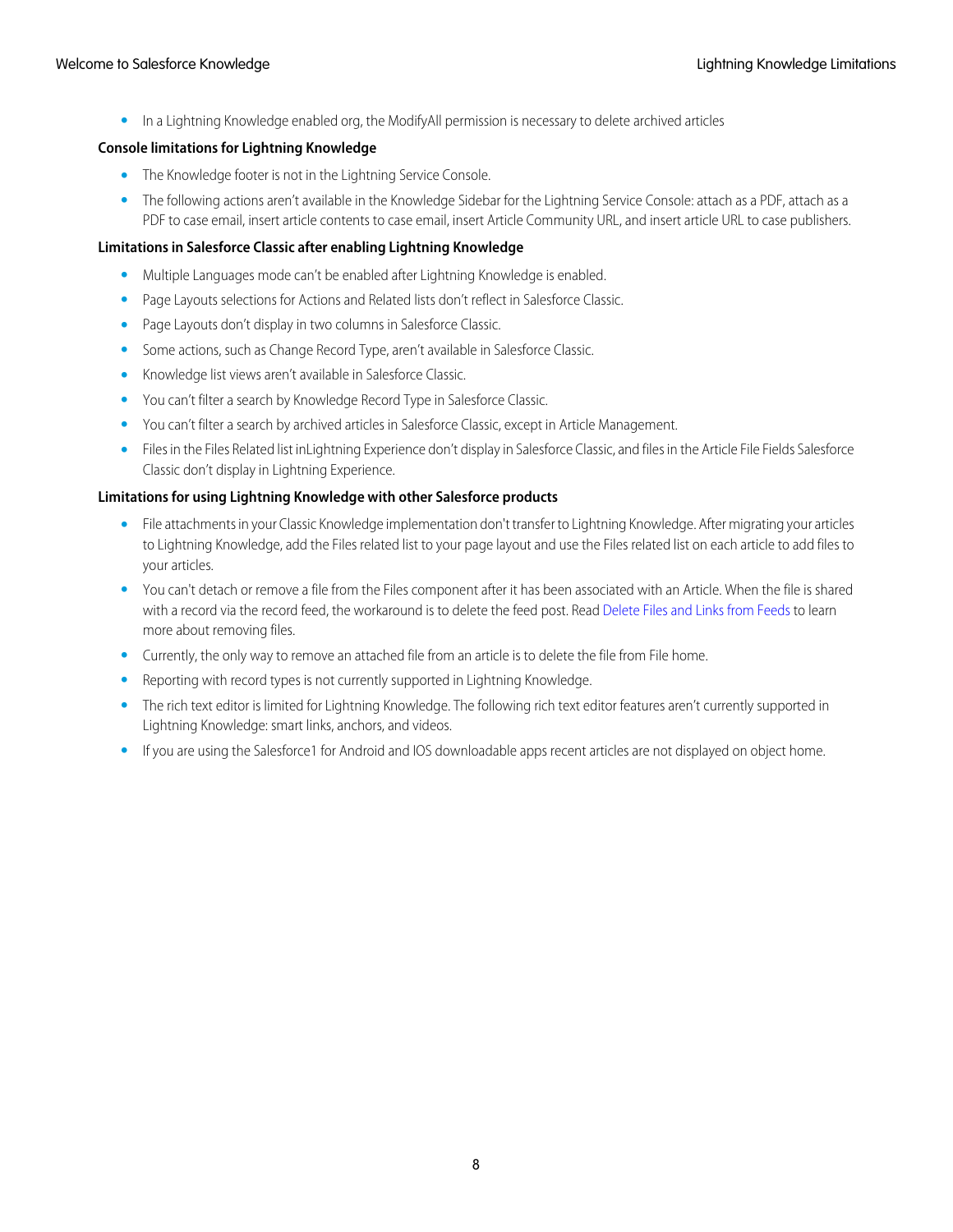# <span id="page-12-0"></span>Set up Lightning Knowledge

Enable Lightning Knowledge, create Knowledge record types, customize your record type page layouts, set access for Knowledge users, and create a Lightning Knowledge process.

### [Enable Lightning Knowledge](#page-12-1)

Enable Lightning Knowledge to use your Knowledge base in Lightning Experience. After you enable Lightning Knowledge, you can't disable it.

### [Create Lightning Knowledge Record Types](#page-13-0)

Create record types to distinguish types of Knowledge articles. In Lightning Knowledge, standard record types replace custom article types.

### [Customize Your Lightning Knowledge Record Type Page Layouts](#page-14-0)

For each record type you create, you can customize the page layout. You can control the form and structure for each type of article you have in your Lightning Knowledge base.

### [Create Lightning Knowledge Home](#page-15-0)

Create the Lightning Knowledge home page to access Knowledge in Lightning Experience. For orgs created in Spring '17 or later, the Lightning Knowledge home page is created for you.

### [Set Access for Lightning Knowledge](#page-16-0)

Give your knowledge agents access to articles in Lightning Knowledge. Specify which agents in your company are Salesforce Knowledge users, those who can create, edit, archive, and delete articles. Create user profiles with the appropriate user permissions, and then assign users to these profiles.

### [Define Validation Status Picklist Values](#page-21-0)

<span id="page-12-1"></span>When the Validation Status field is enabled on the Knowledge Settings page, you can create picklist values that show the state of the article. For example, values could be Validated, Not Validated, or Needs Review.

# Enable Lightning Knowledge

Enable Lightning Knowledge to use your Knowledge base in Lightning Experience. After you enable Lightning Knowledge, you can't disable it.

- **1.** From Salesforce Classic Setup, enter *Knowledge* in the Quick Find box and click **Knowledge Settings**.
- **2.** If you're new to Knowledge, enable Knowledge in Salesforce Classic by selecting **Yes** and clicking **Enable Salesforce Knowledge**.
- **3.** On the Knowledge Settings page, click **Edit**.
- **4.** Select **Enable Lightning Knowledge**.
- **5.** Click **Save**.

After Lightning Knowledge is enabled, the node **Knowledge Object Setup** appears. This is where you control your Lightning Knowledge settings and page layouts.

Whenever you change the name and API name of your Knowledge Base in **Knowledge Object Setup**, we recommend you do a hard refresh of your browser to avoid server errors.



Note: Enabling Lightning Knowledge changes your Org's Data Model to use Record Types rather than Article Types. Orgs with multiple articles types require data migration to consolidate

### EDITIONS

Available in: Salesforce Classic, Lightning Experience

Salesforce Knowledge is available in **Performance** and **Developer** Editions and in **Unlimited** Edition with the Service Cloud.

Salesforce Knowledge is available for an additional cost in: **Professional**, **Enterprise**, and **Unlimited** Editions.

### EDITIONS

Available in: Salesforce Classic, Lightning Experience

Salesforce Knowledge is available in **Performance** and **Developer** Editions and in **Unlimited** Edition with the Service Cloud.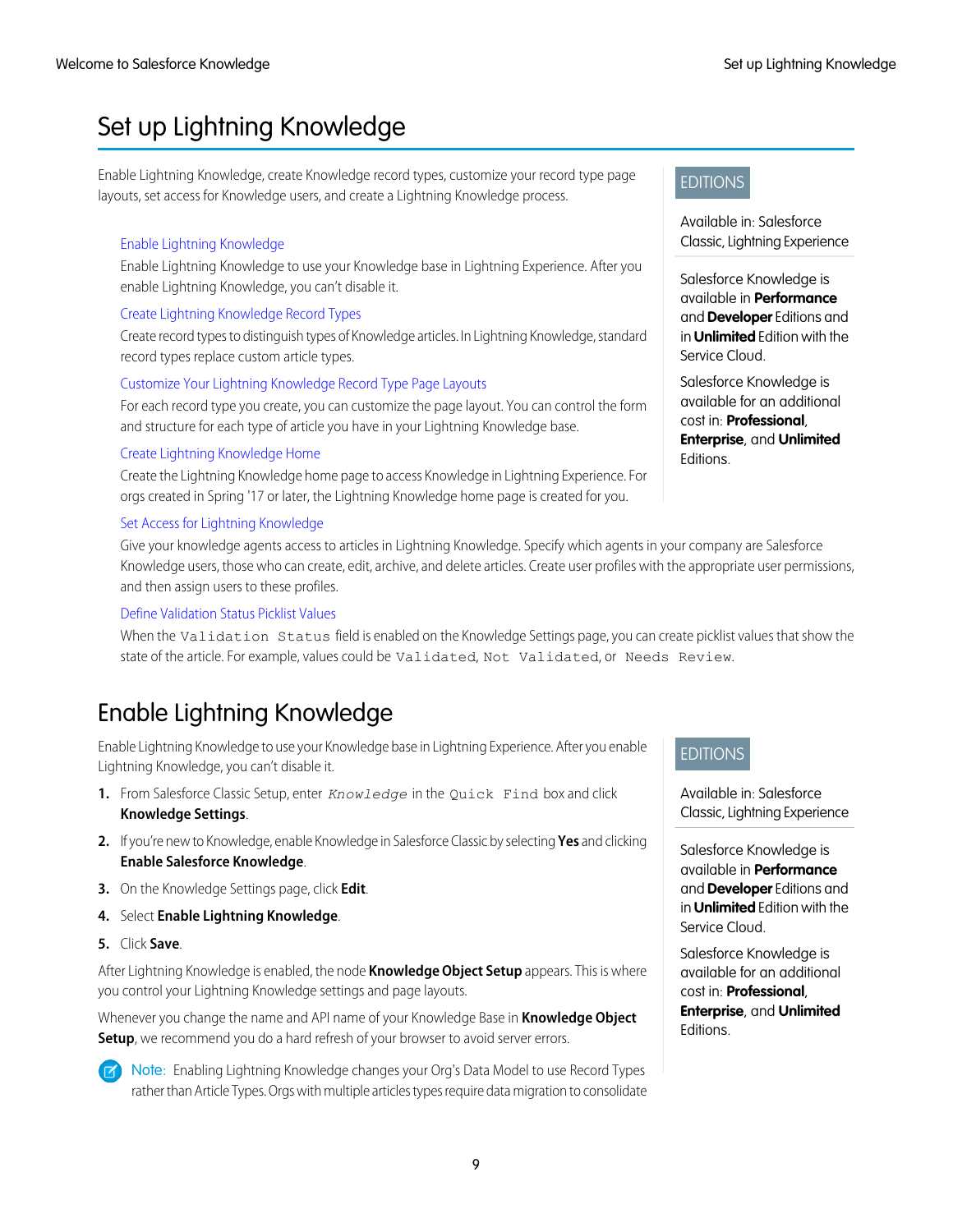article types before enabling Lightning Knowledge. IMPORTANT: After you enable Lightning Knowledge, you can't disable it. Test in a Sandbox or Trial org before enabling in production.

# <span id="page-13-0"></span>Create Lightning Knowledge Record Types

Create record types to distinguish types of Knowledge articles. In Lightning Knowledge, standard record types replace custom article types.

Different content has different needs. For example, your FAQ pages are different from your tutorials, which are different from your policy statements. Record types let you control the content and layout for each type of article.

- **1.** From Salesforce Classic Setup, go to **Build** > **Knowledge** > **Knowledge Object Setup**.
- **2.** Under Record Types, click **New**.
- **3.** Select an existing record type to use as a template. The new record type includes all picklist values from the existing record type that you select.
- **4.** Enter a label for your record type.
- **5.** If desired, enter a description.
- **6.** Select **Active** if you want this record type to be usable immediately.
- **7.** Select the profile access for this record type.
- **8.** Click **Next**.
- **9.** Select the page layout that users with this profile see for record with this record type.
- **10.** Click **Save**.

SEE ALSO: [Tailor Business Processes to Different Users](#customize_recordtype) [Create Custom Fields](#adding_fields)

### EDITIONS

Available in: Salesforce Classic, Lightning Experience

Salesforce Knowledge is available in **Performance** and **Developer** Editions and in **Unlimited** Edition with the Service Cloud.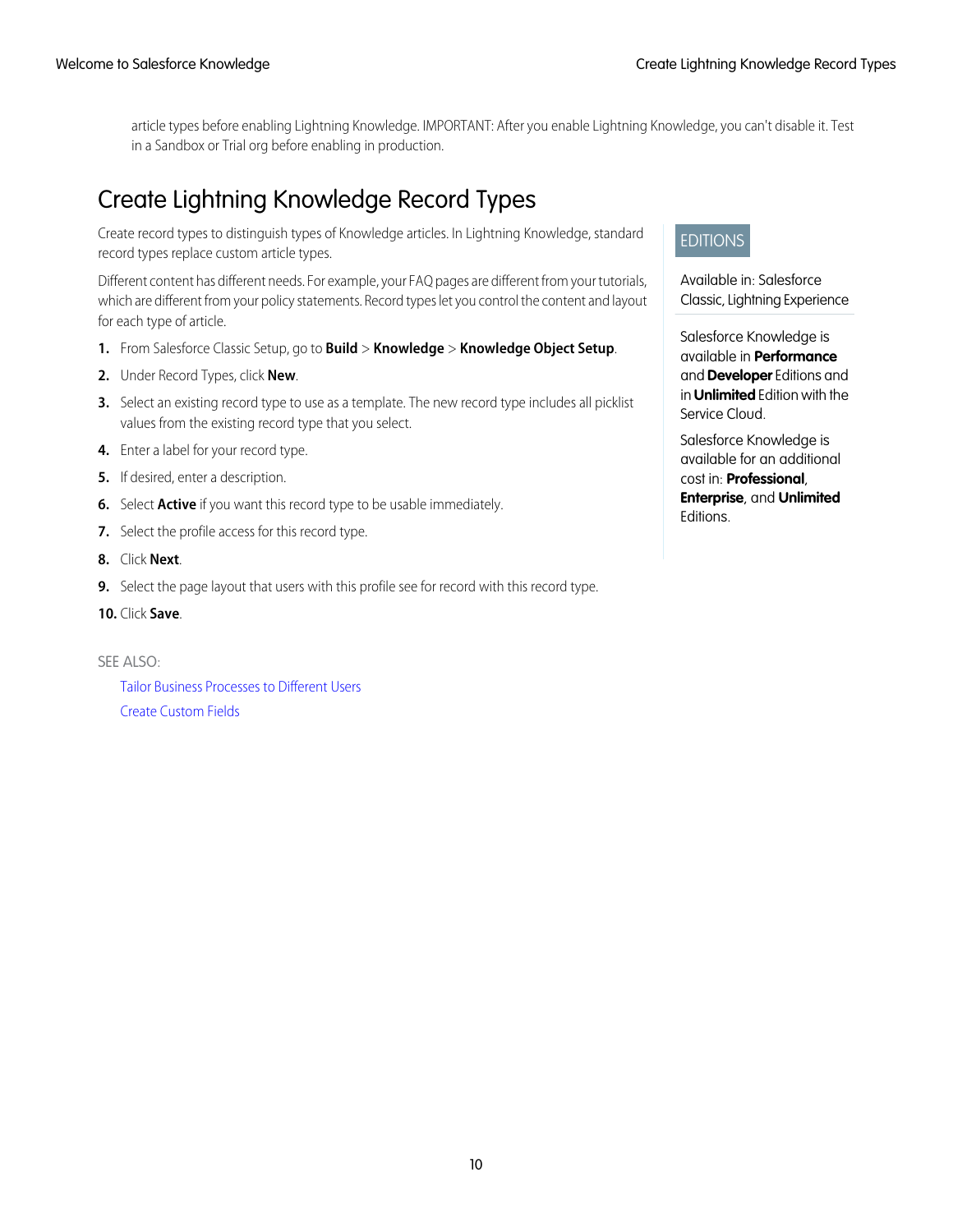# <span id="page-14-0"></span>Customize Your Lightning Knowledge Record Type Page Layouts

For each record type you create, you can customize the page layout. You can control the form and structure for each type of article you have in your Lightning Knowledge base.

Record type layouts determine which fields agents can view and edit when entering data for an article. They also determine which sections appear when users view articles. You can customize the fields, actions, and related lists for each record type and user profile.

For example, you might customize page layouts by user profile when sensitive data is involved. By assigning a page layout by user profiles, you can display more sensitive fields of the same article to only the agents who need to access them.

- **1.** From Salesforce Classic Setup, enter *Knowledge* in the Quick Find box, then select **Knowledge Object Setup**.
- **2.** Scroll down to the Page Layouts related list or click the Page Layouts link at the top of the page.
- **3.** To create a page layout, click **New** and follow the prompts. To edit an existing layout, click **Edit** and make your changes.

Make your changes. The layout editor consists of two parts: a palette on the upper portion of the screen and the layout on the lower portion of the screen. The palette contains the available fields and a section element. The layout contains an Information section and space for you to add sections. By default, all custom fields are included in the Information section.

Important: If you navigate away from your record-type layout before clicking save, your changes are lost.

Note: The Title and URL Name standard fields are required.

### EDITIONS

Available in: Salesforce Classic, Lightning Experience

Salesforce Knowledge is available in **Performance** and **Developer** Editions and in **Unlimited** Edition with the Service Cloud.

Salesforce Knowledge is available for an additional cost in: **Professional**, **Enterprise**, and **Unlimited** Editions.

### USER PERMISSIONS

To customize the record-type layout:

**•** Customize Application

| <b>Task</b>                                                    | <b>Description</b>                                                                                                                 |
|----------------------------------------------------------------|------------------------------------------------------------------------------------------------------------------------------------|
| Add a section                                                  | Drag and drop the section element into the palette.                                                                                |
| Change the name of a section                                   | Click its title. You cannot rename the Information section.                                                                        |
| Specify 1 or 2 columns                                         | Select 1 or 2 columns for this layout. For 2-column layouts, you<br>can set the navigation flow direction (up-down or left-right). |
| Remove a field from a section                                  | Drag it to the right side of the palette or click the $\bullet$ icon next<br>to the field.                                         |
| Remove a section from the article-type layout                  | Click the $\blacksquare$ icon next to the section name.                                                                            |
| Save your changes and continue editing the article type layout | Click <b>Ouick Save</b> .                                                                                                          |

# Tip:

- **•** Use the undo and redo buttons to step backwards and forwards, respectively.
- **•** Use the following keyboard shortcuts:
	- **–** Undo = CTRL+Z
	- **–** Redo = CTRL+Y
	- **–** Quick Save = CTRL+S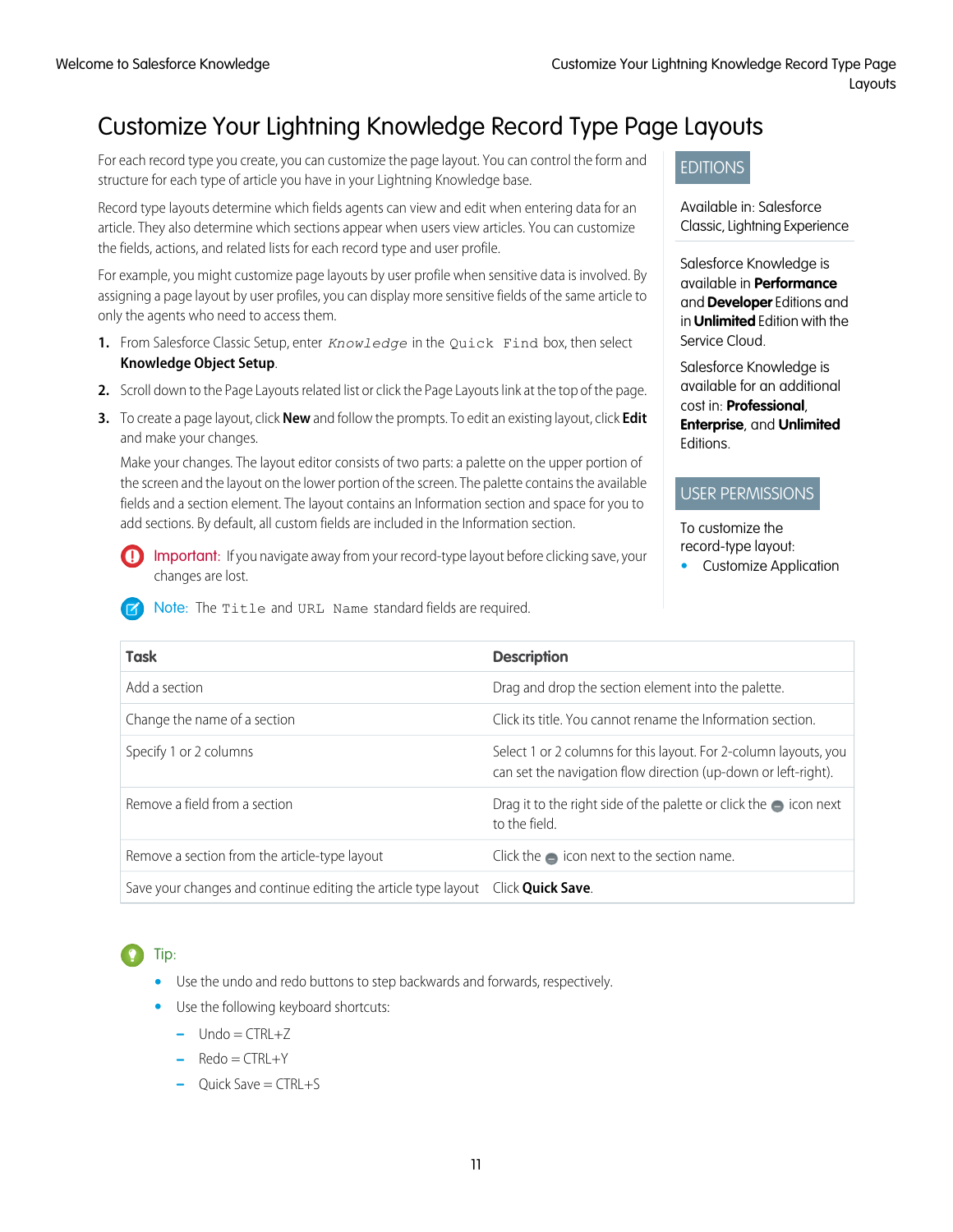- **•** To select multiple elements individually, use CTRL+click. To select multiple elements as a group, use SHIFT+click.
- **•** To quickly locate any item in the palette, use the Quick Find box. The Quick Find box is especially useful for article-type layouts that have large numbers of items available in the palette.
- **4.** To assign various layouts to the article type based on a user profile, click **Page Layout Assignments**.
- **5.** Click **Edit Assignment**.
- **6.** Select the profile, or profiles (using SHIFT), you want to change and select the layout from the **Page Layout To Use** drop-down.

### SEE ALSO:

<span id="page-15-0"></span>[Page Layout Tips](#layouts_tips)

# Create Lightning Knowledge Home

Create the Lightning Knowledge home page to access Knowledge in Lightning Experience. For orgs created in Spring '17 or later, the Lightning Knowledge home page is created for you.

Everything you need, all in one place. Search, view, author, and manage articles on a single Knowledge home page in Lightning Experience. Plus, you can do a number of authoring actions without leaving Knowledge home.

For published articles, you can:

- **•** Create a new article
- **•** Archive a published article
- **•** Edit a published article as a new draft

For article drafts, you can:

- **•** Create a new article
- **•** Publish a draft article
- **•** Delete a draft article
- **•** Edit a draft article

For archived articles, you can:

- **•** Create a new article
- **•** Restore an archived article

Allow other users to access these actions using standard user permissions. You can also make these actions available on the record home with page layouts.

Lightning Knowledge home uses the same list views you enjoy elsewhere in Salesforce. By default, you have list views for drafts, published articles, and archived articles. Don't forget to customize your list views to select which fields you want to display and sort with. For custom list views, keep in mind that you can't choose fields that aren't on the article record. This means that data categories, ratings, view count, and cases aren't available fields for your list views.

Important: You must specify one language and one publishing status on all Knowledge list views, otherwise you won't see any records in your list view. We don't support multiple-selection on PublishStatus or Language, or the "IN" and "OR" operators in list view filters.

Use the Lightning App Builder to configure record home flexipage to match your users' workflow. In addition to out of the box components, this includes components built by partners and developers from the App Exchange. You can even build your own components. The

### EDITIONS

Available in: Salesforce Classic, Lightning Experience

Salesforce Knowledge is available in **Performance** and **Developer** Editions and in **Unlimited** Edition with the Service Cloud.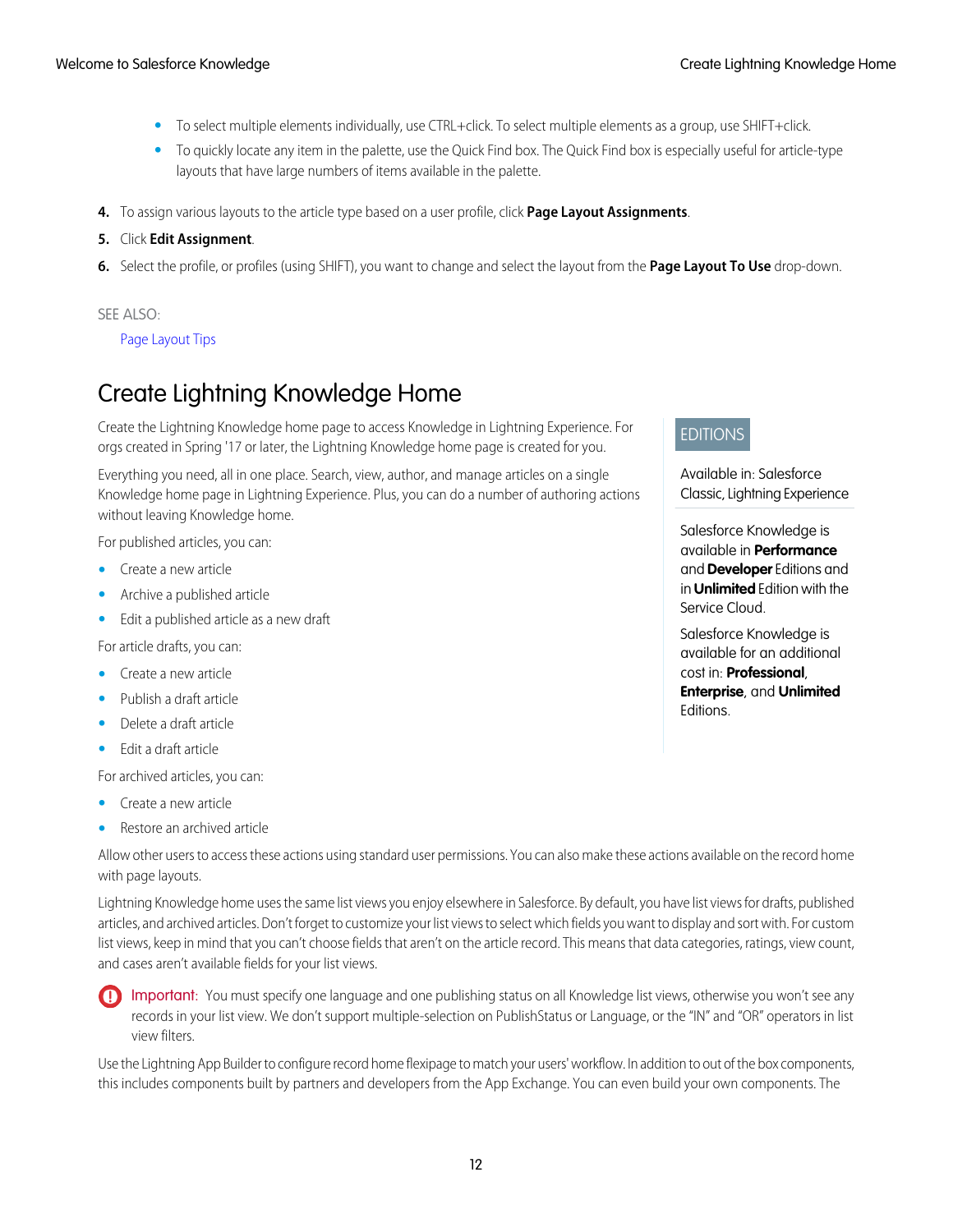Lightning Home Record Home functionality gives Admins the flexibility to move the Ratings, Files, Versions, Data Category Viewer, and Data Category Chooser components to the areas of the page that work best for users,

### SEE ALSO:

[Authoring Actions in Lightning Knowledge](#page-23-0)

# <span id="page-16-0"></span>Set Access for Lightning Knowledge

Give your knowledge agents access to articles in Lightning Knowledge. Specify which agents in your company are Salesforce Knowledge users, those who can create, edit, archive, and delete articles. Create user profiles with the appropriate user permissions, and then assign users to these profiles.

Lightning Knowledge uses new user profile permissions instead of public groups to give agents access to article actions. By default, all internal users can read articles. However, you need to assign permissions to agents who are publishing, archiving, deleting, and managing articles.

Note: To do more than read articles, agents need the Knowledge User license.

- **1.** From Setup, enter *Users* in the Quick Find box, then select **Users**.
- **2.** Click **Edit** next to the user's name or click **New** to create a user.
- **3.** If you are creating a user, complete all the required fields.
- **4.** Select the Knowledge User checkbox.
- **5.** Click **Save**.

User permissions control access to different tasks. We recommend using permission sets or custom profiles to grant users the permissions they need. For example, you can create a permission set called "Article Manager" that includes the permissions to create, edit, publish, assign, delete, and archive articles.

Refer to this table for details on permissions associated with Salesforce Knowledge tasks.

| <b>Lightning Knowledge Task</b>                              | <b>User Permissions Needed</b>                                                                              |
|--------------------------------------------------------------|-------------------------------------------------------------------------------------------------------------|
| To manage record types:                                      | "Manage Salesforce Knowledge" (This<br>permission is on by default in the System<br>Administrator profile.) |
|                                                              | <b>AND</b>                                                                                                  |
|                                                              | "Create", "Edit", and "Delete" on Knowledge                                                                 |
| To manage article actions:                                   | "Manage Salesforce Knowledge" (This<br>permission is on by default in the System<br>Administrator profile.) |
| To search for and read articles:                             | "Read" on Knowledge                                                                                         |
| To search articles on cases and attach articles to<br>cases: | "Read" on Knowledge                                                                                         |
|                                                              |                                                                                                             |

### **EDITIONS**

Available in: Salesforce Classic, Lightning Experience

Salesforce Knowledge is available in **Performance** and **Developer** Editions and in **Unlimited** Edition with the Service Cloud.

Salesforce Knowledge is available for an additional cost in: **Professional**, **Enterprise**, and **Unlimited Editions** 

### USER PERMISSIONS

To create or edit users:

**•** Manage Internal Users

To create article types and article actions (Classic Knowledge only):

**•** Customize Application AND

Manage Salesforce Knowledge

To create record types and article actions (Lightning Knowledge only)

**•** Customize Application AND

> Manage Salesforce Knowledge

AND

Create, Edit, and Delete on Knowledge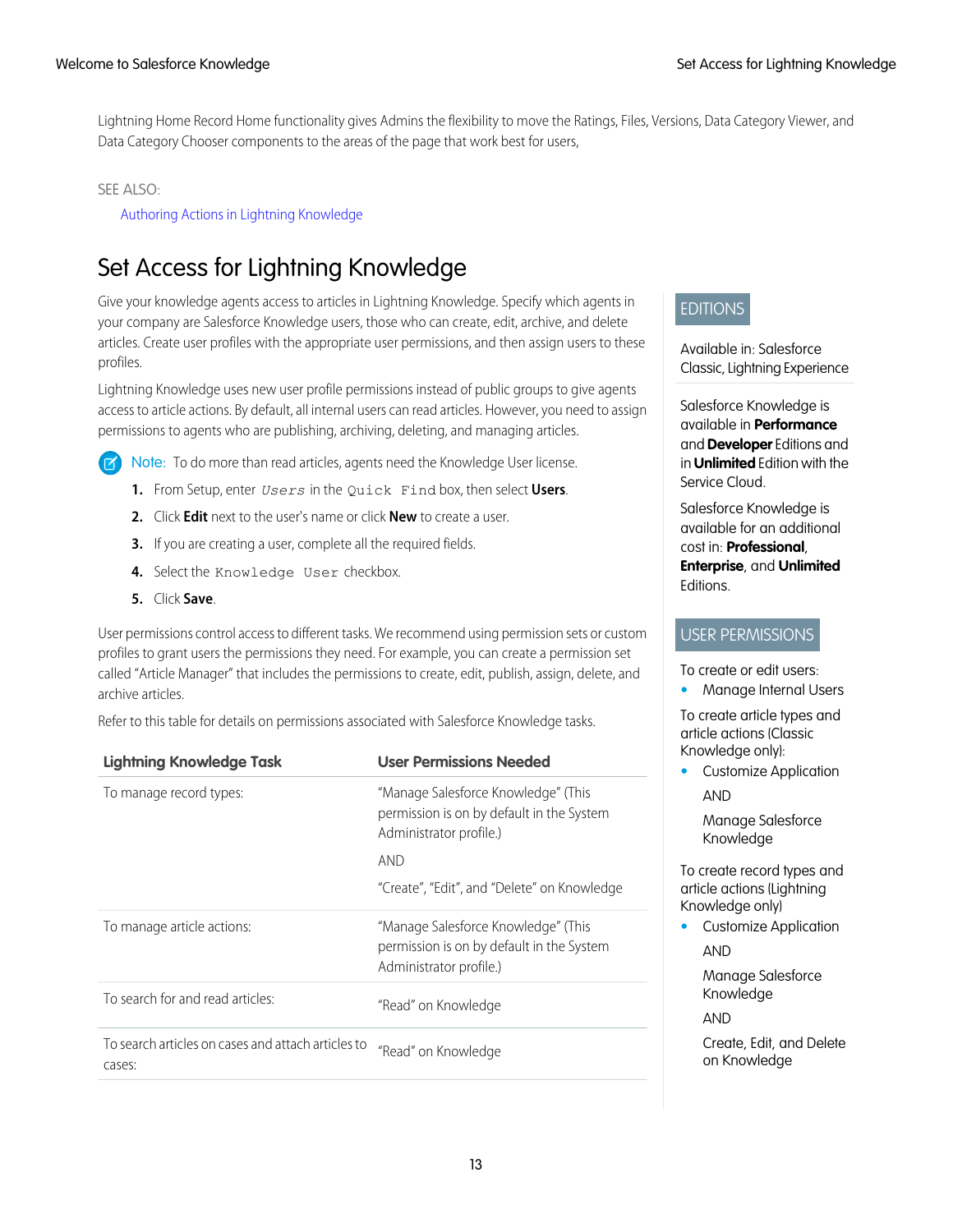| <b>Lightning Knowledge Task</b>               | <b>User Permissions Needed</b>                                                               |  |  |  |  |
|-----------------------------------------------|----------------------------------------------------------------------------------------------|--|--|--|--|
| To create articles:                           | "Manage Articles" (This permission is on by default in the System<br>Administrator profile.) |  |  |  |  |
|                                               | <b>AND</b>                                                                                   |  |  |  |  |
|                                               | "Read" and "Create" on Knowledge                                                             |  |  |  |  |
| To edit draft articles:                       | "Manage Articles" (This permission is on by default in the System<br>Administrator profile.) |  |  |  |  |
|                                               | <b>AND</b>                                                                                   |  |  |  |  |
|                                               | "Read" and "Edit" on Knowledge                                                               |  |  |  |  |
| To delete draft articles:                     | "Manage Articles" (This permission is on by default in the System<br>Administrator profile.) |  |  |  |  |
|                                               | <b>AND</b>                                                                                   |  |  |  |  |
|                                               | "Read", "Edit", and "Delete" on Knowledge                                                    |  |  |  |  |
| To publish articles:                          | "Manage Articles" (This permission is on by default in the System<br>Administrator profile.) |  |  |  |  |
|                                               | <b>AND</b>                                                                                   |  |  |  |  |
|                                               | "Read", "Create", "Edit", and "Delete" on Knowledge                                          |  |  |  |  |
|                                               | <b>AND</b>                                                                                   |  |  |  |  |
|                                               | "Publish Articles" (New in Lightning Knowledge)                                              |  |  |  |  |
| To change the record type of a draft article: | "Manage Articles" (This permission is on by default in the System<br>Administrator profile.) |  |  |  |  |
|                                               | <b>AND</b>                                                                                   |  |  |  |  |
|                                               | "Read" and "Edit" on Knowledge                                                               |  |  |  |  |
| To archive published articles:                | "Manage Articles" (This permission is on by default in the System<br>Administrator profile.) |  |  |  |  |
|                                               | <b>AND</b>                                                                                   |  |  |  |  |
|                                               | "Read", "Edit", and "Delete" on Knowledge                                                    |  |  |  |  |
|                                               | <b>AND</b>                                                                                   |  |  |  |  |
|                                               | "Archive Articles" (New in Lightning Knowledge)                                              |  |  |  |  |
| To create a new draft of a published article: | "Manage Articles" (This permission is on by default in the System<br>Administrator profile.) |  |  |  |  |
|                                               | <b>AND</b>                                                                                   |  |  |  |  |
|                                               | "Read", "Create", "Edit", and "Delete" on Knowledge                                          |  |  |  |  |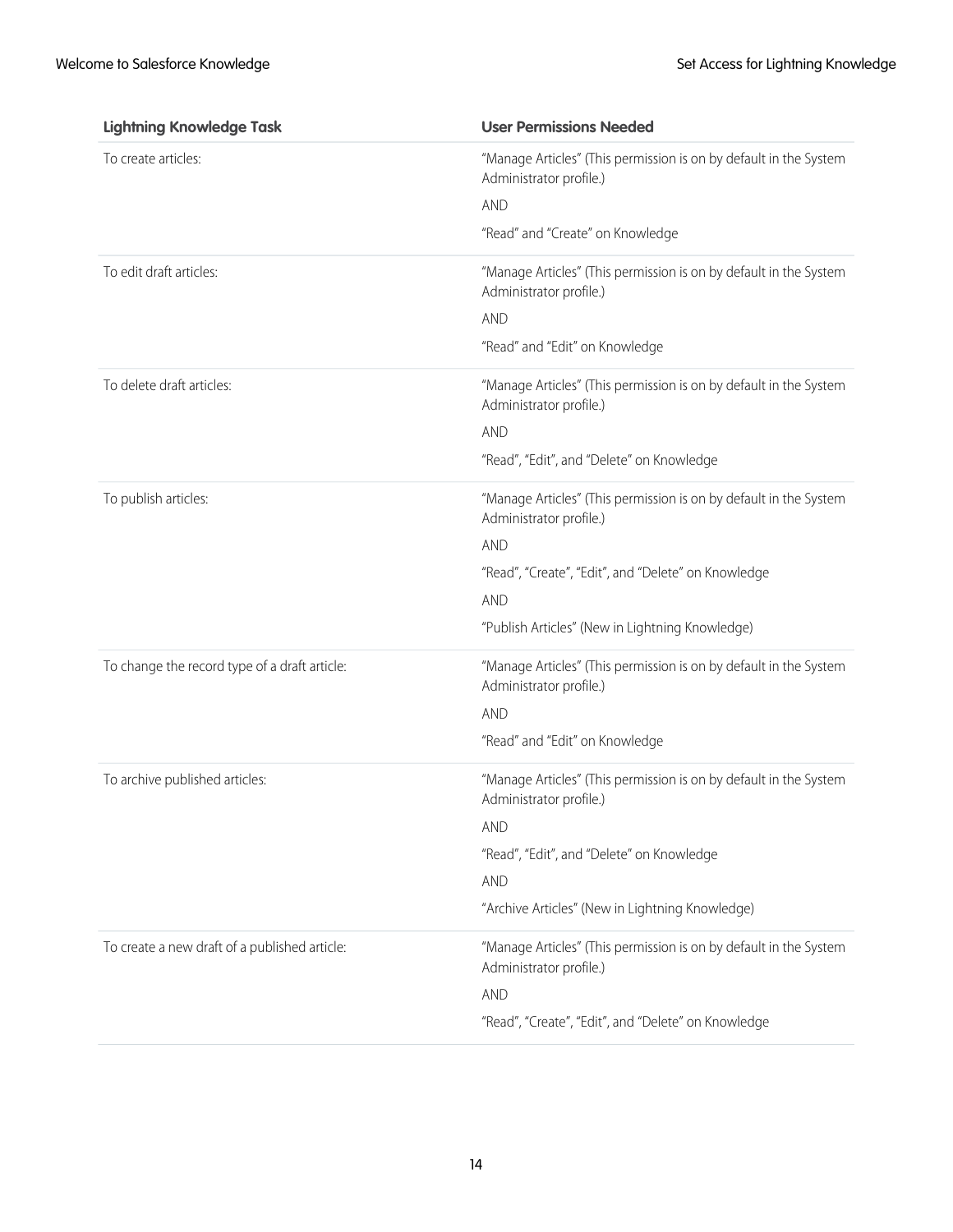| <b>Lightning Knowledge Task</b>                | <b>User Permissions Needed</b>                                                                                  |
|------------------------------------------------|-----------------------------------------------------------------------------------------------------------------|
| To restore an archived article as a new draft: | "Manage Articles" (This permission is on by default in the System<br>Administrator profile.)                    |
|                                                | <b>AND</b>                                                                                                      |
|                                                | "Read", "Create", "Edit", and "Delete" on Knowledge                                                             |
|                                                | <b>AND</b>                                                                                                      |
|                                                | "Archive Articles" (New in Lightning Knowledge)                                                                 |
| To create data categories                      | "Manage Data Categories" permission. (This permission is on by<br>default in the System Administrator profile.) |

To enable agents to perform their specific tasks, create [public groups](#knowledge_setup_assign_users) for each role and assign only the necessary [article actions](#knowledge_article_actions) to those groups.

Example: Your Salesforce Knowledge agents are a mixture of different levels of job experience and expertise in the products and services your company offers. These examples outline four basic types of users and some of the permissions they need to perform their jobs.

### **Scott: The Reader**

Scott Jackson is relatively new to the company, so he's a basic agent of the knowledge base. Currently, he has read-only access to articles, so he can search and view articles. Readers don't author or publish, so he won't belong to a public group or need to submit articles for approval. He needs the following permissions to perform his job.

| <b>Scott</b>                                              | <b>Permission</b> |              |        |             |               | <b>Knowledge Permissions</b> |  |
|-----------------------------------------------------------|-------------------|--------------|--------|-------------|---------------|------------------------------|--|
| <b>Salesforce Knowledge Functionality Manage Articles</b> |                   | Read         | Create | <b>Edit</b> | <b>Delete</b> |                              |  |
| Search articles from and attach articles to<br>cases      |                   |              |        |             |               |                              |  |
| Search for and read articles                              |                   | $\checkmark$ |        |             |               |                              |  |

### **Amber: The Candidate**

Amber Delaney is a candidate-level agent and can create and publish articles with statuses of either Work in Progress or Not Validated. If Amber works on an article with a different validation status, she must send it to a queue for approval before it's published.

Amber is part of the KCS Candidate public group and submits the articles she can't publish to the Publishing External queue. She needs the following permissions to perform her job duties.

| Amber                                                     | <b>Permission</b> |      |        | <b>Knowledge Permissions</b> |               |  |  |
|-----------------------------------------------------------|-------------------|------|--------|------------------------------|---------------|--|--|
| <b>Salesforce Knowledge Functionality Manage Articles</b> |                   | Read | Create | <b>Edit</b>                  | <b>Delete</b> |  |  |
| Search articles from and attach articles to<br>cases      |                   |      |        |                              |               |  |  |
| Search for and read articles                              |                   |      |        |                              |               |  |  |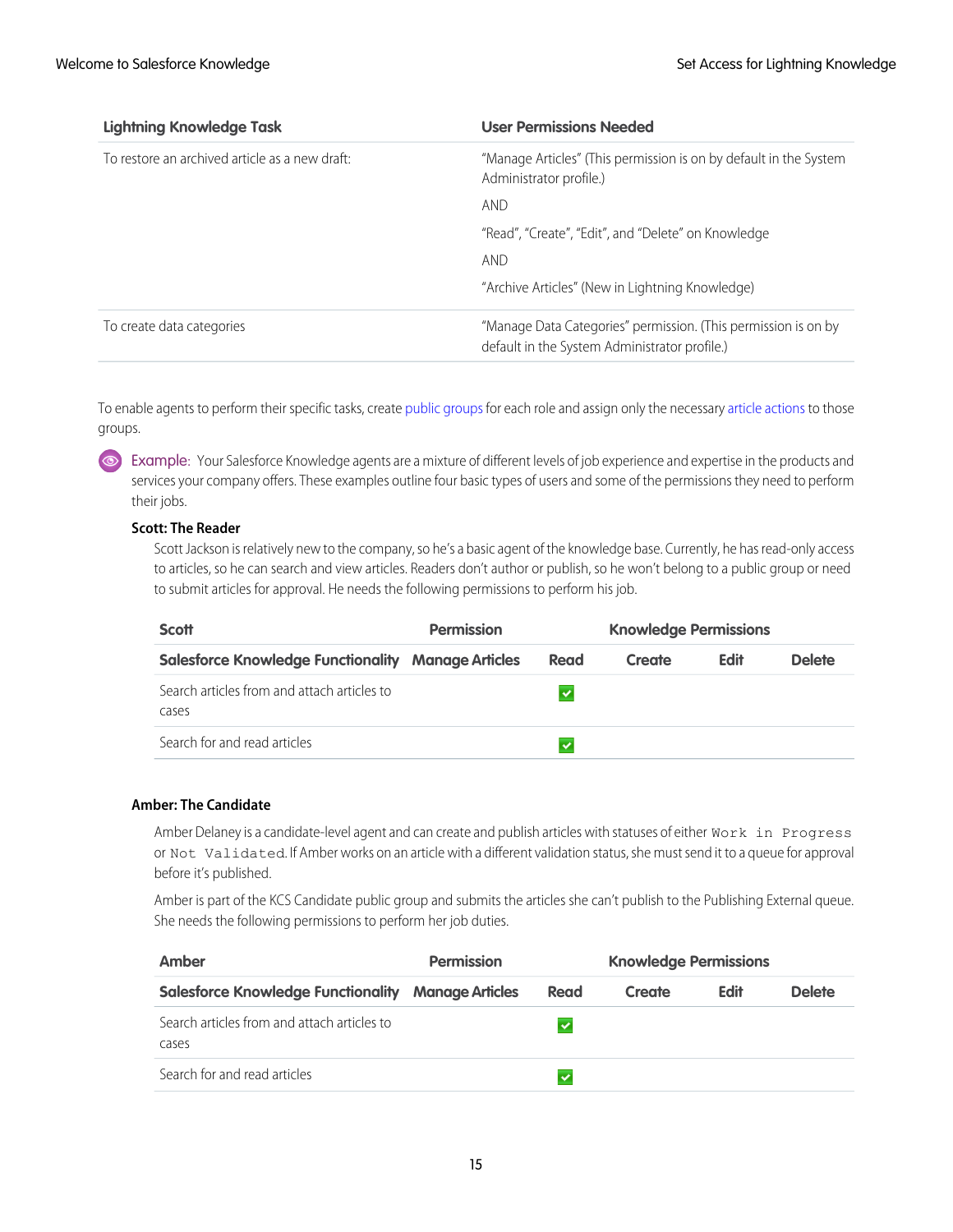| Amber                                                                                    | <b>Permission</b><br><b>Knowledge Permissions</b> |              |              |              |               |
|------------------------------------------------------------------------------------------|---------------------------------------------------|--------------|--------------|--------------|---------------|
| <b>Salesforce Knowledge Functionality</b>                                                | <b>Manage Articles</b>                            | Read         | Create       | <b>Edit</b>  | <b>Delete</b> |
| Create or edit article                                                                   | $\checkmark$                                      | $\checkmark$ | $\checkmark$ | $\checkmark$ |               |
| Edit draft articles                                                                      | $\checkmark$                                      | $\checkmark$ |              |              |               |
| Edit a published article as a new draft or<br>restore an archived article as a new draft | $\checkmark$                                      | $\checkmark$ | $\checkmark$ |              | $\checkmark$  |

### **Anne: The Contributor**

As a contributor, Anne Murphy is a more advanced Knowledge user. She understands the standards for articles in the organization and can create articles and publish articles with Validated Internal status. She can also work on articles authored by other users if they have either Work in Progress or Not Validated statuses, and can change them to Validated Internal. Since she doesn't have permission to publish articles to an external audience, she must submit those customer-facing articles to the Publishing External queue.

Note: Article approvers require the "Manage Articles" permission and at least the "Read" permission on the article type associated with articles they review. These permissions let them access the article in a draft state. Without these permissions, approvers can reassign but not approve articles.

Anne is a member of the Contributor public group and she needs the following permissions to perform her job duties.

|                                                      | <b>Permission</b>                |                      | <b>Knowledge Permissions</b> |              |               |
|------------------------------------------------------|----------------------------------|----------------------|------------------------------|--------------|---------------|
| <b>Salesforce Knowledge Functionality</b>            | <b>Manage</b><br><b>Articles</b> | Read                 | Create                       | <b>Edit</b>  | <b>Delete</b> |
| Create articles                                      |                                  | $\checkmark$         | $\checkmark$                 |              |               |
| Search articles from and attach articles to<br>cases |                                  | $\checkmark$         |                              |              |               |
| Search for and read articles                         |                                  | $\blacktriangledown$ |                              |              |               |
| Edit draft articles                                  |                                  | $\checkmark$         |                              | $\checkmark$ |               |
| Delete articles (version or entire)                  |                                  | $\checkmark$         |                              | $\checkmark$ | $\checkmark$  |
| Archive articles                                     |                                  | $\checkmark$         |                              | $\checkmark$ | ⋑             |

### **Pat: The Publisher**

Pat Brown is Knowledge domain expert and is responsible for reviewing and publishing articles to an external audience. He is a member of the Publisher public group. Pat also belongs to the Publishing External queue. He needs the following permissions to perform his job duties.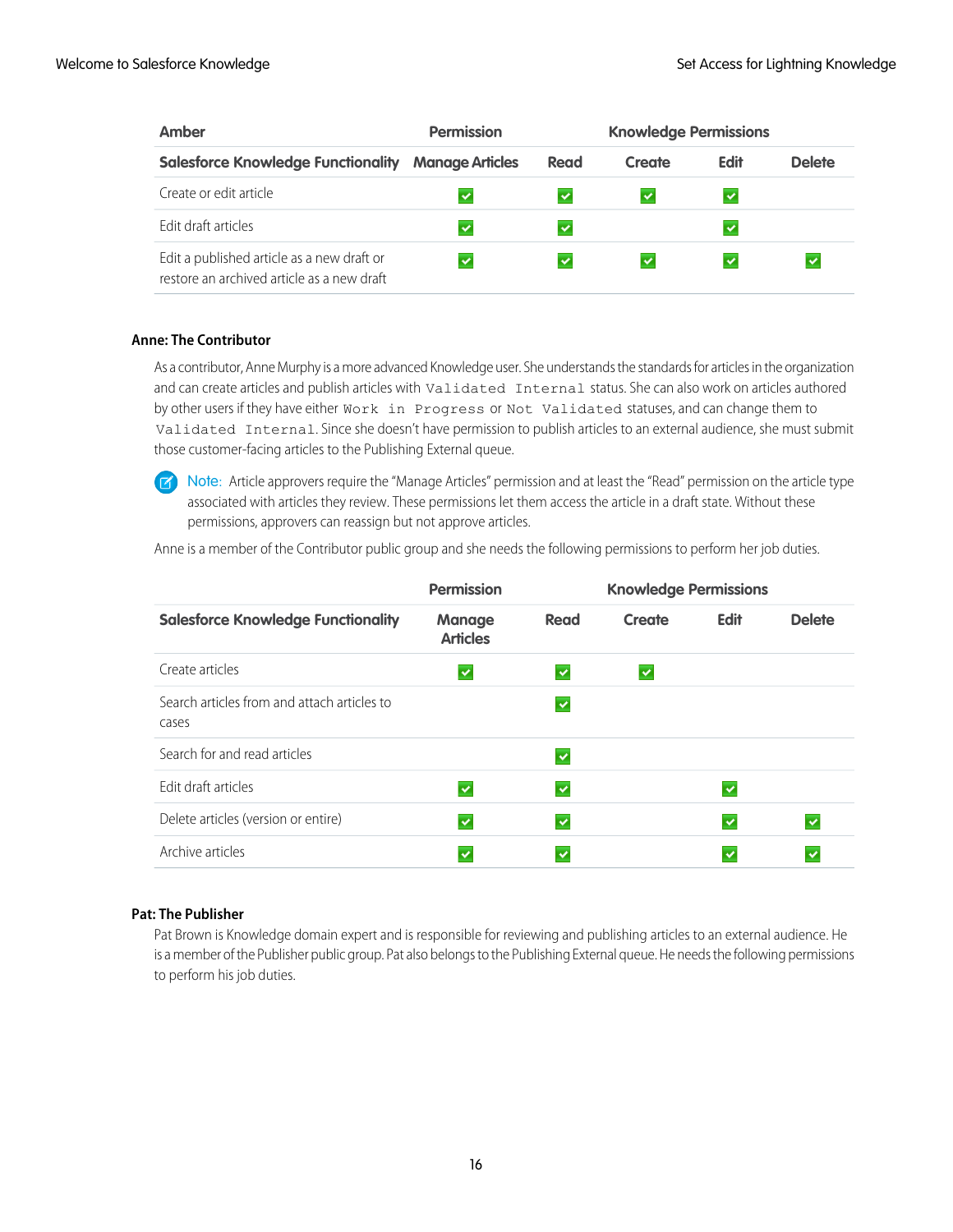|                                                                                          | <b>Permission</b>                |              | <b>Article Type-Specific Permissions</b> |              |               |
|------------------------------------------------------------------------------------------|----------------------------------|--------------|------------------------------------------|--------------|---------------|
| <b>Salesforce Knowledge Functionality</b>                                                | <b>Manage</b><br><b>Articles</b> | Read         | Create                                   | <b>Edit</b>  | <b>Delete</b> |
| Search articles from and attach articles to<br>cases                                     |                                  | $\checkmark$ |                                          |              |               |
| Create and edit articles                                                                 | $\checkmark$                     | $\checkmark$ | $\checkmark$                             | $\checkmark$ |               |
| Edit draft articles                                                                      | $\checkmark$                     | $\checkmark$ |                                          | $\checkmark$ |               |
| Delete articles (version or entire)                                                      | $\checkmark$                     | $\checkmark$ |                                          | $\checkmark$ | $\checkmark$  |
| Publish articles                                                                         | $\checkmark$                     | $\checkmark$ | $\checkmark$                             | $\checkmark$ | $\checkmark$  |
| Edit a published article as a new draft or<br>restore an archived article as a new draft | $\checkmark$                     | $\checkmark$ | ᢦ                                        | $\checkmark$ |               |
| Archive articles                                                                         |                                  |              |                                          | $\checkmark$ |               |

### **How they all work together**

Each user profile defines an agent's permission to perform different job duties and functions. To enable agents to perform these functions, you create a user profile for each role and assign only the necessary permissions to that group.

The following table lists the job functions that each role needs to perform on articles in the organization

| <b>Job Function</b>                         | <b>Reader</b>  | <b>Candidate</b>                           | <b>Contributor</b>                         | <b>Publisher</b> |
|---------------------------------------------|----------------|--------------------------------------------|--------------------------------------------|------------------|
| Create and publish<br>Work in<br>Progress   | No.            | Automatically<br>approved and<br>published | Automatically<br>approved and<br>published | Yes              |
| Create and publish Not<br>Validated         | N <sub>o</sub> | Automatically<br>approved and<br>published | Automatically<br>approved and<br>published | Yes              |
| Create and publish<br>Validated<br>Internal | N <sub>o</sub> | Needs approval                             | Automatically<br>approved and<br>published | Yes              |
| Create and publish<br>Validated<br>External | No.            | Needs approval                             | Needs approval                             | Yes              |
| Update and publish<br>Work in<br>Progress   | N <sub>o</sub> | <b>No</b>                                  | Automatically<br>approved and<br>published | Yes              |
| Update and publish Not<br>Validated         | <b>No</b>      | No                                         | Automatically<br>approved and<br>published | Yes              |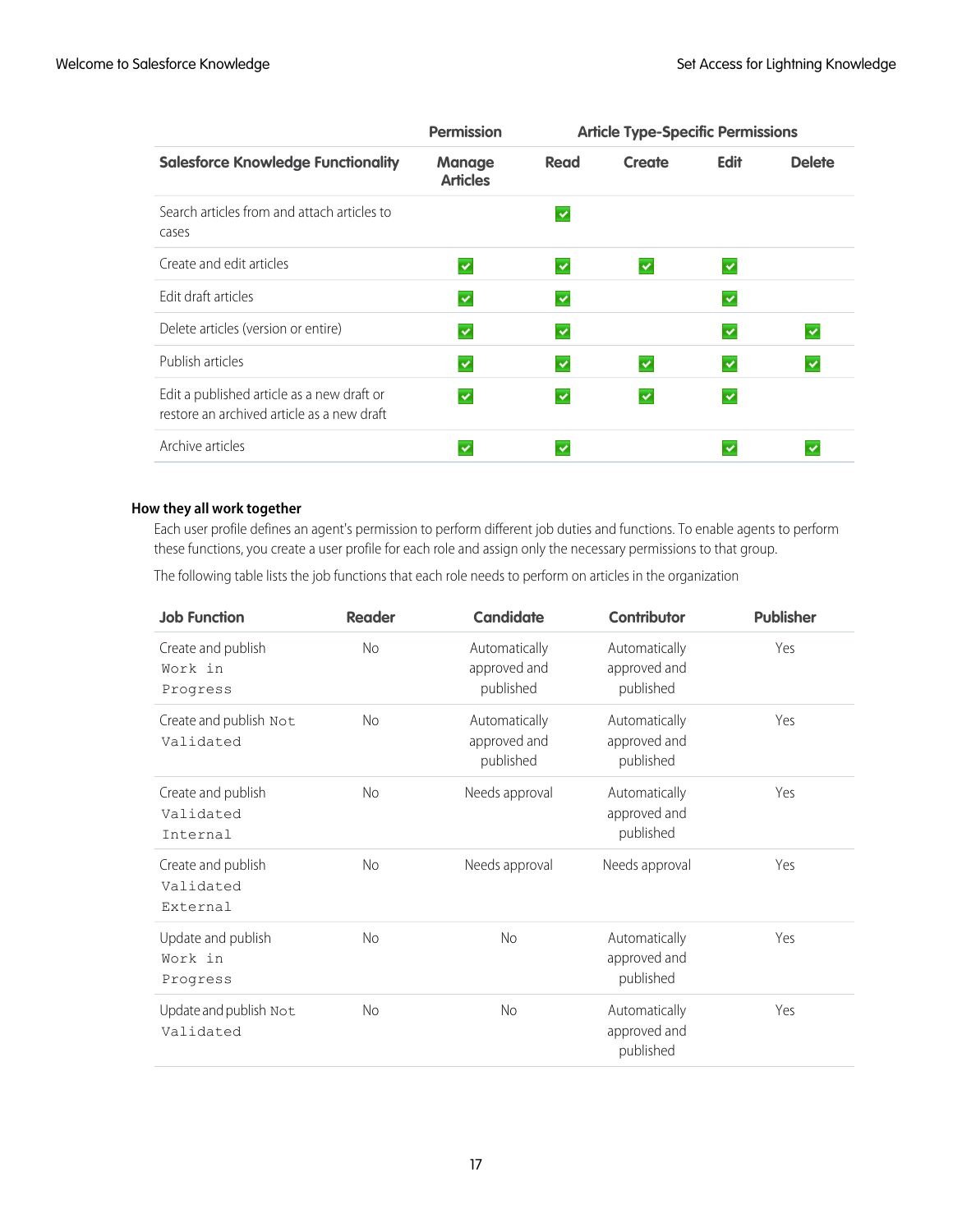| <b>Job Function</b>                         | <b>Reader</b> | <b>Candidate</b> | Contributor                                | <b>Publisher</b> |
|---------------------------------------------|---------------|------------------|--------------------------------------------|------------------|
| Update and publish<br>Validated<br>Internal | No            | No               | Automatically<br>approved and<br>published | Yes              |
| Update and publish<br>Validated<br>External | No            | No               | Needs approval                             | Yes              |

# <span id="page-21-0"></span>Define Validation Status Picklist Values

When the Validation Status field is enabled on the Knowledge Settings page, you can create picklist values that show the state of the article. For example, values could be Validated, Not Validated, or Needs Review.

 $\mathbb{Z}$ 

Note: In Salesforce Classic, validation status picklist values aren't retained when you export articles for translation. Articles with picklist values can be imported, however, and their values are retained as long as the values exist in your organization.

- **1.** From Salesforce Classic Setup, enter *Validation Statuses* in the Quick Find box, then select **Validation Statuses**.
- **2.** On the picklist edit page, click **New** to add new values to the validation status field. You can also edit, delete, reorder, and replace picklist values.

When you replace a picklist value, the system replaces it in all versions of the article, including any archived versions.

- **3.** Add one or more picklist values (one per line) in the text area.
- **4.** To set the value as the default for the picklist, be sure to select the Default checkbox.
- **5.** Click **Save**.

SEE ALSO:

[Validation Rules](#fields_about_field_validation)

### EDITIONS

Available in: Salesforce Classic, Lightning Experience

Salesforce Knowledge is available in **Performance** and **Developer** Editions and in **Unlimited** Edition with the Service Cloud.

Salesforce Knowledge is available for an additional cost in: **Professional**, **Enterprise**, and **Unlimited** Editions.

### USER PERMISSIONS

To create or change validation status picklist values:

**•** Customize Application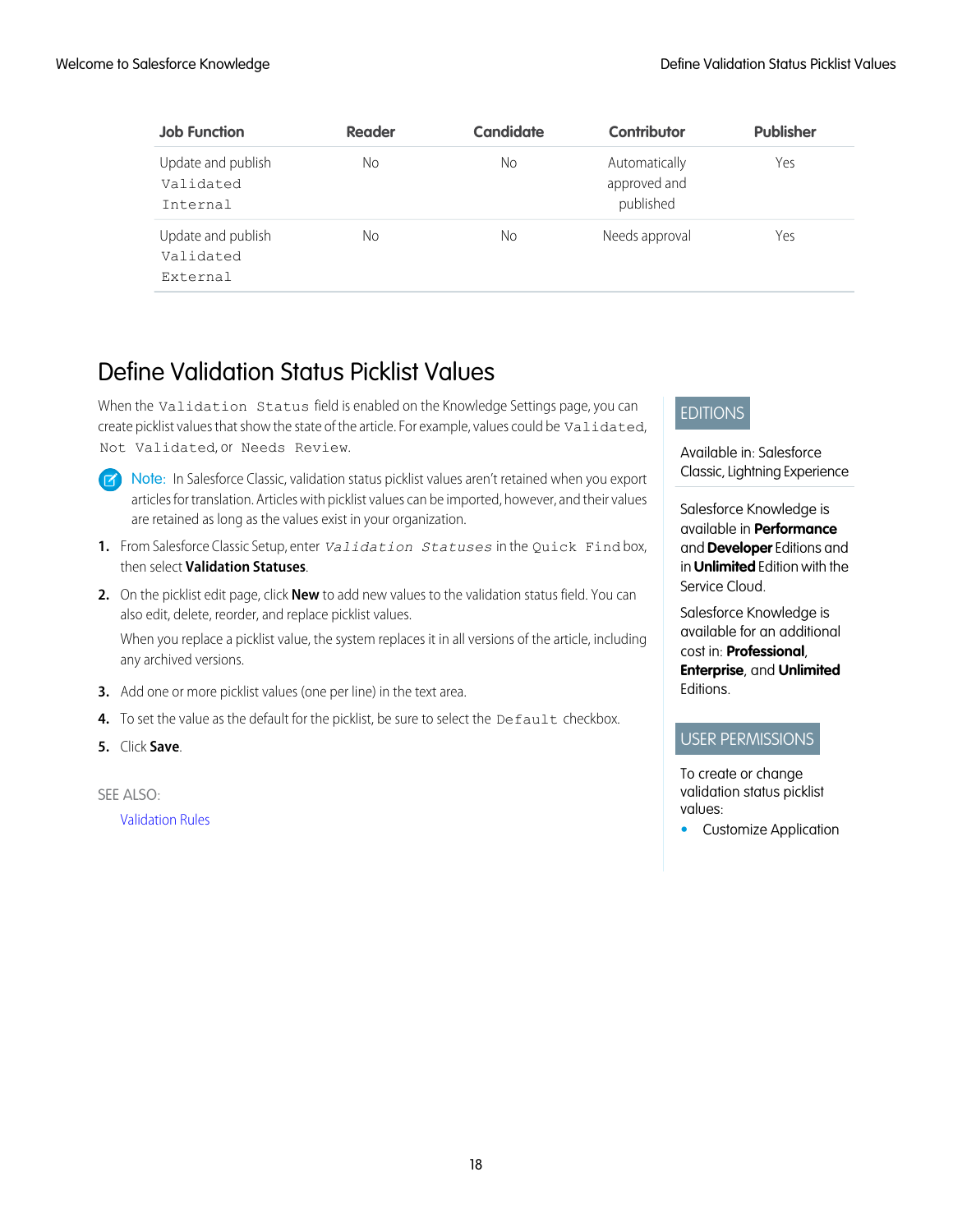# <span id="page-22-0"></span>Use Your Lightning Knowledge Base

Search articles, author and manage articles, use the Knowledge sidebar in the Lightning Service Console, and create Knowledge reports.

### [Search Articles in the Main Search Box and the Knowledge Sidebar](#page-22-1)

Perform a Knowledge search in the main search box at the top of every page, and in the Knowledge sidebar for the Lightning Service Console.

### [Authoring Actions in Lightning Knowledge](#page-23-0)

Manage Knowledge articles from Knowledge home and the article record home in Lightning Experience.

### [Use the Knowledge Sidebar in the Lightning Service Console](#page-24-0)

The Knowledge sidebar keeps agents connected to your Knowledge base while they're working in the console. Agents can see suggested articles for the case they're viewing, or perform a search to find more articles. They can use the sidebar to attach an article to (or remove an article from) a case, follow and unfollow articles, and search within Knowledge.

### [Report on Salesforce Knowledge Articles](#page-25-0)

<span id="page-22-1"></span>Use Salesforce Knowledge custom reports to track how articles are created, maintained, and delivered.

# Search Articles in the Main Search Box and the Knowledge Sidebar

Perform a Knowledge search in the main search box at the top of every page, and in the Knowledge sidebar for the Lightning Service Console.

In Lightning Experience, Knowledge search is available in both the main search box and the Knowledge sidebar. The advanced search option lets you pre-filter your results by language, publishing status, validation status, record type, or data category group.

- **1.** In the main search box, begin typing *knowledge*. Search starts recommending content and options for scoping search to specific objects.
- **2.** Select **Limit search to Knowledge**.
- **3.** Optionally, click **Advanced Search** to pre-filter your results by language, publishing status, validation status, record type, or data category group. Filters you've selected appear in the search box.
- **4.** Enter your search terms.
	- Note: You can enter up to 100 characters. If you enter more than 100 characters, only the first 100 characters are used when you run the search.
- **5.** Press *Enter* to run the search.
	- Note: You can also search Knowledge using the Knowledge sidebar for the Lightning Service Console. Use **Advanced Search** to add pre-filters, enter your search terms, and run the search.

### SEE ALSO:

[How Does Search Work?](#search_how_search_works)

### EDITIONS

Available in: Salesforce Classic, Lightning Experience

Salesforce Knowledge is available in **Performance** and **Developer** Editions and in **Unlimited** Edition with the Service Cloud.

Salesforce Knowledge is available for an additional cost in: **Professional**, **Enterprise**, and **Unlimited** Editions.

### EDITIONS

Available in: Salesforce Classic, Lightning Experience

Salesforce Knowledge is available in **Performance** and **Developer** Editions and in **Unlimited** Edition with the Service Cloud.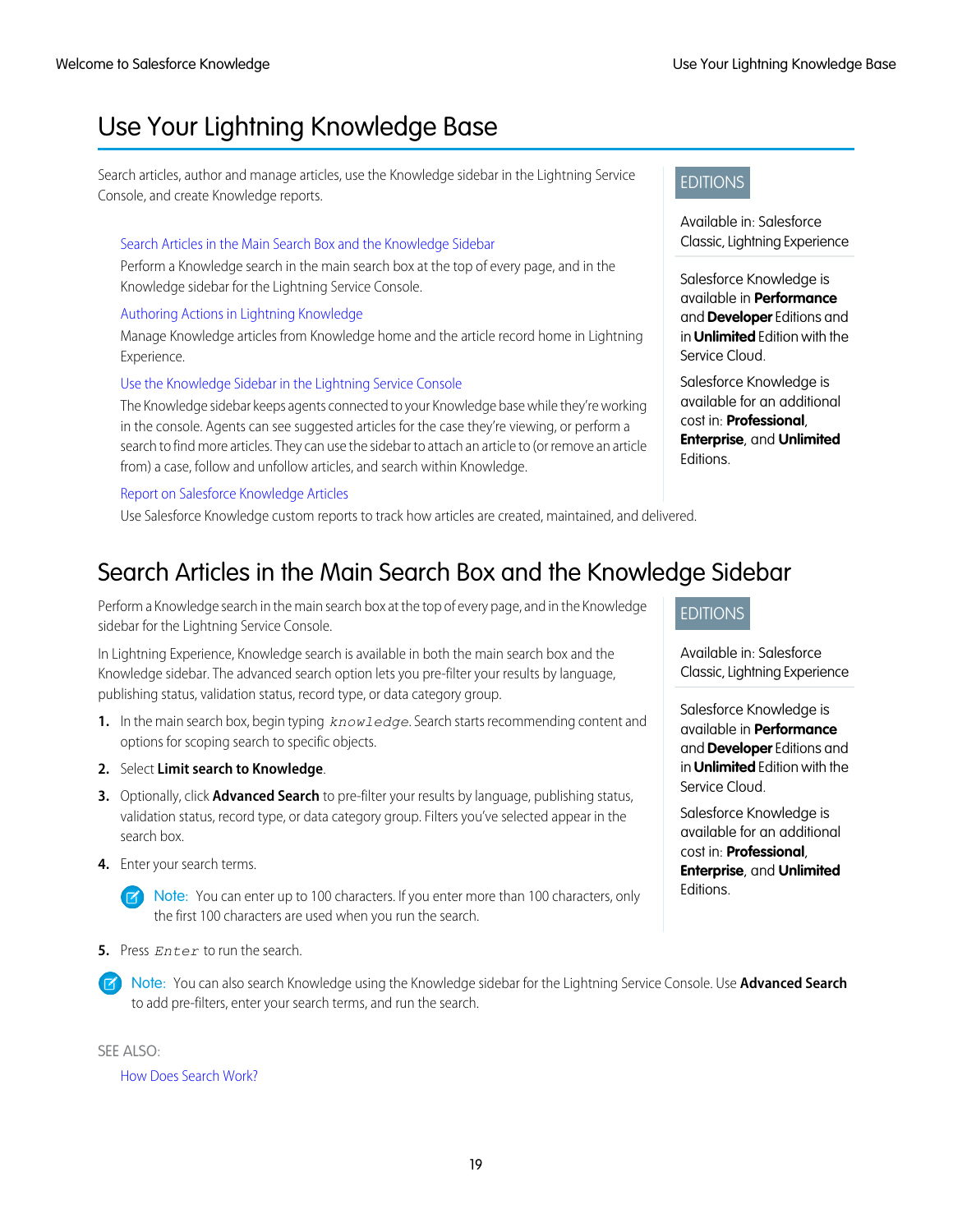# <span id="page-23-0"></span>Authoring Actions in Lightning Knowledge

Manage Knowledge articles from Knowledge home and the article record home in Lightning Experience.

Quickly access authoring actions in Knowledge home and the article record home using the drop-down next to each article. Administrators, agents, and internal employees with the correct profile permissions can perform these actions.

On the published articles list view in Knowledge Home, you can:

- **•** Create an article
- **•** Archive an article
- **•** Edit an article as a new draft

On the article drafts list view in Knowledge Home, you can:

- **•** Create an article
- **•** Publish a draft
- **•** Delete an article
- **•** Edit an article

On the archived articles list view in Knowledge Home, you can:

- **•** Create an article
- **•** Restore an archived article

For the article record home, you can control the available authoring actions with record type page layouts. Additionally, you can add the following components to your record home:

- **•** Ratings: Automatically enabled.
- **•** Files: Add the Files related list in your record type page layout.
- **•** Versions: Select Track Field History and Set History Tracking in Knowledge Object Setup. These options make the article version history and field changes available for Knowledge users to view in the versions component.
- **•** Data Category Viewer and Chooser: Give the correct Knowledge users "Edit" access on Knowledge, and they can view and change an article's data categories.

SEE ALSO:

[Set Access for Lightning Knowledge](#page-16-0)

### EDITIONS

Available in: Salesforce Classic, Lightning Experience

Salesforce Knowledge is available in **Performance** and **Developer** Editions and in **Unlimited** Edition with the Service Cloud.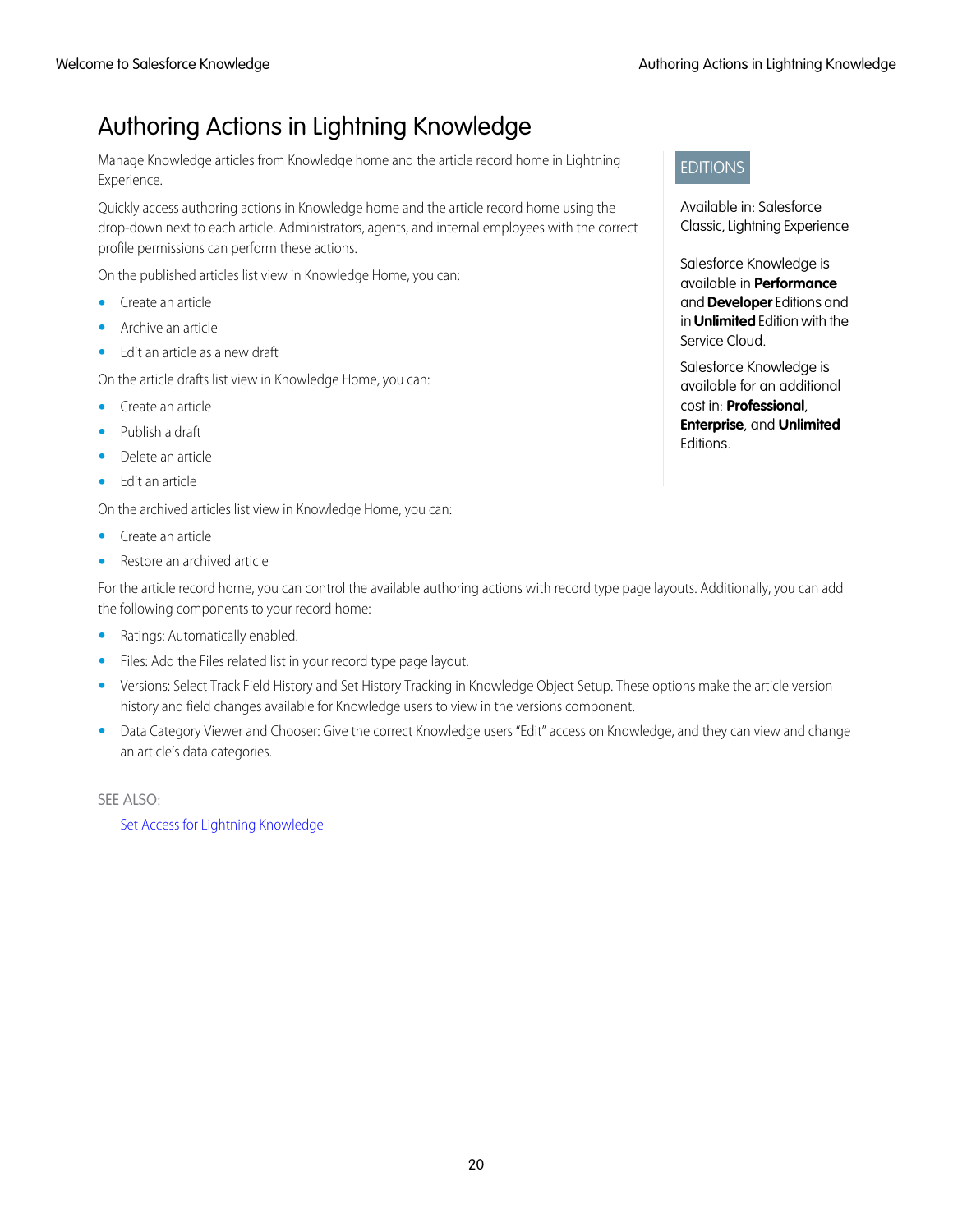# <span id="page-24-0"></span>Use the Knowledge Sidebar in the Lightning Service Console

The Knowledge sidebar keeps agents connected to your Knowledge base while they're working in the console. Agents can see suggested articles for the case they're viewing, or perform a search to find more articles. They can use the sidebar to attach an article to (or remove an article from) a case, follow and unfollow articles, and search within Knowledge.

The Knowledge sidebar helps agents quickly find relevant Knowledge articles for their cases and perform some basic actions, such as attaching an article to a case.

### **Suggested Articles**

Suggested articles are delivered right to the Knowledge sidebar, so agents can find relevant articles without running a search. Suggested articles are automatically enabled when Lightning Knowledge is enabled.

### **Search and Sort Your Results**

Use the search box in the sidebar to perform a Knowledge search. If you'd like, use Advanced Search for pre-filtering to narrow the search results you see.

To sort your search results, click the sort icon and select a sort option from the list. You can sort your search results by relevance, publish date (for published articles), last modified date (for article drafts), A to Z, and Z to A. Sorting doesn't apply to suggested articles.

### EDITIONS

Available in: Salesforce Classic, Lightning Experience

Salesforce Knowledge is available in **Performance** and **Developer** Editions and in **Unlimited** Edition with the Service Cloud.

Salesforce Knowledge is available for an additional cost in: **Professional**, **Enterprise**, and **Unlimited** Editions.

By default, articles are sorted by relevance. If you go back to suggested articles or go to a new case, the sort order is reset to relevance.

### **Attach and Remove Articles in the Sidebar**

Agents can attach Knowledge articles to cases and remove articles from cases using the drop-down next to any article.

### **Follow and Unfollow with the Sidebar**

Agents can follow and unfollow an article from the sidebar using the drop-down next to the article. Following articles helps agents save articles that they want to read later.

Administrators, agents, and internal employees with read access to Knowledge can follow articles, and they can follow articles in any state, such as published or draft. To let Knowledge users follow and unfollow articles, enable feed tracking in **Setup** > **Chatter** >

### **Feed Tracking**.

The Knowledge sidebar is automatically added to your sample Lightning Service Console. To add the Knowledge sidebar to a custom Lightning Service Console, add Knowledge to your selected items in the Lightning App Builder.

Tip: The Knowledge Sidebar isn't limited to the console. You can add it to the Lightning Case record home using the Lightning App Builder.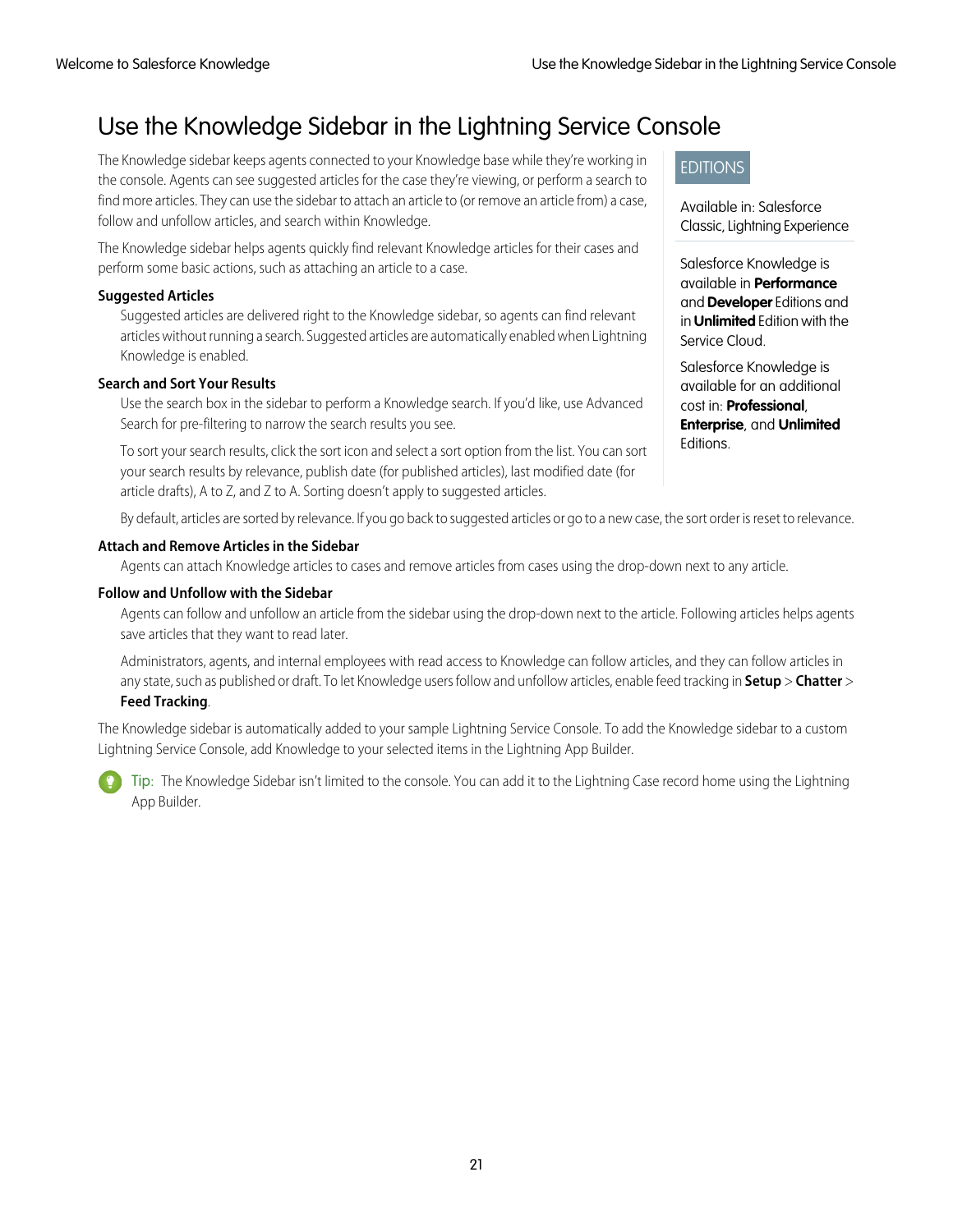# <span id="page-25-0"></span>Report on Salesforce Knowledge Articles

Use Salesforce Knowledge custom reports to track how articles are created, maintained, and delivered.

As an administrator, you can create custom report types so agents can create reports on Salesforce Knowledge articles. Custom report types are the only way to make reports about articles available for your readers. Salesforce does not provide sample article reports or a standard report folder for articles.



Tip: The Knowledge Base Dashboards and Reports AppExchange package provides over two dozen reports that help you monitor the knowledge base and analyze usage metrics.

### [Create a Folder for Article Reports](#page-26-0)

Create a public folder where you can store article reports for your users.

### [Article Reports](#page-27-0)

Create a custom report type to report on Salesforce Knowledge article data.

### [Create an Article Report](#page-29-0)

Run your custom report on your Salesforce Knowledge articles and save them to your article reports folder.

### [Fields Available on Salesforce Knowledge Reports](#page-30-0)

The fields you can use in a knowledge report depend on the type of information you are reporting on.

### EDITIONS

Available in: Salesforce Classic, Lightning Experience

Salesforce Knowledge is available in **Performance** and **Developer** Editions and in **Unlimited** Edition with the Service Cloud.

Salesforce Knowledge is available for an additional cost in: **Professional**, **Enterprise**, and **Unlimited** Editions.

### USER PERMISSIONS

To create or update custom report types:

**•** Manage Custom Report Types

To create a public reports folder: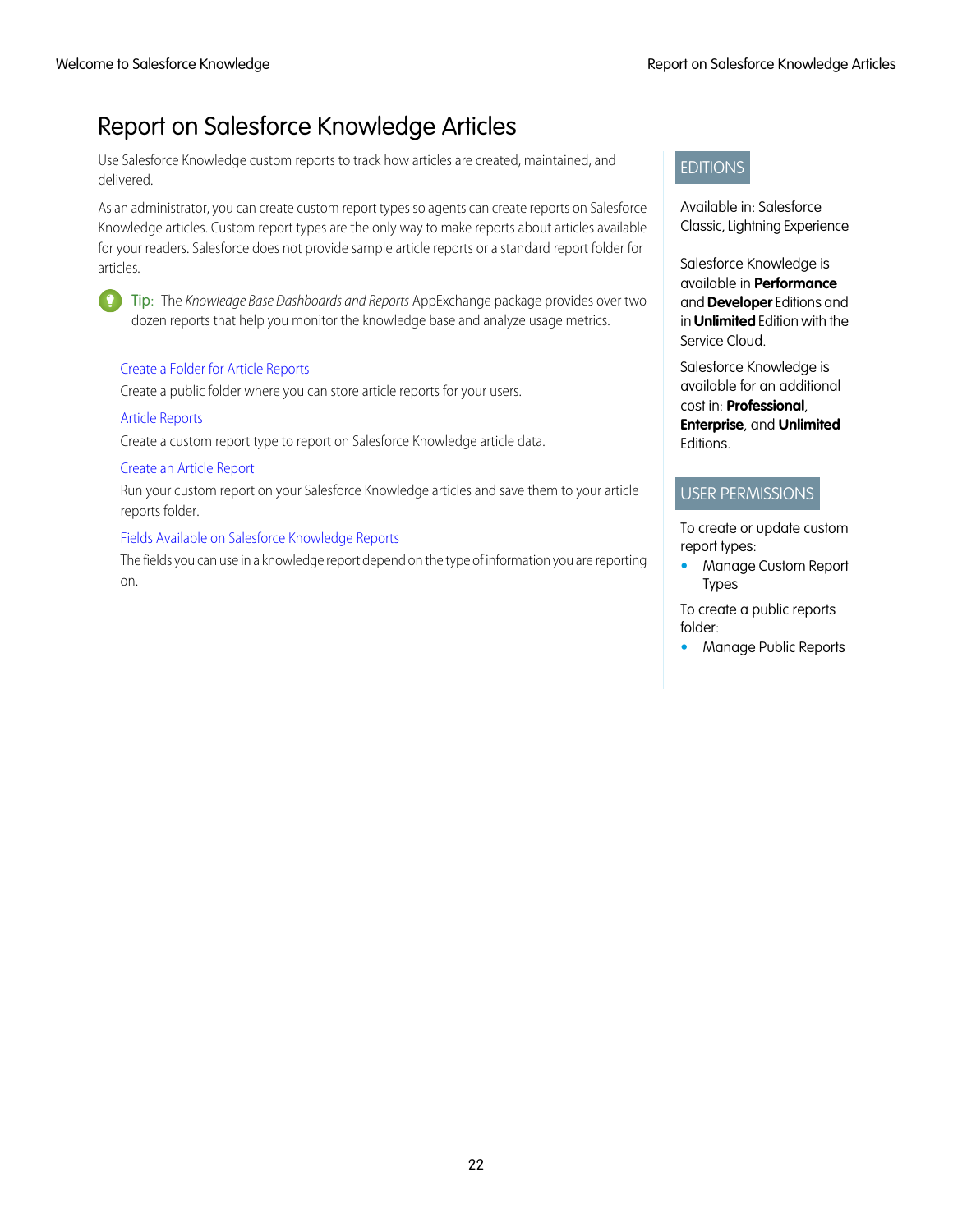# <span id="page-26-0"></span>Create a Folder for Article Reports

Create a public folder where you can store article reports for your users.

- **1.** In the Report Folder section of the Reports tab, click **Create New Folder**.
- **2.** Enter *Article Reports* in the Folder Label field.
- **3.** Optionally, modify the Group Unique Name.
- **4.** Choose a Public Folder Access option. Select read/write if you want users to be able to add and remove reports.
- **5.** Choose a folder visibility option.
- **6.** Click **Save**.

Reports you store in this folder are available on the Reports tab.

### EDITIONS

Available in: Salesforce Classic, Lightning Experience

Salesforce Knowledge is available in **Performance** and **Developer** Editions and in **Unlimited** Edition with the Service Cloud.

Salesforce Knowledge is available for an additional cost in: **Professional**, **Enterprise**, and **Unlimited** Editions.

### USER PERMISSIONS

To create or update custom report types:

**•** Manage Custom Report Types

To create a public reports folder: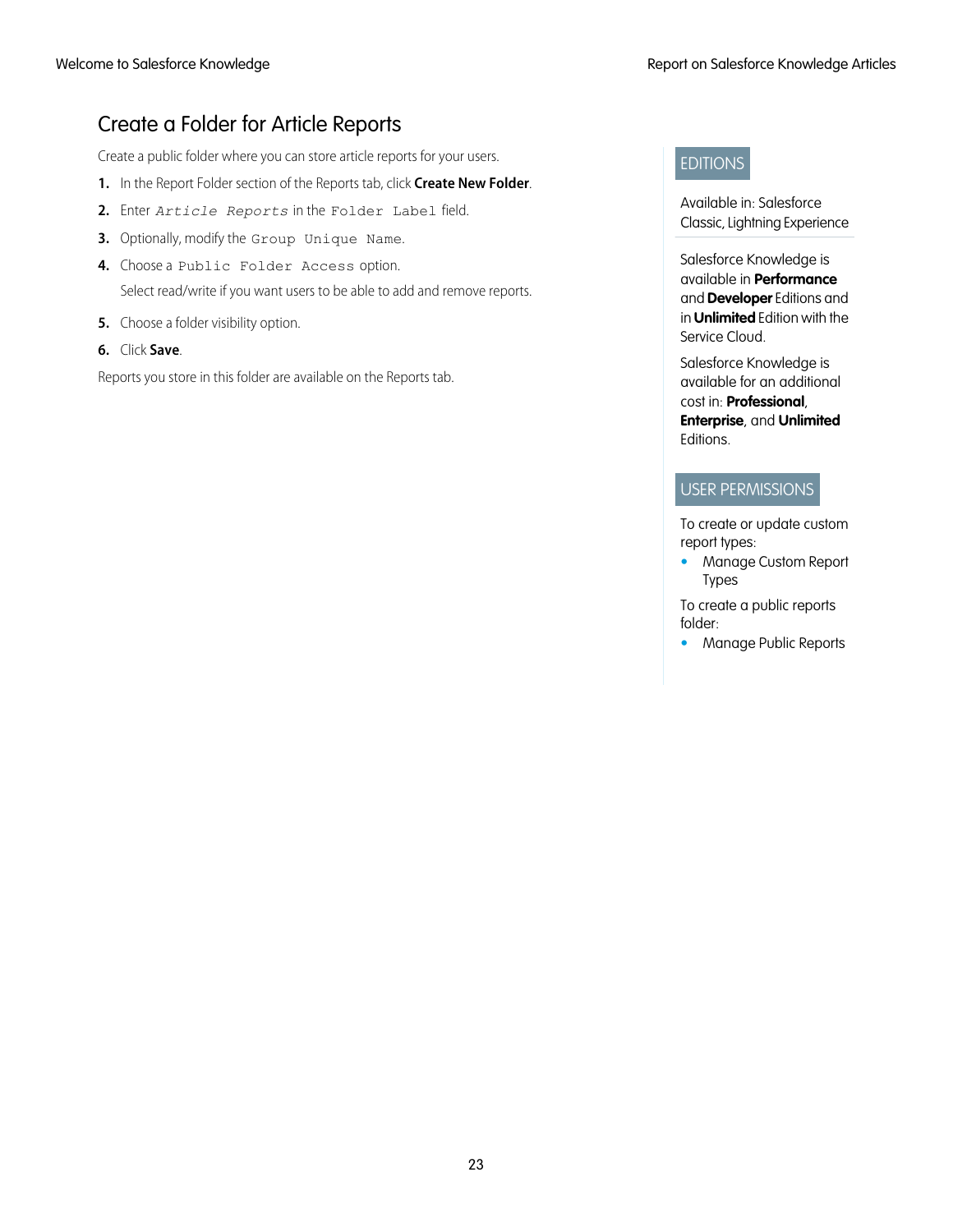# <span id="page-27-0"></span>Article Reports

Create a custom report type to report on Salesforce Knowledge article data.

To create a custom report:

**1.** From Setup, enter *Report Types* in the Quick Find box, then select **Report Types** and click **New Custom Report Type**.

See [Create a Custom Report Type](#reports_defining_report_types)

**2.** In the Primary Object drop-down menu, select the article-related object you want to report on:

| <b>Primary Object</b>                     | <b>Description</b>                                                                                                                                                                                                                                                                                                                                                                                                                              |
|-------------------------------------------|-------------------------------------------------------------------------------------------------------------------------------------------------------------------------------------------------------------------------------------------------------------------------------------------------------------------------------------------------------------------------------------------------------------------------------------------------|
| Article types (Classic<br>Knowledge only) | Compare information such as creation dates, published<br>channels, and number of associated cases for your custom<br>article type, such as an FAQ. To access any history and custom<br>fields for the custom article type, add the article type's version<br>as a secondary object.                                                                                                                                                             |
| Knowledge Articles                        | Compare information about individual articles, such as their<br>creation dates, published channels, and number of associated<br>cases. If you choose this custom report type, you can also<br>include article view and vote statistics. In reports using the<br>Knowledge Articles primary object, each article has five records<br>(rows): one for each channel (All Channels, Internal App,<br>Customer, Partner, and Public Knowledge Base). |
| Knowledge Article Searches                | Analyze the number of searches per day, month, or year for<br>each channel and role.                                                                                                                                                                                                                                                                                                                                                            |
| Knowledge Article Version                 | Compare information about individual translations, such as<br>their creation dates, published channels, and number of<br>associated cases. If you choose this custom report type, you<br>can also include article view and vote statistics.                                                                                                                                                                                                     |
| Article Version History                   | Compare information about individual article versions, such<br>as their creation dates, published channels, and number of<br>associated cases.                                                                                                                                                                                                                                                                                                  |
| Knowledge Article Views                   | Analyze the number of views per day, month, or year for each<br>channel and role.                                                                                                                                                                                                                                                                                                                                                               |
| Knowledge Article Votes                   | Analyze the number of votes per day, month, or year for each<br>channel and role.                                                                                                                                                                                                                                                                                                                                                               |
| Knowledge Keyword Search                  | See which keywords users are looking for in your knowledge<br>base.                                                                                                                                                                                                                                                                                                                                                                             |
| Knowledge Search Activity                 | Analyze the number of searches per day, month, or year<br>for each channel and language.<br>For each search, see the:<br>Date<br>ID and title of the article that was clicked                                                                                                                                                                                                                                                                   |

### EDITIONS

Available in: Salesforce Classic, Lightning Experience

Salesforce Knowledge is available in **Performance** and **Developer** Editions and in **Unlimited** Edition with the Service Cloud.

Salesforce Knowledge is available for an additional cost in: **Professional**, **Enterprise**, and **Unlimited** Editions.

### USER PERMISSIONS

To create or update custom report types:

**•** Manage Custom Report Types

To create a public reports folder: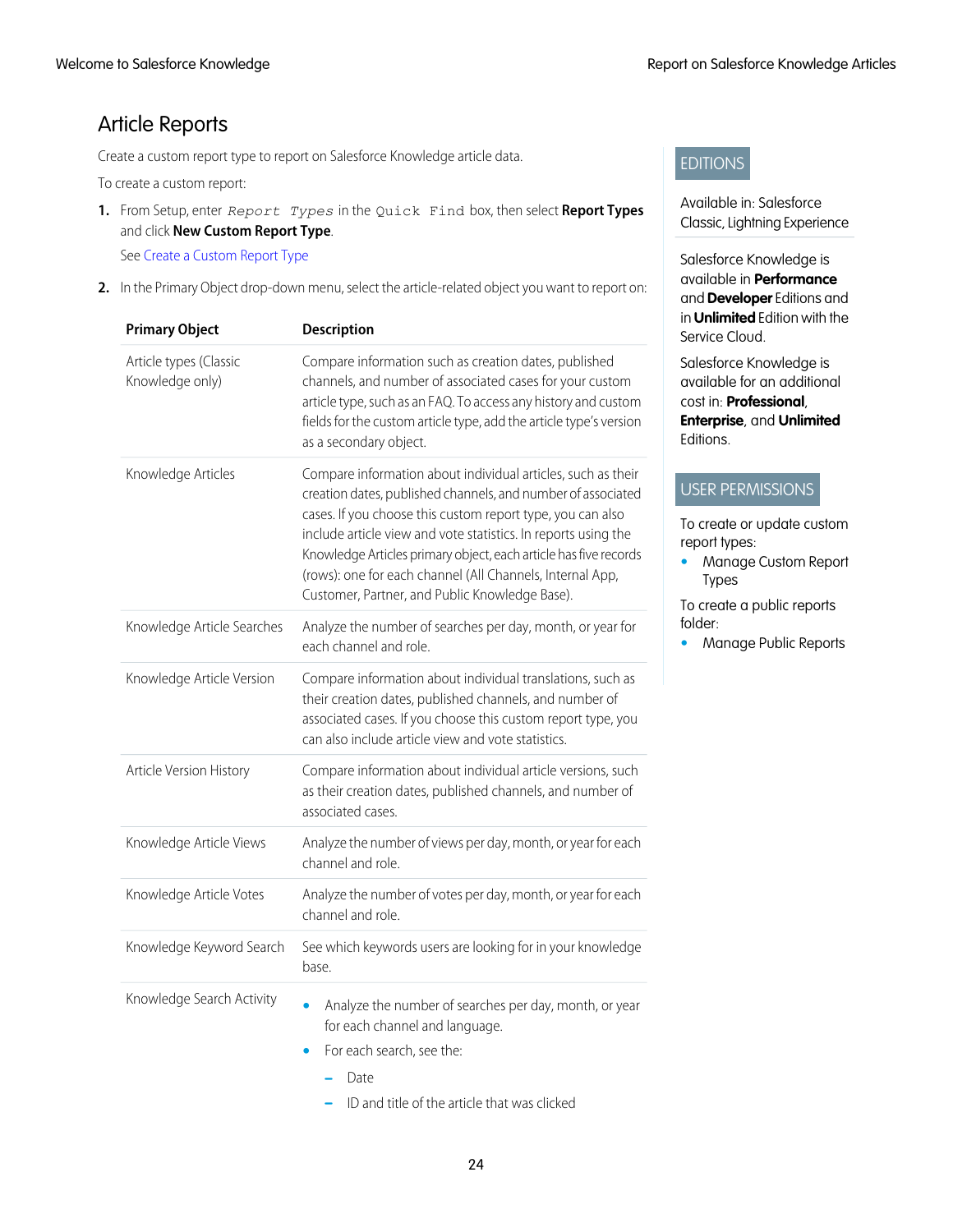- **•** See which keywords users are looking for in your knowledge base.
- **•** For each keyword, see the average number of:
	- **–** Results
	- **–** Articles that appear in the search results
- **•** For each article, see the average number of:
	- **–** Clicks
	- **–** Unique users who clicked it
- **3.** Complete the required fields and click **Save**.

In the Store in Category drop-down menu, we recommend choosing **Customer Support Reports** or **Other Reports**. This is the category where users find the custom report type on the Reports tab.

**4.** Make your choices on the Define Report Records Set page.

| <b>Primary Object</b>                  | <b>Available Secondary Objects</b>                             |
|----------------------------------------|----------------------------------------------------------------|
| Article types (Classic Knowledge only) | Article type Versions                                          |
| Knowledge Articles                     | Article View Statistics, Article Vote Statistics, Case Article |
| Knowledge Article Searches             | None                                                           |
| Knowledge Article Version              | Article View Statistics, Article Vote Statistics               |
| Article Version History                | None                                                           |
| Knowledge Article Views                | None                                                           |
| Knowledge Article Votes                | None                                                           |
| Knowledge Keyword Search               | None                                                           |
| Knowledge Search Activity              | None                                                           |

### **5.** Click **Save**.

**6.** As needed, remove and rearrange fields from your report layout.

To learn which fields are available on each primary object, see [Fields Available on Salesforce Knowledge Reports](#page-30-0) on page 27.

Note: An article's score is calculated slightly differently in the API than it is in a custom report. We recommend standardizing  $\mathbb{Z}$ on one or the other and not attempting to use both.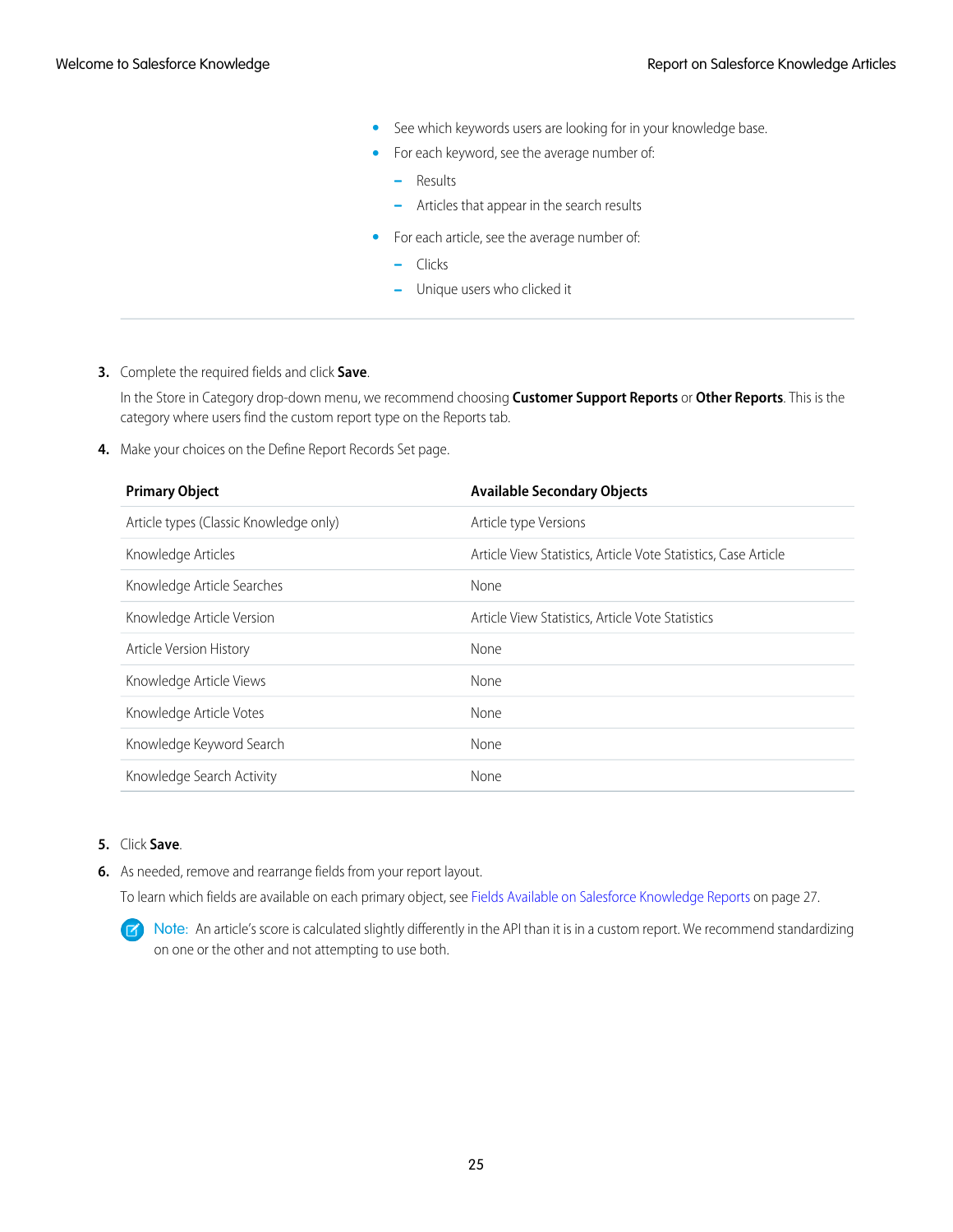# <span id="page-29-0"></span>Create an Article Report

Run your custom report on your Salesforce Knowledge articles and save them to your article reports folder.

Using your [custom report types](#page-27-0), create article reports and save them to your [article reports folder.](#page-26-0)

- **1.** On the Reports tab, click **New Report**.
- **2.** Choose the category where your custom report types are stored; for example, **Customer Support Reports** or **Other Reports**.

The Cases with Articles report is available by default in the Customer Support Reports folder.

- **3.** Find your report type and click **Create**.
- **4.** When viewing your report, click **Save As** and save it in the new Article Reports folder to make the report available to other users.

### Note:

- In reports using the Knowledge Article custom report type, there are at least five rows per article (one for each channel, including "All Channels").
- **•** Daily values are reported independently for the last 90 days and monthly values for the last 18 months. After those time periods, use the monthly aggregate and yearly aggregate values, respectively.
- **•** In reports using the Knowledge Article Votes, Knowledge Article Views, or Knowledge Article Searches custom report types, each row represents a day, channel, and role combination. For example, if a user with the Kingmaker role views articles in the internal app and the next day the same reader views more articles in the internal app, the Article Views report has two rows: one for each unique date.
- **•** In reports using Knowledge Article Version (KAV), except Knowledge Article Version History, you can filter by data category. You can add up to four filters and set their logic to AT, ABOVE, BELOW, or ABOVE OR BELOW. The logic between filters is OR. You can use the same category group multiple times, however, you must use the same operator each time.
- **•** To report on Approval Processes for Knowledge Articles, use **Process Instance** and **Process Instance Node** when creating a custom report type. Then filter the report on object type, which is the article type.

### EDITIONS

### Available in: Salesforce Classic, Lightning Experience

Salesforce Knowledge is available in **Performance** and **Developer** Editions and in **Unlimited** Edition with the Service Cloud.

Salesforce Knowledge is available for an additional cost in: **Professional**, **Enterprise**, and **Unlimited** Editions.

### USER PERMISSIONS

To create or update custom report types:

**•** Manage Custom Report Types

To create a public reports folder: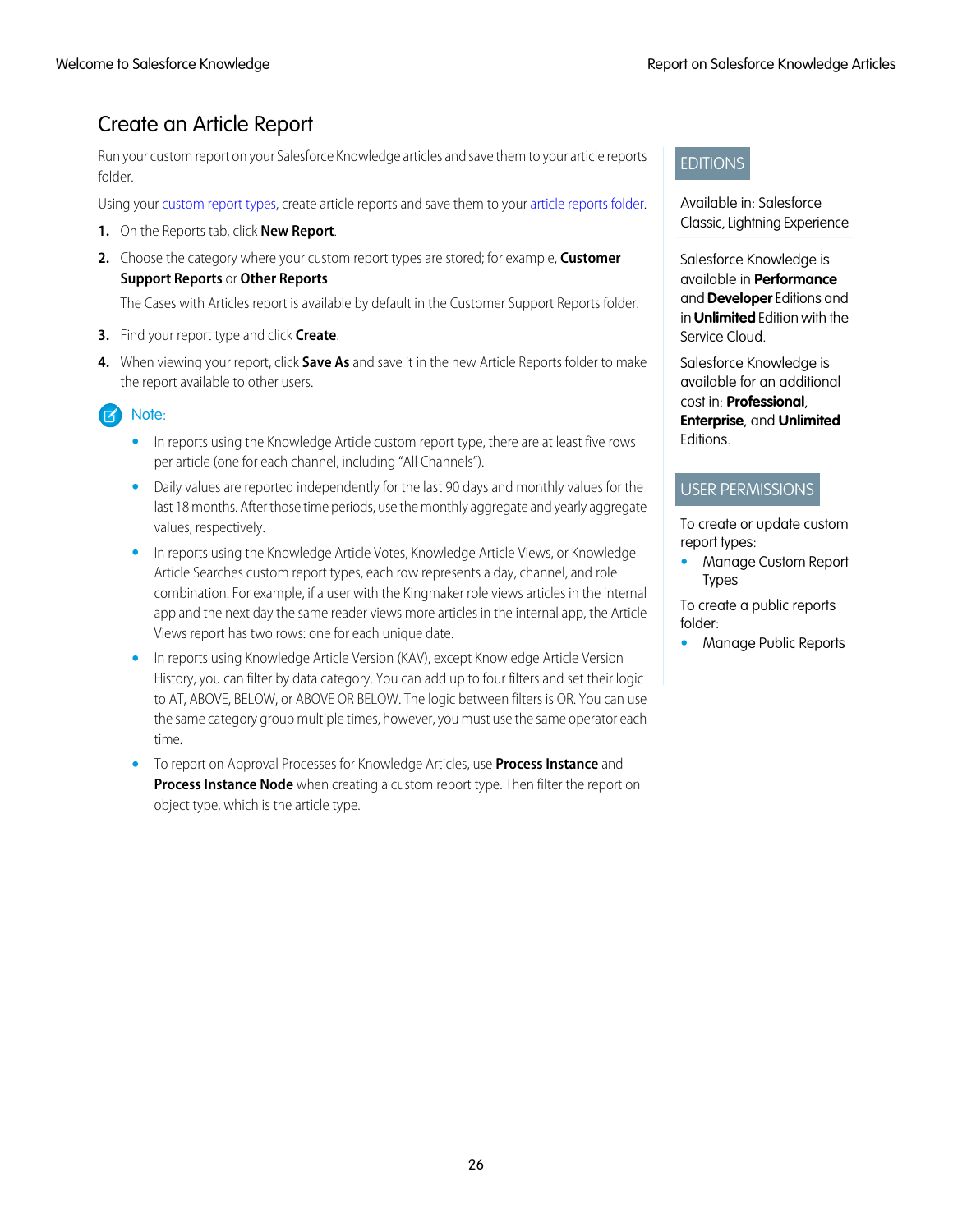# <span id="page-30-0"></span>Fields Available on Salesforce Knowledge Reports

The fields you can use in a knowledge report depend on the type of information you are reporting on.

The following tables list the available fields by primary object for Salesforce Knowledge reports.

### Fields Available on Article types (Classic Knowledge only) Reports

The Article Type primary object allows you to add a secondary object of the article type version.

| <b>Field</b>              | <b>Description</b>                                                                                                                                                                                                                                                                                                                                                                                                                                                                                                       |
|---------------------------|--------------------------------------------------------------------------------------------------------------------------------------------------------------------------------------------------------------------------------------------------------------------------------------------------------------------------------------------------------------------------------------------------------------------------------------------------------------------------------------------------------------------------|
| Archived By               | User who archived the article.                                                                                                                                                                                                                                                                                                                                                                                                                                                                                           |
| Archived Date             | Date the article was archived.                                                                                                                                                                                                                                                                                                                                                                                                                                                                                           |
| Article Number            | Unique number automatically assigned to the article.                                                                                                                                                                                                                                                                                                                                                                                                                                                                     |
| Article Type ID           | The ID associated with the article type.                                                                                                                                                                                                                                                                                                                                                                                                                                                                                 |
| Case Association<br>Count | Number of cases attached to the article.                                                                                                                                                                                                                                                                                                                                                                                                                                                                                 |
| Created By                | User who created the article                                                                                                                                                                                                                                                                                                                                                                                                                                                                                             |
| Created Date              | Date the current article version was created. If the article has been<br>published more than once, this is the latest draft date. To create<br>reports that use the original article creation date, first create a Custom<br>Report Type that joins the Knowledge Article (Lka) and Knowledge<br>Article Version ( <i>kav</i> ) objects for a given article type to allow for use<br>of the created date on the record in the Knowledge Article object,<br>rather than the one for the Knowledge Article Version record. |
| Custom fields             | Any custom fields created on the article types. Add the article type's<br>version as a secondary object to access any custom fields for the<br>article type.                                                                                                                                                                                                                                                                                                                                                             |
| First Published<br>Date   | Date the article was originally published.                                                                                                                                                                                                                                                                                                                                                                                                                                                                               |
| Version                   | Knowledge Article The article's version number.                                                                                                                                                                                                                                                                                                                                                                                                                                                                          |
| Last Modified By          | User who changed the article most recently.                                                                                                                                                                                                                                                                                                                                                                                                                                                                              |
| Last Modified<br>Date     | Date the article was last changed. The last modified date of a draft<br>article is the time the draft was saved. The last modified date of a<br>published article is time the article was most recently published.                                                                                                                                                                                                                                                                                                       |
| Last Published<br>Date    | Date the article was last published.                                                                                                                                                                                                                                                                                                                                                                                                                                                                                     |
| Master Language           | The original language of the article.                                                                                                                                                                                                                                                                                                                                                                                                                                                                                    |

### **Table 1: Article Type Report Primary Object Fields**



Available in: Salesforce Classic, Lightning Experience

Salesforce Knowledge is available in **Performance** and **Developer** Editions and in **Unlimited** Edition with the Service Cloud.

Salesforce Knowledge is available for an additional cost in: **Professional**, **Enterprise**, and **Unlimited** Editions.

### USER PERMISSIONS

To create or update custom report types:

**•** Manage Custom Report Types

To create a public reports folder: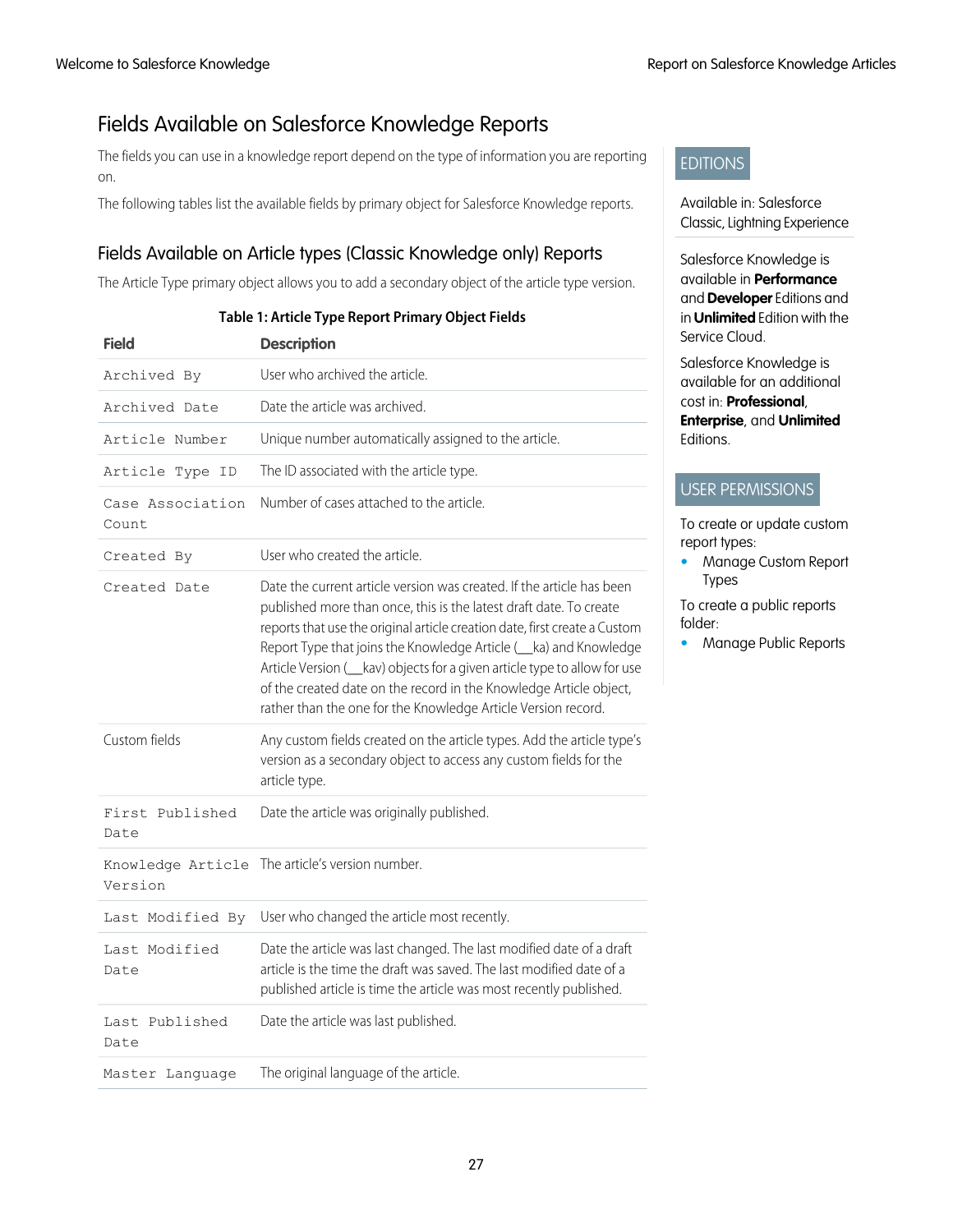Note: Currently you can't use Knowledge Article Version and Last Modified Date in the same report.

| <b>Field</b>                    | Table 2: Article Type Report Secondary Object Fields<br><b>Description</b>                                                                                                                                                                                                                                                                                                                                                                                                                                    |
|---------------------------------|---------------------------------------------------------------------------------------------------------------------------------------------------------------------------------------------------------------------------------------------------------------------------------------------------------------------------------------------------------------------------------------------------------------------------------------------------------------------------------------------------------------|
| Archived By                     | User who archived the article.                                                                                                                                                                                                                                                                                                                                                                                                                                                                                |
| Article Type                    | The article type associated with the article.                                                                                                                                                                                                                                                                                                                                                                                                                                                                 |
| Created By                      | User who created the article.                                                                                                                                                                                                                                                                                                                                                                                                                                                                                 |
| Created Date                    | Date the current article version was created. If the article has been published more than once,<br>this is the latest draft date. To create reports that use the original article creation date, first create<br>a Custom Report Type that joins the Knowledge Article (Lka) and Knowledge Article Version<br>( __ kav) objects for a given article type to allow for use of the created date on the record in the<br>Knowledge Article object, rather than the one for the Knowledge Article Version record. |
| Custom fields                   | Any custom fields created on the article types. Add the article type's version as a secondary<br>object to access any custom fields for the article type.                                                                                                                                                                                                                                                                                                                                                     |
| Is Latest Version               | Indicates if the article is the most recent version.                                                                                                                                                                                                                                                                                                                                                                                                                                                          |
| Is Master Language              | Indicates that the article is not a translation, but the original article.                                                                                                                                                                                                                                                                                                                                                                                                                                    |
| Knowledge Article<br>Version ID | Unique ID automatically assigned to the article translation.                                                                                                                                                                                                                                                                                                                                                                                                                                                  |
| Language                        | The article's language.                                                                                                                                                                                                                                                                                                                                                                                                                                                                                       |
| Last Modified By                | User who changed the article most recently.                                                                                                                                                                                                                                                                                                                                                                                                                                                                   |
| Last Modified Date              | Date the article was last changed. The last modified date of a draft article is the time the draft<br>was saved. The last modified date of a published article is time the article was most recently<br>published.                                                                                                                                                                                                                                                                                            |
| Out of Date                     | Indicates that the master article has been updated since this translation was published.                                                                                                                                                                                                                                                                                                                                                                                                                      |
| Publication Status              | Indicates whether the article or translation is in progress (draft), published, or archived.                                                                                                                                                                                                                                                                                                                                                                                                                  |
| Summary                         | Description of the article provided by the author.                                                                                                                                                                                                                                                                                                                                                                                                                                                            |
| Title                           | The article's title.                                                                                                                                                                                                                                                                                                                                                                                                                                                                                          |
| Translation Completed<br>Date   | Date the translation was completed.                                                                                                                                                                                                                                                                                                                                                                                                                                                                           |
| Translation Exported<br>Date    | Date the article was exported for translation.                                                                                                                                                                                                                                                                                                                                                                                                                                                                |
| Translation Imported<br>Date    | Date the translation was imported.                                                                                                                                                                                                                                                                                                                                                                                                                                                                            |
| URL Name                        | Text used as hyperlink for the article.                                                                                                                                                                                                                                                                                                                                                                                                                                                                       |
| Validation Status               | Indicates if the article is valid or not.                                                                                                                                                                                                                                                                                                                                                                                                                                                                     |
| Version Number                  | The version number of the article.                                                                                                                                                                                                                                                                                                                                                                                                                                                                            |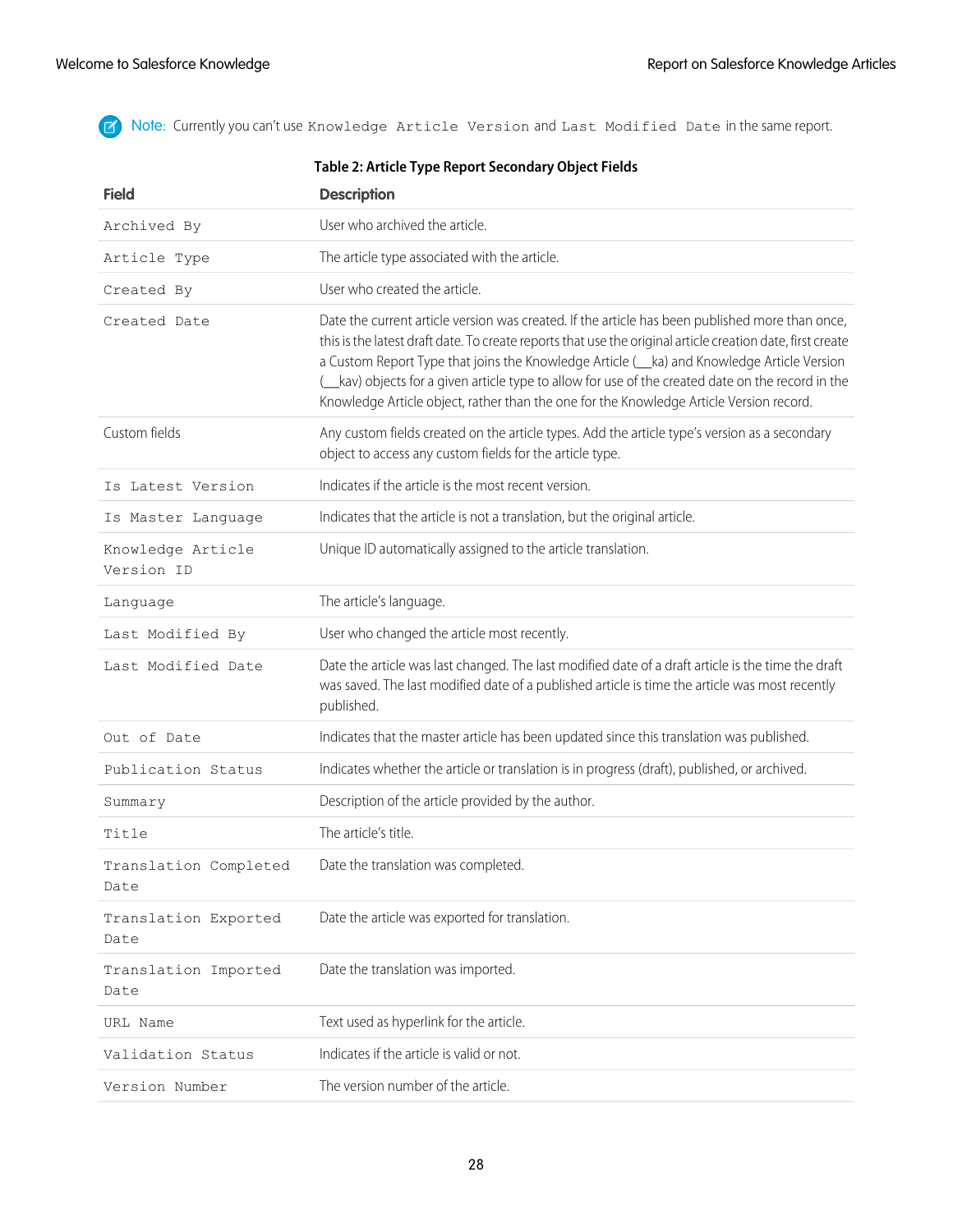| <b>Field</b>                        | <b>Description</b>                                                                                  |
|-------------------------------------|-----------------------------------------------------------------------------------------------------|
| Visible in Customer                 | Indicates that the article is published in the Customer Portal.                                     |
|                                     | Visible in Internal App Indicates that the article is published in the internal app (Articles tab). |
| Visible in Partner                  | Indicates that the article is published in the partner portal.                                      |
| Visible in Public<br>Knowledge Base | Indicates that the article is published in the public knowledge base.                               |

# Fields Available on Knowledge Articles Reports

| <b>Field</b>                    | <b>Description</b>                                                                                                                                                                                                                                                                                                                                                                                                                                                                                            |
|---------------------------------|---------------------------------------------------------------------------------------------------------------------------------------------------------------------------------------------------------------------------------------------------------------------------------------------------------------------------------------------------------------------------------------------------------------------------------------------------------------------------------------------------------------|
| Article Number                  | Unique number automatically assigned to the article.                                                                                                                                                                                                                                                                                                                                                                                                                                                          |
| Article Type                    | The article type associated with the article.                                                                                                                                                                                                                                                                                                                                                                                                                                                                 |
| Case Association Count          | Number of cases attached to the article.                                                                                                                                                                                                                                                                                                                                                                                                                                                                      |
| Created By                      | User who created the article.                                                                                                                                                                                                                                                                                                                                                                                                                                                                                 |
| Created Date                    | Date the current article version was created. If the article has been published more than once,<br>this is the latest draft date. To create reports that use the original article creation date, first create<br>a Custom Report Type that joins the Knowledge Article (Lka) and Knowledge Article Version<br>( __ kav) objects for a given article type to allow for use of the created date on the record in the<br>Knowledge Article object, rather than the one for the Knowledge Article Version record. |
| First Published Date            | Date the article was originally published.                                                                                                                                                                                                                                                                                                                                                                                                                                                                    |
| Is Latest Version               | Indicates if the article is the most recent version.                                                                                                                                                                                                                                                                                                                                                                                                                                                          |
| Knowledge Article<br>Version ID | Unique ID automatically assigned to the article translation.                                                                                                                                                                                                                                                                                                                                                                                                                                                  |
| Last Modified By                | User who changed the article most recently.                                                                                                                                                                                                                                                                                                                                                                                                                                                                   |
| Last Modified Date              | Date the article was last changed. The last modified date of a draft article is the time the draft<br>was saved. The last modified date of a published article is time the article was most recently<br>published.                                                                                                                                                                                                                                                                                            |
| Last Published Date             | Date the article was last published.                                                                                                                                                                                                                                                                                                                                                                                                                                                                          |
| Summary                         | Description of the article provided by the author.                                                                                                                                                                                                                                                                                                                                                                                                                                                            |
| Title                           | The article's title.                                                                                                                                                                                                                                                                                                                                                                                                                                                                                          |
| URL Name                        | Text used as hyperlink for the article.                                                                                                                                                                                                                                                                                                                                                                                                                                                                       |
| Validation Status               | Indicates if the article is valid or not.                                                                                                                                                                                                                                                                                                                                                                                                                                                                     |
| Version Number                  | The version number of the article.                                                                                                                                                                                                                                                                                                                                                                                                                                                                            |
| Visible in Customer             | Indicates that the article is published in the Customer Portal.                                                                                                                                                                                                                                                                                                                                                                                                                                               |
| Visible in Internal App         | Indicates that the article is published in the internal app (Articles tab).                                                                                                                                                                                                                                                                                                                                                                                                                                   |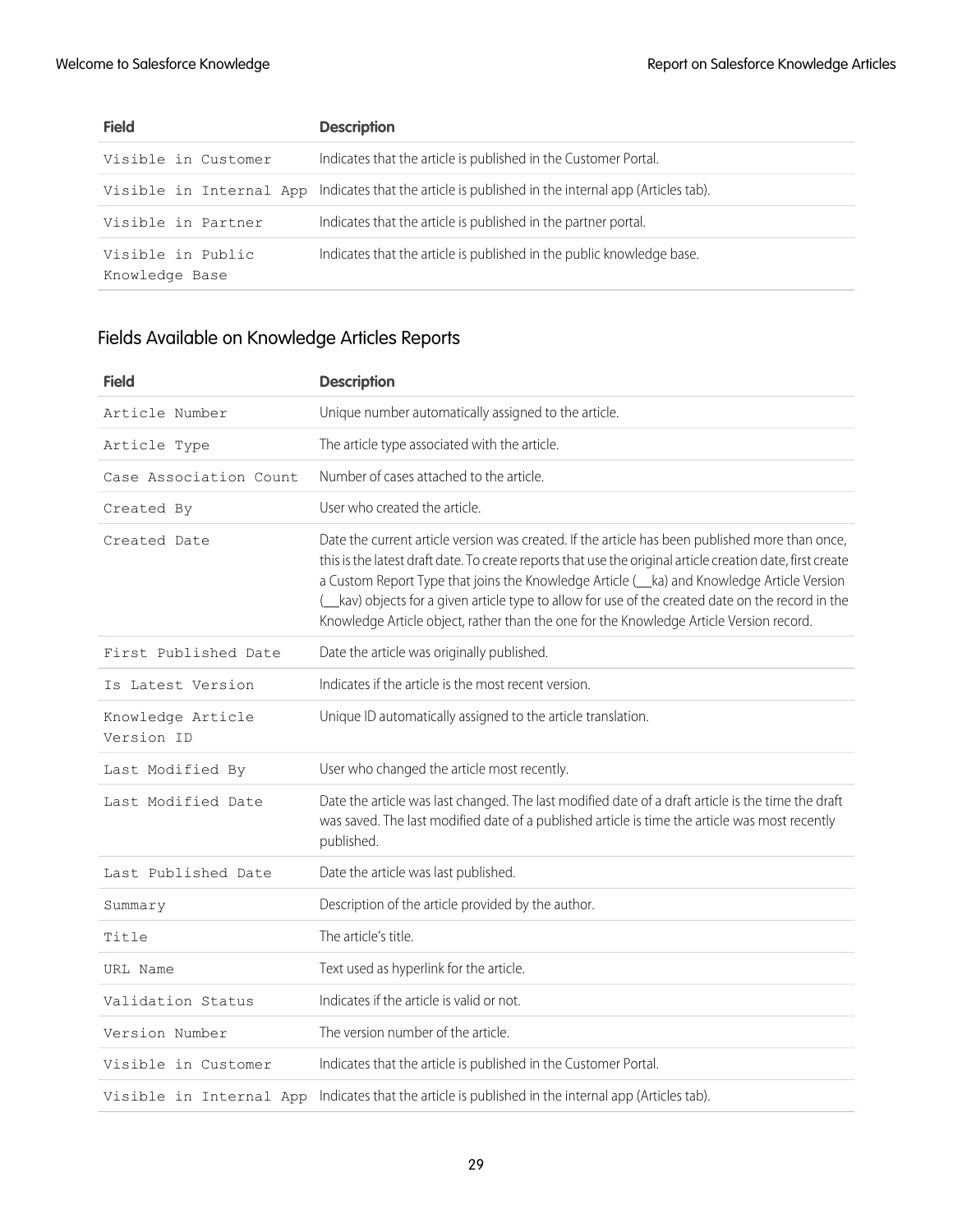| <b>Field</b>                        | <b>Description</b>                                                    |
|-------------------------------------|-----------------------------------------------------------------------|
| Visible in Partner                  | Indicates that the article is published in the partner portal.        |
| Visible in Public<br>Knowledge Base | Indicates that the article is published in the public knowledge base. |

# Fields Available on Knowledge Article Searches Reports

| <b>Field</b>     | <b>Description</b>                                                                                                                                                                                                                                                                                                                                                                  |
|------------------|-------------------------------------------------------------------------------------------------------------------------------------------------------------------------------------------------------------------------------------------------------------------------------------------------------------------------------------------------------------------------------------|
| Channel          | The channel that's applicable to the article. Possible values are All Channels, Internal<br>App, Customer, Partner, and Public Knowledge Base.                                                                                                                                                                                                                                      |
| Count            | The number of article searches applicable to the duration shown (day, month, or year).                                                                                                                                                                                                                                                                                              |
| Cumulative Count | The total number of article searches for the history of the record.                                                                                                                                                                                                                                                                                                                 |
| Date             | Last date on which an article search took place for the record. All rows represent a date, channel,<br>and role combination.                                                                                                                                                                                                                                                        |
| Duration         | The time period the search count is applied to. Possible values are Daily, Monthly, and<br>Yearly. For example, a record where the Count is 70 and the Duration is Monthly indicates<br>that 70 searches took place over the past month. Totals are aggregated daily for the current<br>month, monthly from the past full month through the past full year, and yearly beyond that. |
| Related Role     | Name of the role that applies to the record. Each row in the report represents searches per<br>channel per role.                                                                                                                                                                                                                                                                    |

# Fields Available on Knowledge Article Version Reports

| <b>Field</b>           | <b>Description</b>                                                                                                                                                                                                                                                                                                                                                                                                                                                                                       |
|------------------------|----------------------------------------------------------------------------------------------------------------------------------------------------------------------------------------------------------------------------------------------------------------------------------------------------------------------------------------------------------------------------------------------------------------------------------------------------------------------------------------------------------|
| Archived By            | User who archived the article.                                                                                                                                                                                                                                                                                                                                                                                                                                                                           |
| Archived Date          | Date the article was archived                                                                                                                                                                                                                                                                                                                                                                                                                                                                            |
| Article Number         | Unique number automatically assigned to the article.                                                                                                                                                                                                                                                                                                                                                                                                                                                     |
| Article Type           | The article type associated with the article.                                                                                                                                                                                                                                                                                                                                                                                                                                                            |
| Case Association Count | Number of cases attached to the article.                                                                                                                                                                                                                                                                                                                                                                                                                                                                 |
| Created By             | User who created the article.                                                                                                                                                                                                                                                                                                                                                                                                                                                                            |
| Created Date           | Date the current article version was created. If the article has been published more than once,<br>this is the latest draft date. To create reports that use the original article creation date, first create<br>a Custom Report Type that joins the Knowledge Article (Lka) and Knowledge Article Version<br>kav) objects for a given article type to allow for use of the created date on the record in the<br>Knowledge Article object, rather than the one for the Knowledge Article Version record. |
| First Published Date   | Date the article was originally published.                                                                                                                                                                                                                                                                                                                                                                                                                                                               |
| Is Latest Version      | Indicates if the article is the most recent version.                                                                                                                                                                                                                                                                                                                                                                                                                                                     |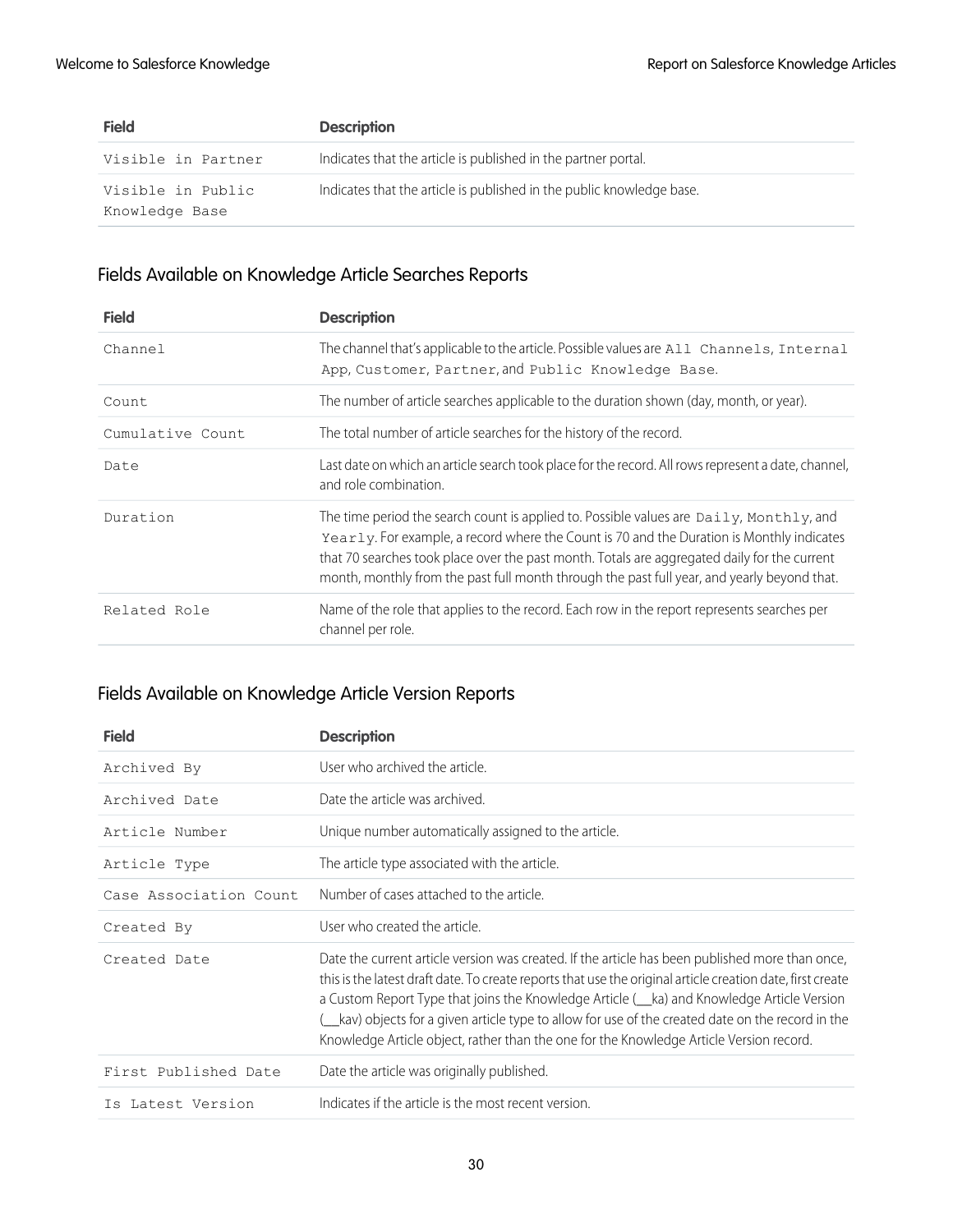| <b>Field</b>                         | <b>Description</b>                                                                                                                                                                                                 |
|--------------------------------------|--------------------------------------------------------------------------------------------------------------------------------------------------------------------------------------------------------------------|
| Is Master Language                   | Indicates that the article is not a translation, but the original article.                                                                                                                                         |
| Knowledge Article<br>Version ID      | Unique ID automatically assigned to the article translation.                                                                                                                                                       |
| Language                             | The article's language.                                                                                                                                                                                            |
| Last Modified By                     | User who changed the article most recently.                                                                                                                                                                        |
| Last Modified Date                   | Date the article was last changed. The last modified date of a draft article is the time the draft<br>was saved. The last modified date of a published article is time the article was most recently<br>published. |
| Date the article was last published. | Date the article was last published.                                                                                                                                                                               |
| Master Language                      | The original language of the article.                                                                                                                                                                              |
| Out of Date                          | Indicates that the master article has been updated since this translation was published.                                                                                                                           |
| Publication Status                   | Indicates whether the article or translation is in progress (draft), published, or archived.                                                                                                                       |
| Summary                              | Description of the article provided by the author.                                                                                                                                                                 |
| Title                                | The article's title.                                                                                                                                                                                               |
| Translation Completed<br>Date        | Date the translation was completed.                                                                                                                                                                                |
| Translation Exported<br>Date         | Date the article was exported for translation.                                                                                                                                                                     |
| Translation Imported<br>Date         | Date the translation was imported.                                                                                                                                                                                 |
| URL Name                             | Text used as hyperlink for the article.                                                                                                                                                                            |
| Validation Status                    | Indicates if the article is valid or not.                                                                                                                                                                          |
| Version Number                       | The version number of the article.                                                                                                                                                                                 |
| Visible in Customer                  | Indicates that the article is published in the Customer Portal.                                                                                                                                                    |
| Visible in Internal App              | Indicates that the article is published in the internal app (Articles tab).                                                                                                                                        |
| Visible in Partner                   | Indicates that the article is published in the partner portal.                                                                                                                                                     |
| Visible in Public<br>Knowledge Base  | Indicates that the article is published in the public knowledge base.                                                                                                                                              |

# Fields Available on Knowledge Article Views Reports

You can add up to 6of the 8fields below.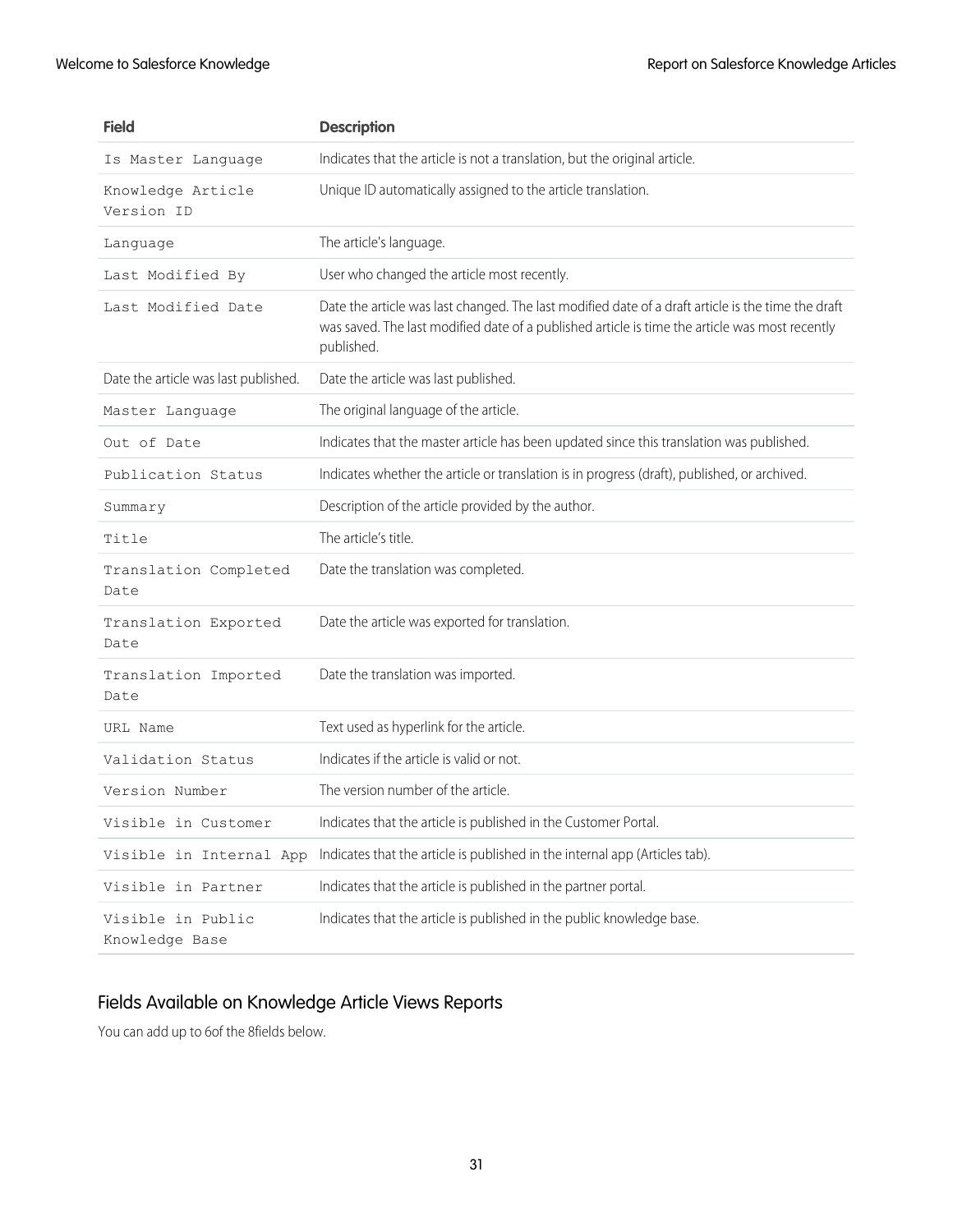| <b>Field</b>     | <b>Description</b>                                                                                                                                                                                                                                                                                                                                                                    |
|------------------|---------------------------------------------------------------------------------------------------------------------------------------------------------------------------------------------------------------------------------------------------------------------------------------------------------------------------------------------------------------------------------------|
| Channel          | The channel that's applicable to the article. Possible values are All Channels, Internal<br>App, Customer, Partner, and Public Knowledge Base.                                                                                                                                                                                                                                        |
| Count            | The number of article views applicable to the duration shown (day, month, year).                                                                                                                                                                                                                                                                                                      |
| Cumulative Count | The total number of article views for the history of the record.                                                                                                                                                                                                                                                                                                                      |
| Date             | Last date on which an article view took place for the record. All rows represent a date, channel,<br>and role combination.                                                                                                                                                                                                                                                            |
| Duration         | The time period the search count is applied to. Possible values are $Daily, Monthly,$ and<br>Yearly. For example, a record where the Count is 70 and the Duration is Monthly indicates<br>that 70 searches took place over the past month. Totals are aggregated daily for the current<br>month, monthly from the past full month through the past full year, and yearly beyond that. |
| Related Role     | Name of the role that applies to the record.                                                                                                                                                                                                                                                                                                                                          |
| Score            | Article's average view rating. Scoresake into account a half-life calculation. Every 15 days, if an<br>article has not been viewed its average rating moves up or down. This calculation ensures that<br>over time, older or outdated articles don't maintain artificially high or low ratings compared to<br>newer, more frequently viewed articles.                                 |
| Total Views      | Number of times a published article has been viewed.                                                                                                                                                                                                                                                                                                                                  |

### Fields Available on Knowledge Article Votes Reports

| <b>Field</b>     | <b>Description</b>                                                                                                                                                                                                                                                                                                                                                                  |
|------------------|-------------------------------------------------------------------------------------------------------------------------------------------------------------------------------------------------------------------------------------------------------------------------------------------------------------------------------------------------------------------------------------|
| Channel          | The channel that's applicable to the article. Possible values are All Channels, Internal<br>App, Customer, Partner, and Public Knowledge Base.                                                                                                                                                                                                                                      |
| Count            | The number of article votes applicable to the duration shown (day, month, year).                                                                                                                                                                                                                                                                                                    |
| Cumulative Count | The total number of article votes for the history of the record.                                                                                                                                                                                                                                                                                                                    |
| Date             | Last date on which an article vote took place for the record. All rows represent a date, channel,<br>and role combination.                                                                                                                                                                                                                                                          |
| Duration         | The time period the search count is applied to. Possible values are Daily, Monthly, and<br>Yearly. For example, a record where the Count is 70 and the Duration is Monthly indicates<br>that 70 searches took place over the past month. Totals are aggregated daily for the current<br>month, monthly from the past full month through the past full year, and yearly beyond that. |
| Related Role     | Name of the role that applies to the record.                                                                                                                                                                                                                                                                                                                                        |

# Fields Available on Knowledge Keyword Search Reports

| <b>Field</b> | <b>Description</b>                                                                                                                             |
|--------------|------------------------------------------------------------------------------------------------------------------------------------------------|
| Channel      | The channel that's applicable to the article. Possible values are All Channels, Internal<br>App, Customer, Partner, and Public Knowledge Base. |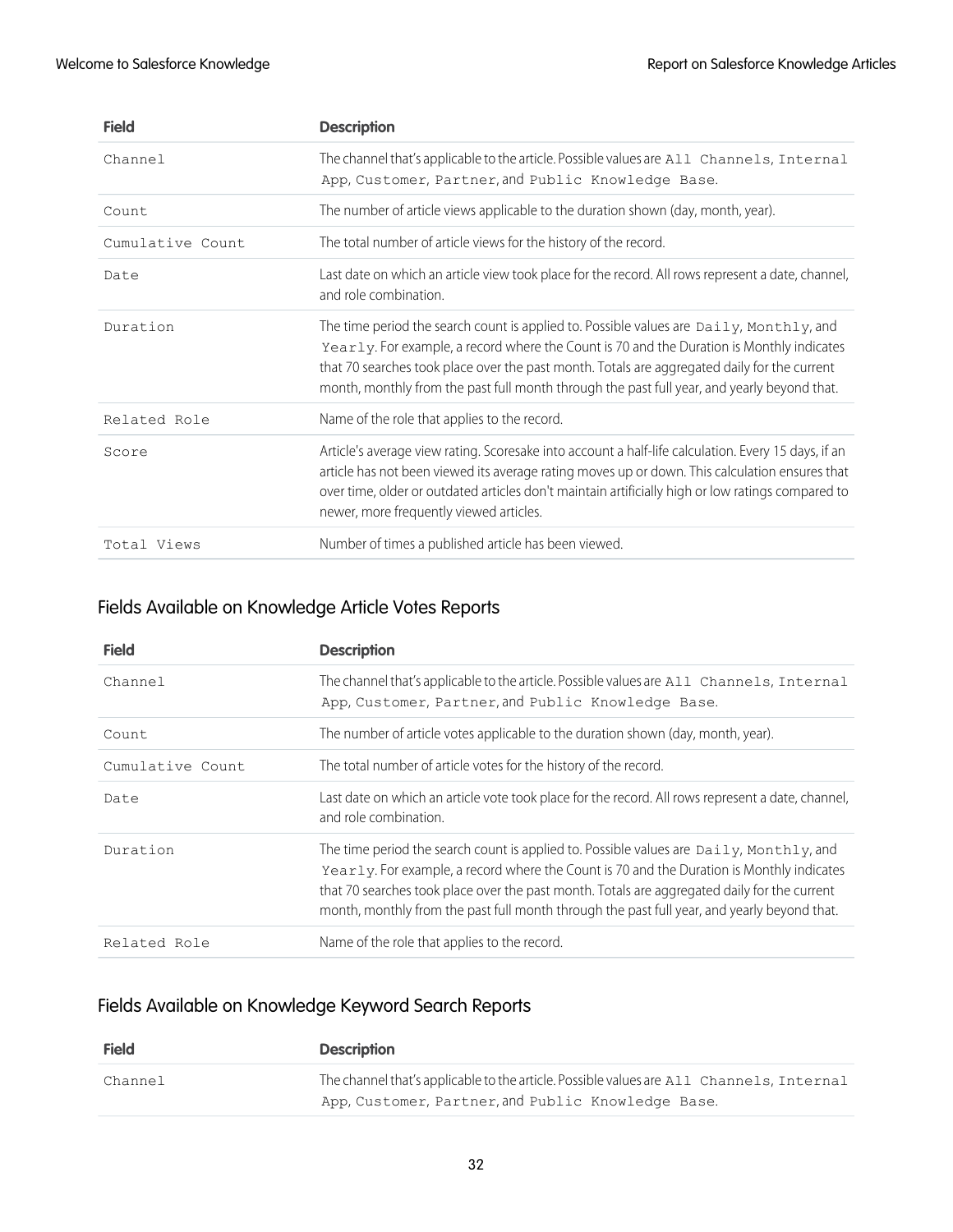| <b>Field</b> | <b>Description</b>                                                                                                                                                                                                                                                                                                                                                                  |
|--------------|-------------------------------------------------------------------------------------------------------------------------------------------------------------------------------------------------------------------------------------------------------------------------------------------------------------------------------------------------------------------------------------|
| Count        | The number of keyword searches applicable to the duration shown (day, month, year).                                                                                                                                                                                                                                                                                                 |
| Date         | Last date on which a keyword search took place for the record. All rows represent a date, channel,<br>and role combination.                                                                                                                                                                                                                                                         |
| Duration     | The time period the search count is applied to. Possible values are Daily, Monthly, and<br>Yearly. For example, a record where the Count is 70 and the Duration is Monthly indicates<br>that 70 searches took place over the past month. Totals are aggregated daily for the current<br>month, monthly from the past full month through the past full year, and yearly beyond that. |
| Found        | Indicates whether the keyword shown was found during a search of the knowledge base.                                                                                                                                                                                                                                                                                                |
| Keyword      | Search term used to search published articles in the knowledge base.                                                                                                                                                                                                                                                                                                                |

# Fields Available on Knowledge Search Activity Reports

| <b>Field</b>          | <b>Description</b>                                                                                                                                                                                                                                                                                                                                                                                                                                          |
|-----------------------|-------------------------------------------------------------------------------------------------------------------------------------------------------------------------------------------------------------------------------------------------------------------------------------------------------------------------------------------------------------------------------------------------------------------------------------------------------------|
| Average Click Rank    | The order in which the article appeared in search results when results are sorted by relevance<br>and when readers clicked it from the list of results.                                                                                                                                                                                                                                                                                                     |
| Channel               | The channel that's applicable to the article. Possible values are All Channels, Internal<br>App, Customer, Partner, and Public Knowledge Base.                                                                                                                                                                                                                                                                                                              |
| Clicked Article Title | The title of the clicked article taken when the search results are sorted by relevance by the reader.                                                                                                                                                                                                                                                                                                                                                       |
| Duration              | The time period the search count is applied to. Possible values are Daily, Monthly, and<br>Yearly. For example, a record where the Count is 70 and the Duration is Monthly indicates<br>that 70 searches took place over the past month. Totals are aggregated daily for the current<br>month, monthly from the past full month through the past full year, and yearly beyond that.<br>Note: Activity totals are collected nightly and aren't in real time. |
| Language              | The language filter that's applied to the reader's search.                                                                                                                                                                                                                                                                                                                                                                                                  |
| Number of Results     | The number of search results that were returned for the search term. If Duration is also included,<br>this value is aggregated based on the time period specified.                                                                                                                                                                                                                                                                                          |
| Number of Searches    | The number of searches for the duration that's shown (day, month, or year).                                                                                                                                                                                                                                                                                                                                                                                 |
| Number of Users       | The number of individual users who clicked the article.                                                                                                                                                                                                                                                                                                                                                                                                     |
| Search Date           | The date of the search.                                                                                                                                                                                                                                                                                                                                                                                                                                     |
| Search Term           | The first 100 characters of the search term that was used to search published articles in the<br>knowledge base.                                                                                                                                                                                                                                                                                                                                            |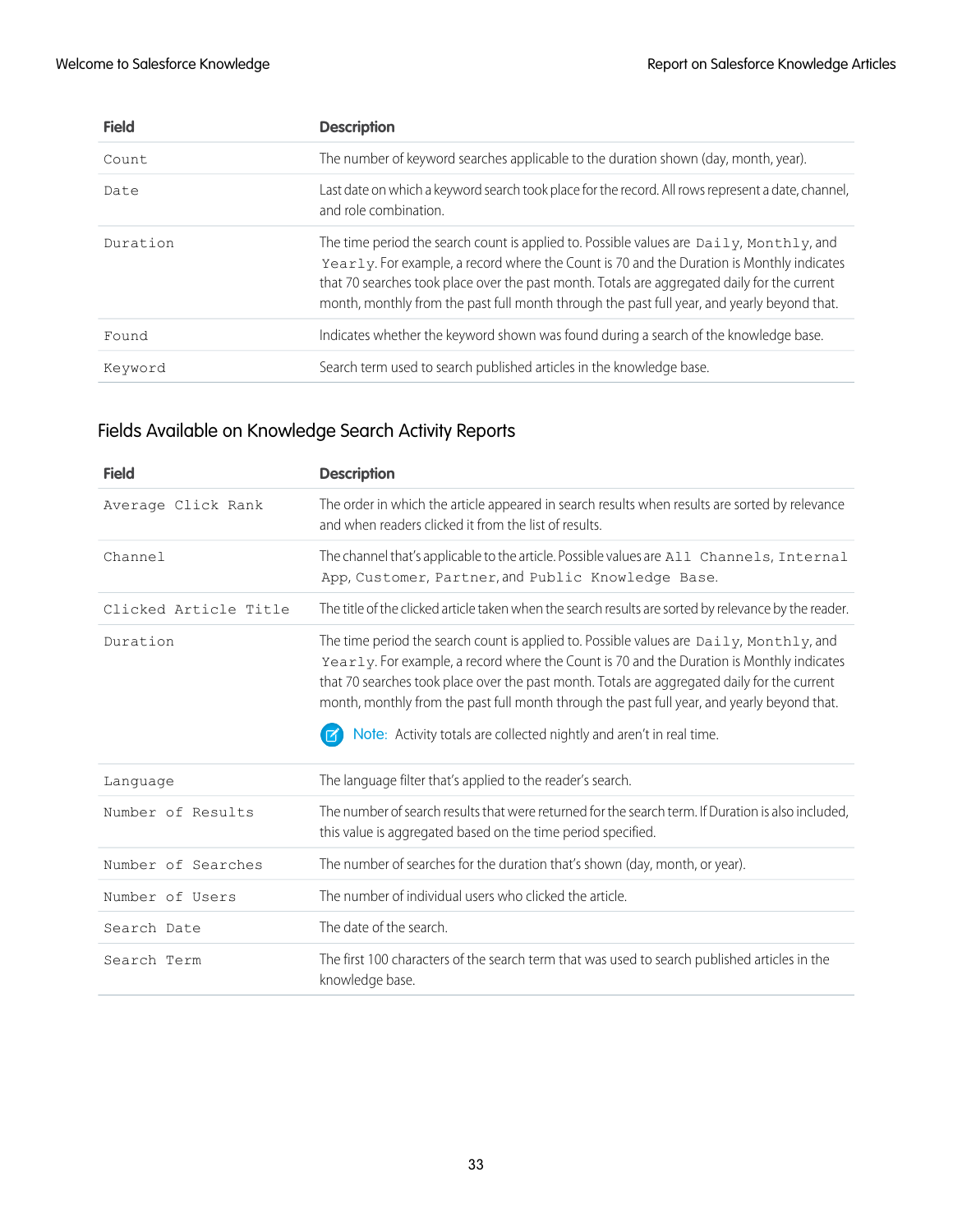# <span id="page-37-0"></span>Define Data Categories for Your Lightning Knowledge Articles

Create data categories and data category groups to help Knowledge users and customers find what they need. Some data category information doesn't apply to Lightning Knowledge.

### [Data Categories in Salesforce.com](#page-37-1)

Data categories are used in Salesforce Knowledge (articles and article translations), Ideas, Answers, and Chatter Answers to help classify and find articles, questions, or ideas. You can use data categories to control access to a particular set of articles, questions or ideas.

### [Create and Modify Category Groups](#page-42-0)

Category groups are used by Salesforce Knowledge (articles), answers (questions), or ideas. In all cases, category groups are containers for individual data categories. For example, a Contracts category group might contain Fixed Price, Cost Reimbursement, and Indefinite Delivery categories.

### [Add Data Categories to Category Groups](#page-43-0)

Once you have category groups, you can add data categories to help agents classify and find articles, questions, or ideas.

### [Filter Articles with Data Category Mapping](#page-44-0)

<span id="page-37-1"></span>Make suggested articles more relevant when solving cases. Map case fields to data categories to filter for articles assigned to those data categories. For example, cases with a field for which product they are about can be mapped to the data category of that product. Articles assigned that category or product, are filtered to the top of the suggested article list.

# Data Categories in Salesforce.com

Data categories are used in Salesforce Knowledge (articles and article translations), Ideas, Answers, and Chatter Answers to help classify and find articles, questions, or ideas. You can use data categories to control access to a particular set of articles, questions or ideas.

Salesforce Knowledge uses data categories to classify articles and make them easier to find. For example, to classify articles by sales regions and products, create two category groups: Sales Regions and Products. The Sales Regions category group could consist of a geographical hierarchy, such as All Sales Regions as the top level and North America, Europe, and Asia at the second level. The Products group could have All Products as the top level and Phones, Computers, and Printers at the second.

| <b>Data Category Limits</b>                                                  | <b>Details</b>                                       |                                                      |
|------------------------------------------------------------------------------|------------------------------------------------------|------------------------------------------------------|
| Maximum number of data<br>category groups and active<br>data category groups | 5 category groups, with 3<br>groups active at a time | 5 category groups, with 3<br>groups active at a time |
| Maximum number of<br>categories per data category<br>group                   | 100 categories in a data<br>category group           | 100 categories in a data<br>category group           |
| Maximum number of levels in<br>data category group hierarchy                 | 5 levels in a data category<br>group hierarchy       | 5 levels in a data category<br>group hierarchy       |

### EDITIONS

Available in: Salesforce Classic, Lightning Experience

Salesforce Knowledge is available in **Performance** and **Developer** Editions and in **Unlimited** Edition with the Service Cloud.

Salesforce Knowledge is available for an additional cost in: **Professional**, **Enterprise**, and **Unlimited** Editions.

### EDITIONS

Available in: Salesforce Classic

Data categories and answers are available in **Enterprise**, **Performance**, **Unlimited**, and **Developer** Editions.

Salesforce Knowledge is available in **Performance** and **Developer** Editions and in **Unlimited** Edition with the Service Cloud.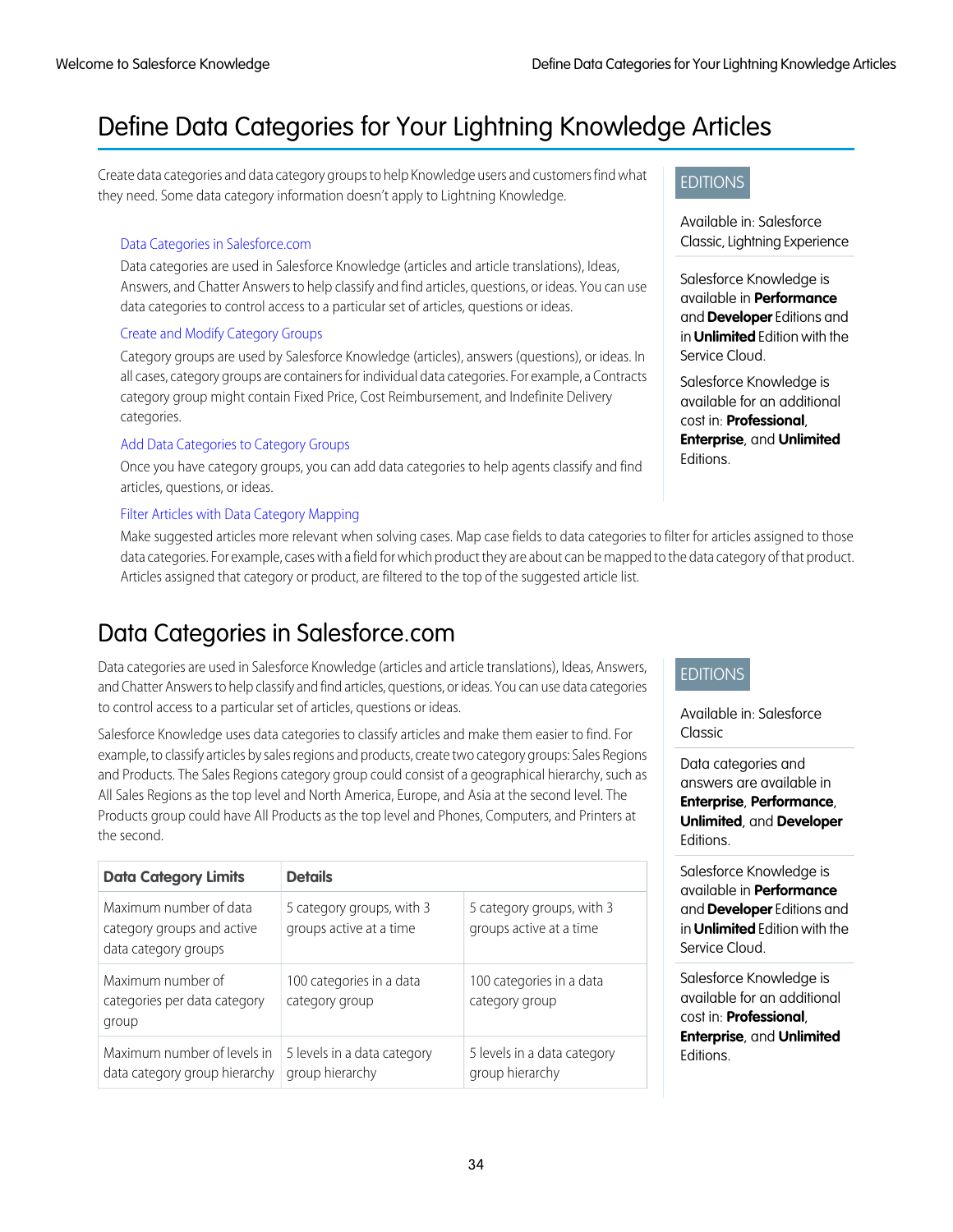| <b>Data Category Limits</b>                                                                                                                                | <b>Details</b> |                                                                        |
|------------------------------------------------------------------------------------------------------------------------------------------------------------|----------------|------------------------------------------------------------------------|
| Maximum number of data categories from 8 data categories from a data category<br>a data category group assigned to an article group assigned to an article |                | 8 data categories from a data category<br>group assigned to an article |

In an answers zone, data categories help organize questions for easy browsing. Each answers zone supports one category group. For example, if you're a computer manufacturer you might create a Products category group that has four sibling categories: Performance Laptops, Portable Laptops, Gaming Desktops, and Enterprise Desktops. On the Answers tab, zone members can assign one of the four categories to each question and then browse these categories for answers to specific questions.

### Example:

### **Logical Classification of Articles**

As a knowledge base administrator, you can organize your knowledge base articles into a logical hierarchy and tag articles with the attributes that are significant to your business.

### **Easy Access to Questions**

As an answers administrator, you can choose which data categories are visible on the Answers tab. Zone members can tag a question with a category, which makes finding questions and answers easier for other members.

### **Control of Article and Question Visibility**

As a knowledge base or answers community administrator, you can centrally control the visibility articles or questions by mapping roles, permission sets, or profiles to categories in the category groups. When an article or question is categorized, users with visibility can automatically see it.

### **Article Filtering**

As a support agent, when articles are classified into logical categories, you can quickly and easily locate the article you need by filtering your organization's knowledge base. To ensure you see all relevant articles, filtering by category has expansive results that include a category's upward and downward relatives in the category hierarchy. For example, if your category hierarchy for products has the levels All Products > Computers > Laptops > Gaming Laptops and you are helping a customer with a laptop problem, filtering by Laptops returns articles classified with Laptops as well as articles classified with Computers, All Products, or Gaming Laptops. Effectively, you are made aware of useful related articles like a free shipping offer for all products or an upgrade offer for gaming laptops. (To prevent irrelevant results, category filtering doesn't return nonlineal relatives like siblings and cousins. Articles about Desktops, a sibling of Laptops, would not display.)

### **Article and Question Navigation**

As an end user, you can navigate the categories on the Articles tab or Answers tab to find the information you need to solve your problem.

### **Managing Category Groups for Articles and Questions**

If your organization has Salesforce Knowledge and an answers community, you can create separate category groups or use the same category group for articles and questions.

### **Data Categories in Articles**

A category group is the container for a set of categories. In Salesforce Knowledge it corresponds to the name of the category drop-down menus. For example, if you use the Data Categories page in Setup, (enter *Data Category* in the Quick Find box, then select **Data Category Setup**) to create and activate a category group called Products, a Products menu displays on the Article Management tab, the article edit page, the Articles tab in all channels, and the public knowledge base.

As an illustration, the figure below shows a knowledge base administrator's view of an article about laptop deals; using the article edit page, the administrator has classified the article with Laptops in the Products category group, and USA in the Geography category group.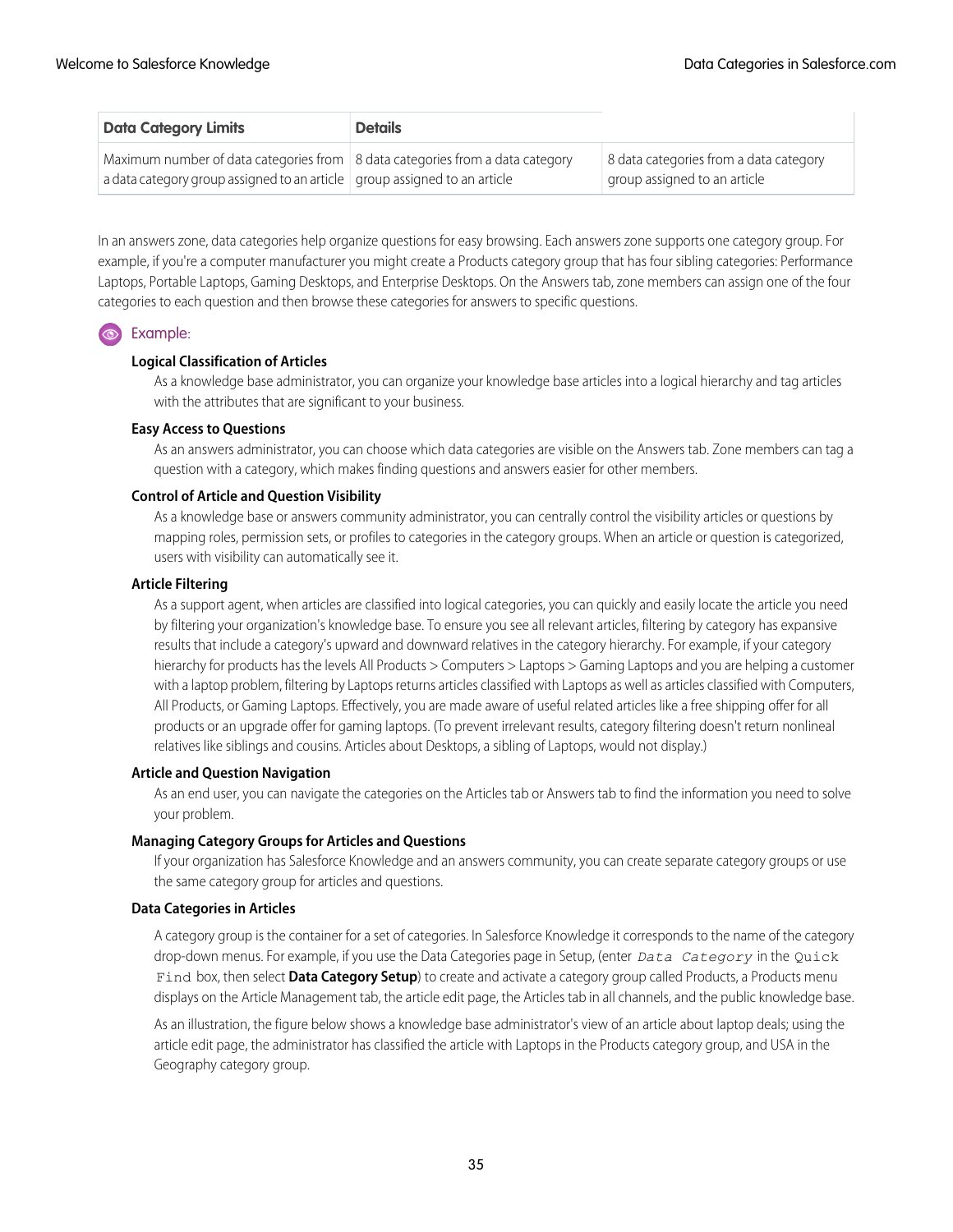| Home Articles Article Harogenesse<br>٠                                                                                   |                                                                                  |
|--------------------------------------------------------------------------------------------------------------------------|----------------------------------------------------------------------------------|
| Article Edit<br>Laptop Deals                                                                                             | Highly the Face 10                                                               |
| Save Guick Save Cancel Publish Analys.                                                                                   | Preview                                                                          |
| <b>Artist Assembly</b><br>Assigned To Knowledge Publisher<br>Assigned By Knowledge Publisher<br><b>September 1</b>       | Title<br>Laptop Deals<br><b>BRL Har</b><br>Laptop Deals<br>Title<br><b>Saven</b> |
| Assignment -<br>Article Properties                                                                                       | information                                                                      |
| <b>Sidos</b> Dolf<br>Toron Office<br>Overer Nooviedge Publisher<br>Last Modified Knowledge Publisher<br>Iv 1010010-0309M | Text<br><b>Text rich</b><br>2 2 3 4 日本 2 日本 3 日本 3 日本 3 日                        |
| Categories<br>Categories<br>Geography USA                                                                                | Edit                                                                             |
| Product<br>Laptops                                                                                                       | Edit                                                                             |
| <b>ITT Darker Darks</b>                                                                                                  |                                                                                  |

### **An Article About Laptop Deals on the Article Management Tab**

The next figure now illustrates an agent finding that same article published on the Articles tab; the agent has selected Laptops and USA respectively in the Products and Geography drop-down menus to retrieve an article that is classified with both Laptops and USA.

# aptop Deals

### **An Article About Laptop Deals on the Articles Tab**

When you add categories to a category group, you build a hierarchy that can contain up to five levels of depth and up to 100 categories total. Each category can have one parent, many siblings, and many children. A robust and well-organized category hierarchy helps users find the articles that are relevant to them quickly and easily.

By default, all Salesforce Knowledge users have access to all categories; however, you can [restrict category visibility by role,](#category_visibility_whatis) [permission set, or profile.](#category_visibility_whatis)

### **Data Categories in Answers Zones**

An answers zone supports one category group, and members can assign one category to each question. Even though you can create up to five hierarchy levels of categories in a category group, only the first level of categories is supported in your answers community. Child categories below the first level are not displayed in the community, and community members can't assign these child categories to questions. The categories within the group display on the Answers tab below the zone name.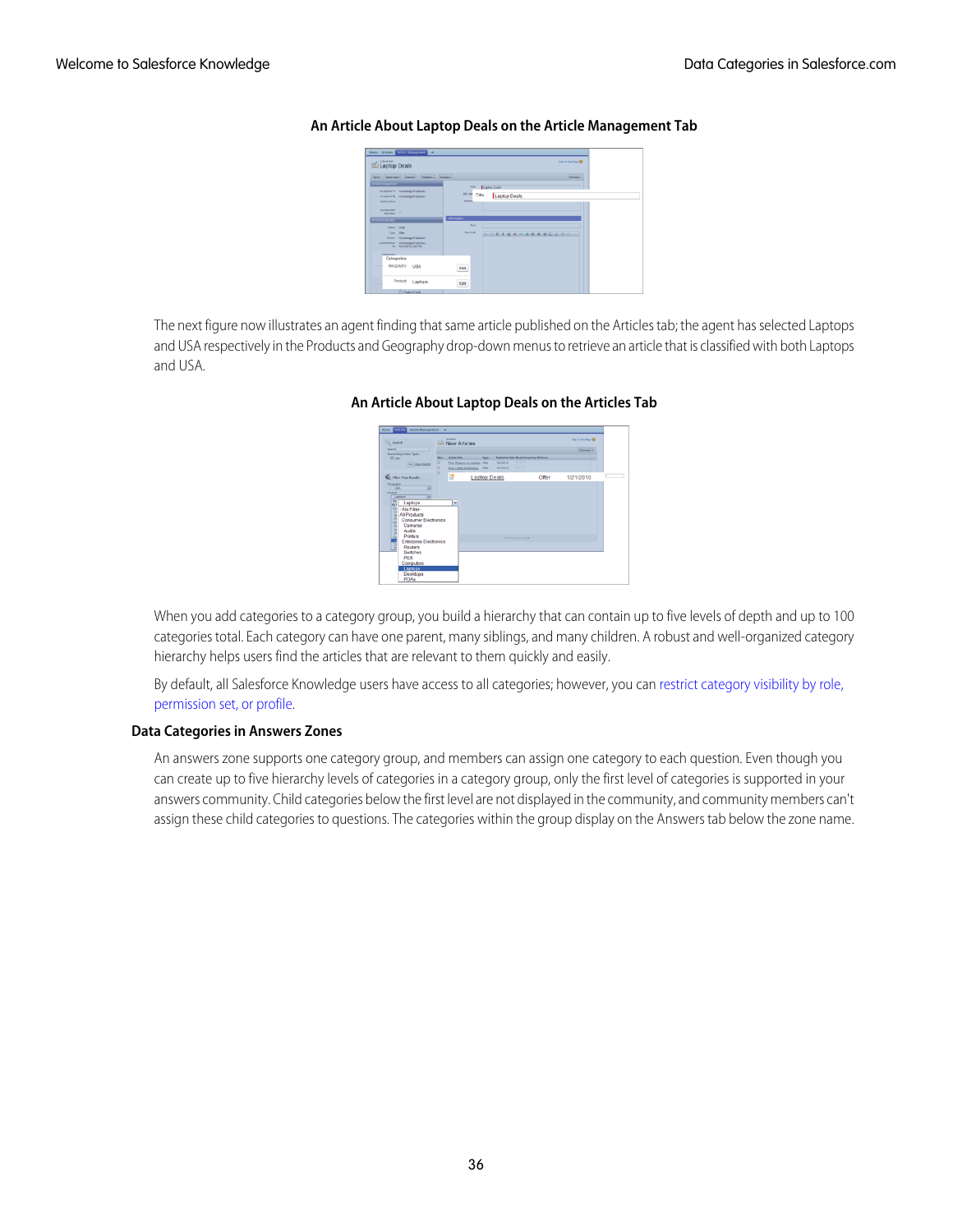

**Answers tab displaying categories**

By default, all zone members have access to all categories; however, you can [specify category visibility.](#category_visibility_whatis)

### **Data Category Implementation Tips**

Consider the following information when planning and implementing data categories for your organization:

- You can create up to three category groups with a maximum of five hierarchy levels in each group. Each category group can contain a total of 100 categories.
- **•** If you want to use data categories with Answers, after creating your category group you must assign it from Setup by entering *Data Category Assignments* in the Quick Find box, then selecting **Data Category Assignments** under Answers. You can only assign one category group to an answers community. Salesforce Knowledge supports multiple category groups.
- **•** Even though you can create up to five hierarchy levels of categories in a category group, only the first level of categories is supported in your answers community. Child categories below the first level are not displayed in the community, and community members can't assign these child categories to questions. Salesforce Knowledge supports a hierarchy of data categories.
- **•** Category groups are hidden from users until they are activated. Do not activate a category group until you have finished defining its categories and their access settings, including their visibility.
- When assigning categories to articles, you can choose up to eight categories in a category group.
- If an article has no categories, it displays only when you choose the No Filter option in the category drop-down menu.
- **•** When searching for articles or article translations, selecting a category automatically includes the parent and children of that category and any grandparents, up to and including the top level. Sibling categories are not included. For example, if a category hierarchy has the levels All Products, Switches, Optical Networks, and Metro Core, selecting "Optical Networks" from the category drop-down menu returns articles assigned to any of the four categories. However, if the Switches category has a sibling category called Routers, selecting "Optical Networks" does not return articles classified within Routers. Category visibility settings may limit the specific articles you can find.
- **•** Once [visibility settings](#category_visibility_whatis) have been chosen for the categories: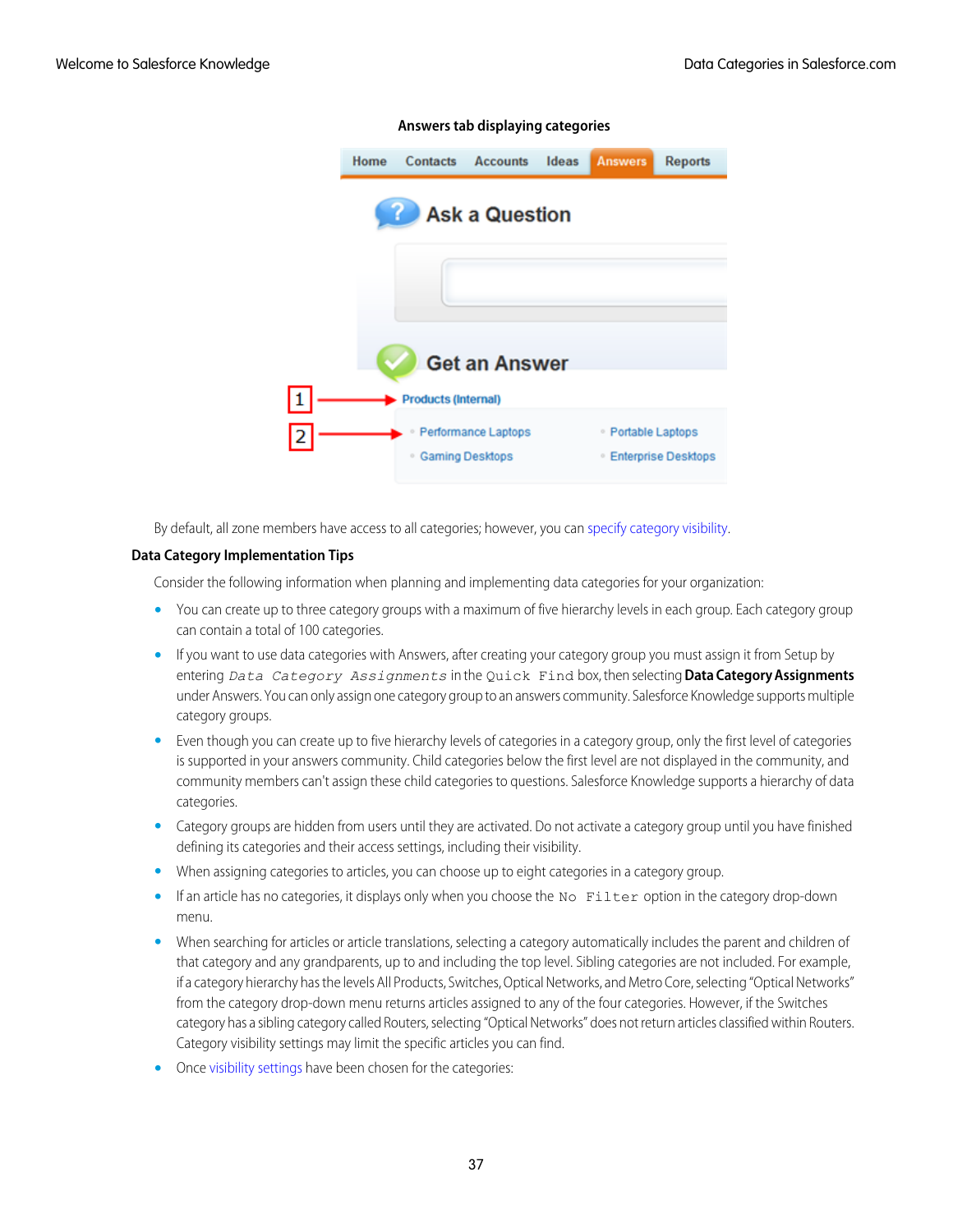- Users who are not assigned visibility can only see uncategorized articles and questions unless [default category visibility](#category_visibility_default) **–** has been set up.
- **–** For role-based visibility, Customer Portal users and partner portal users inherit the category group visibility settings assigned to their account managers by default. You can [change the category group visibility settings](#category_visibility_modify) for each portal role.
- **–** If you only have access to one category in a category group, the category drop-down menu for that category group does not display on the Articles tab.
- **•** Deleting a category:
	- **–** Permanently removes it. It cannot be restored. It never appears in the Recycle Bin.
	- **–** Permanently deletes its child categories.
	- **–** As applicable, removes the category and its children from the Answers, Article Management, and Knowledge tabs in all channels, and your company's public knowledge base.
	- **–** Removes associations between the category and articles or questions. You can reassign articles and questions to another category.
	- **–** Removes its mapping to visibility. Readers lose their visibility to articles and answers associated with the deleted category.
- Deleting a category group:
	- **–** Moves it to the Deleted Category Groups section, which is a recycle bin. You can view items in this section but not edit them. It holds category groups for 15 days before they are permanently erased and cannot be recovered. During the 15–day holding period, you can either restore a category group, or permanently erase it immediately.
	- **–** Deletes all categories within that group.
	- **–** Removes all associations between the group's categories and articles or questions.
	- **–** Removes all associations between the group's categories and visibility.
	- **–** As applicable, removes the category drop-down menu from the Articles tab in all channels, the Article Management tab, and your company's public knowledge base.
- You can translate the labels of categories and category groups using the Translation Workbench.

### **Best Practices for Data Categories**

Consider the following tips when using data categories:

- **•** To quickly manage data categories, use [keyboard shortcuts](#category_shortcut).
- After creating or updating categories, set up [category group visibility rules.](#category_visibility_whatis)
- Save your changes frequently. The more actions you perform before clicking Save, the longer it takes to save.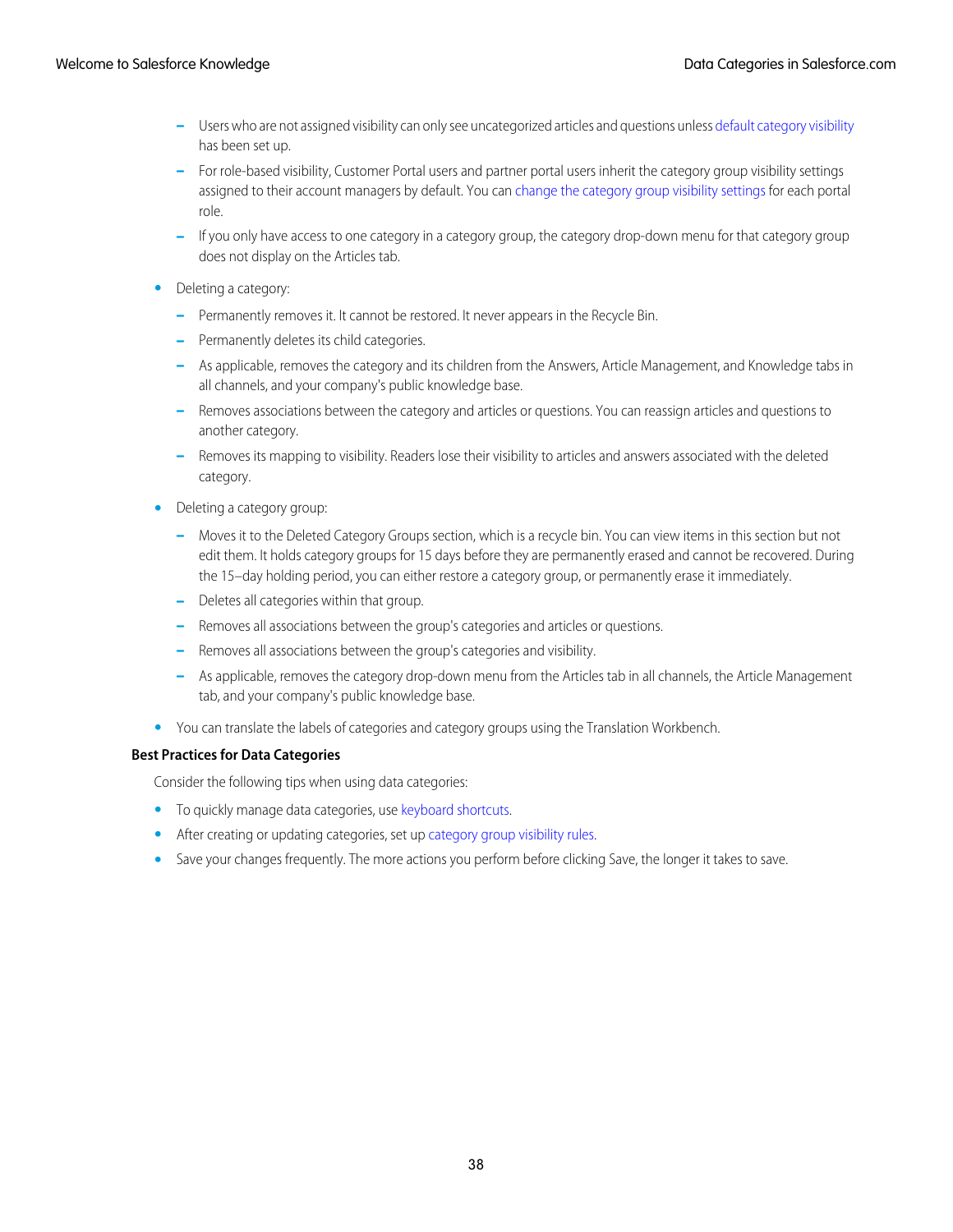# <span id="page-42-0"></span>Create and Modify Category Groups

Category groups are used by Salesforce Knowledge (articles), answers (questions), or ideas. In all cases, category groups are containers for individual data categories. For example, a Contracts category group might contain Fixed Price, Cost Reimbursement, and Indefinite Delivery categories.

- **1.** From Setup, enter *Data Category* in the Quick Find box, then select **Data Category Setup**.
- **2.** To create a category group, click **New** in the Category Groups section.

By default, you can create a maximum of five category groups and three active category groups. To edit an existing category group, hover your cursor over the category group name and then

click the **Edit Category Group** icon (  $\left( \frac{1}{2} \right)$ .

- **3.** Specify the Group Nameup to a maximum of 80 characters. This name appears as the title of the category drop-down menu on the Article Management and Articles tabs, and, if applicable, in the public knowledge base. The Group Name does not appear on the Answers tab.
- **4.** Optionally, modify the Group Unique Name (the unique name used to identify the category group in the SOAP API).
- **5.** Optionally, enter a description of the category group.
- **6.** Click **Save**.

You receive an email after the save process completes.

### **Activating Category Groups**

When you add a category group, it's deactivated by default and only displays on the administrative setup pages for Data Categories, Roles, Permission Sets, and Profiles. Keep your category groups deactivated to set up your category hierarchy and assign visibility. Until you manually activate a category group, it does not display in Salesforce Knowledge or your answers community. In addition to activating the category group, for answers communities you must assign the category group to a zone before the categories are visible on the Answers tab.

To activate a category group so it is available to users, move the mouse pointer over the name

of the category group and click the Activate Category Group icon  $(\bullet)$ .

You can now [add categories](#page-43-0) to your category group. When you create a category group, Salesforce automatically creates a top-level category in the group named All. Optionally, double-click All to rename it.

### EDITIONS

Available in: Salesforce **Classic** 

Data categories and answers are available in **Enterprise**, **Performance**, **Unlimited**, and **Developer** Editions.

Salesforce Knowledge is available in **Performance** and **Developer** Editions and in **Unlimited** Edition with the Service Cloud.

Salesforce Knowledge is available for an additional cost in: **Professional**, **Enterprise**, and **Unlimited** Editions.

### USER PERMISSIONS

To view the Data Categories page:

**•** View Data Categories

To create, edit, or delete data categories:

**•** Manage Data **Categories**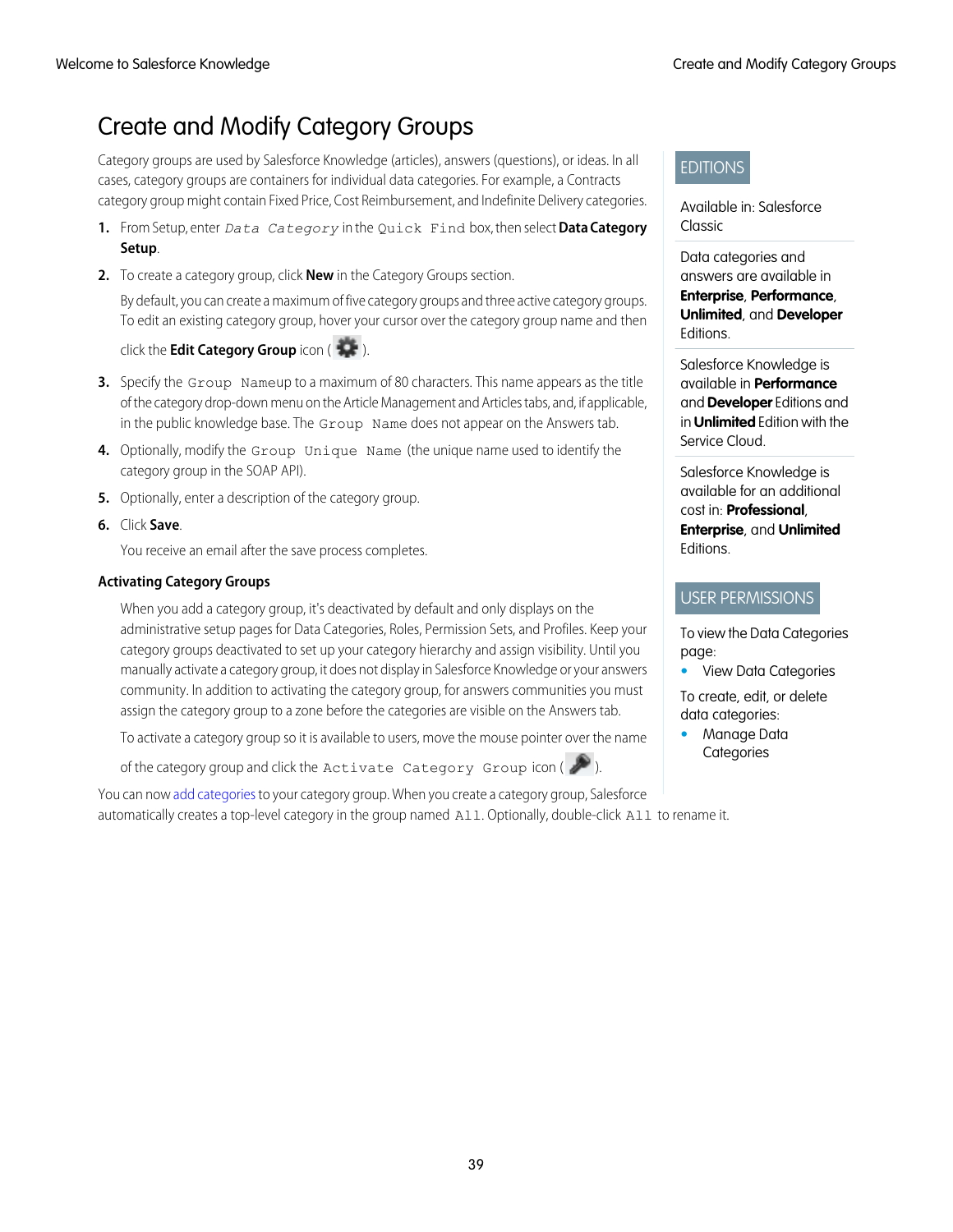# <span id="page-43-0"></span>Add Data Categories to Category Groups

Once you have category groups, you can add data categories to help agents classify and find articles, questions, or ideas.

Administrators can create data categories for Salesforce Knowledge articles, questions in a zone, or ideas to classify and find articles, questions, or ideas. You can also use data categories to control access to articles, questions, and ideas.

By default, you can create up to 100 categories in a data category group and have up to 5 levels in a data category group hierarchy. To request more categories or hierarchy levels, contact Salesforce.



Note: On the Answers tab, only first-level data categories display. Therefore, when creating data categories for a portal or community, ensure that the categories you want visible have a sibling relationship and not a parent-child relationship.

- **1.** From Setup, enter *Data Category* in the Quick Find box, then select **Data Category Setup**.
- **2.** Click the category group name.
- **3.** Click a category that is directly above where you want to add a category (a parent), or at the same level (a sibling).
- **4.** Click **Actions**, then select an action: **Add Child Category** or **Add Sibling Category**.
- **5.** Enter a category name up to a maximum of 40 characters.

If possible, Salesforce automatically reuses the name you entered as the Category Unique Name, a system field which the SOAP API requires.

- **6.** Click **Add**. Alternatively, press Enter.
- **7.** Click Save.

Save your changes frequently. The more actions you perform before clicking Save, the longer it takes to save.

Tip: By default, all Salesforce Knowledge users and zone members can see all categories within an active category group. You can [restrict category visibility](#category_visibility_modify) after you have set up your data categories to ensure that users only access articles and questions that you want them to see.

### EDITIONS

Available in: Salesforce **Classic** 

Data categories and answers are available in **Enterprise**, **Performance**, **Unlimited**, and **Developer** Editions.

Salesforce Knowledge is available in **Performance** and **Developer** Editions and in **Unlimited** Edition with the Service Cloud.

Salesforce Knowledge is available for an additional cost in: **Professional**, **Enterprise**, and **Unlimited** Editions.

### USER PERMISSIONS

To view the Data Categories page:

**•** View Data Categories

To create, edit, or delete data categories:

**•** Manage Data **Categories**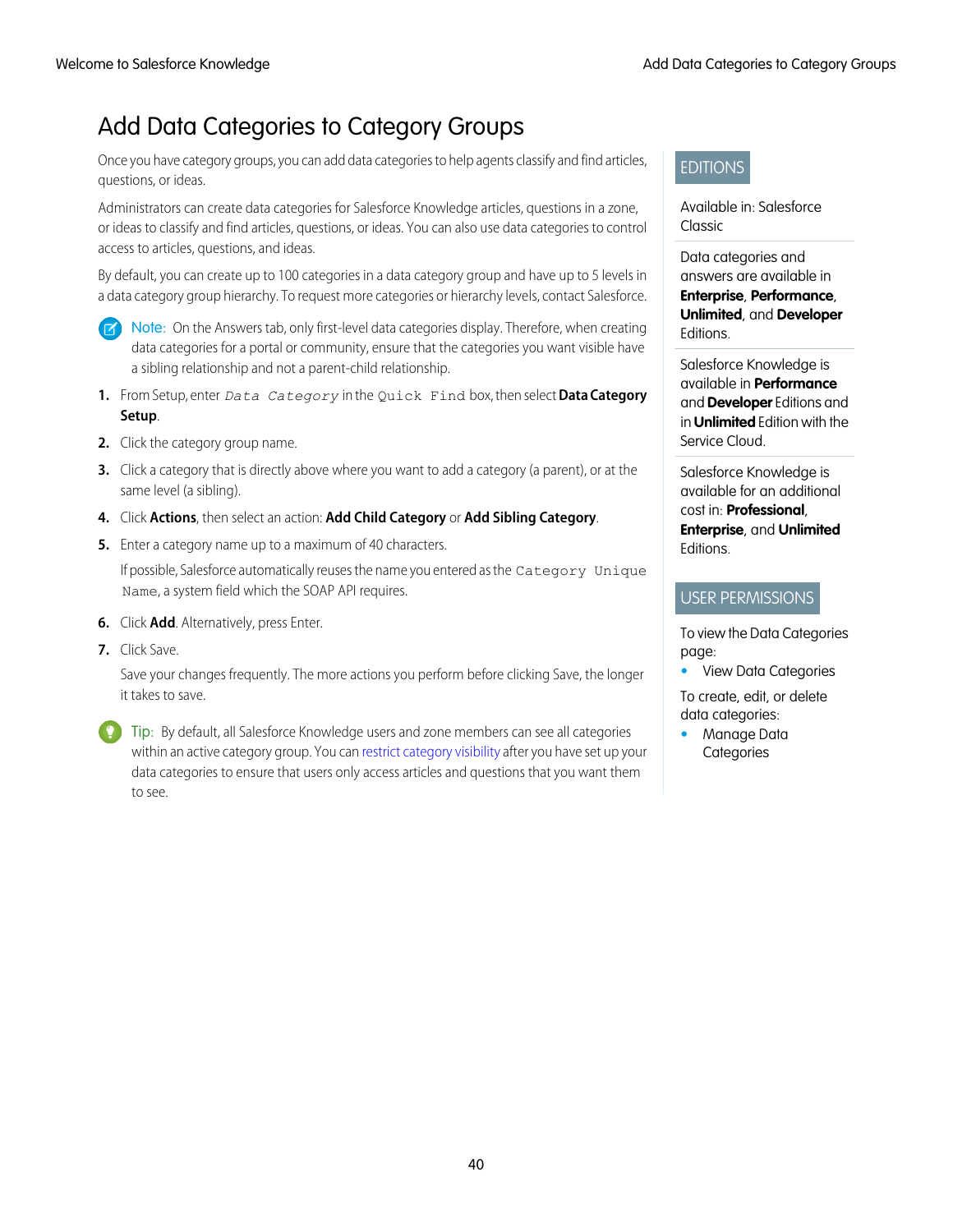# <span id="page-44-0"></span>Filter Articles with Data Category Mapping

Make suggested articles more relevant when solving cases. Map case fields to data categories to filter for articles assigned to those data categories. For example, cases with a field for which product they are about can be mapped to the data category of that product. Articles assigned that category or product, are filtered to the top of the suggested article list.

### Important:  $\bigcap$

- **•** Filtering articles based on case information is only supported in text and picklist fields.
- **•** Filters are applied to Knowledge results after the case has been saved.
- **•** Filters are applied after a Knowledge search and only to the articles returned in the search.
- **•** Using Filters does not return a list of all articles that match the filter criteria. Instead, the filters are applied to the initial pool of article results returned.
- **•** Results may be filtered after a search.
- **•** A category group can only be used once in a data category mapping.
- **•** Suggested articles are returned if Suggest articles for cases considering case content is enabled. When suggested articles is disabled, search uses data category mappings. Case subject fields are used when there are no data category mappings.

To implement data category mapping, select which case fields map to which data categories and set a default data category for cases that have no value for the mapped fields.

For information on data categories, see [Data Categories in Salesforce.com](#page-37-1) on page 34.

- **1.** From Setup, enter *Data Category Mappings* in the Quick Find box, then select **Data Category Mappings**.
- **2.** In the Case Field column, use the drop-down list to add a field.
- **3.** In the Data Category Group column, use the drop-down list to map the information from the lookup field to a data category.
- **4.** In the Default Data Category column, use the drop-down list to assign a data category when the field value does not match any categories from the category group.
- **5.** Click **Add**.

### EDITIONS

Available in: Salesforce Classic, Lightning Experience

Salesforce Knowledge is available in **Performance** and **Developer** Editions and in **Unlimited** Edition with the Service Cloud.

Salesforce Knowledge is available for an additional cost in: **Professional**, **Enterprise**, and **Unlimited** Editions.

### USER PERMISSIONS

To map data category groups

**•** Customize Application AND

Manage Salesforce Knowledge